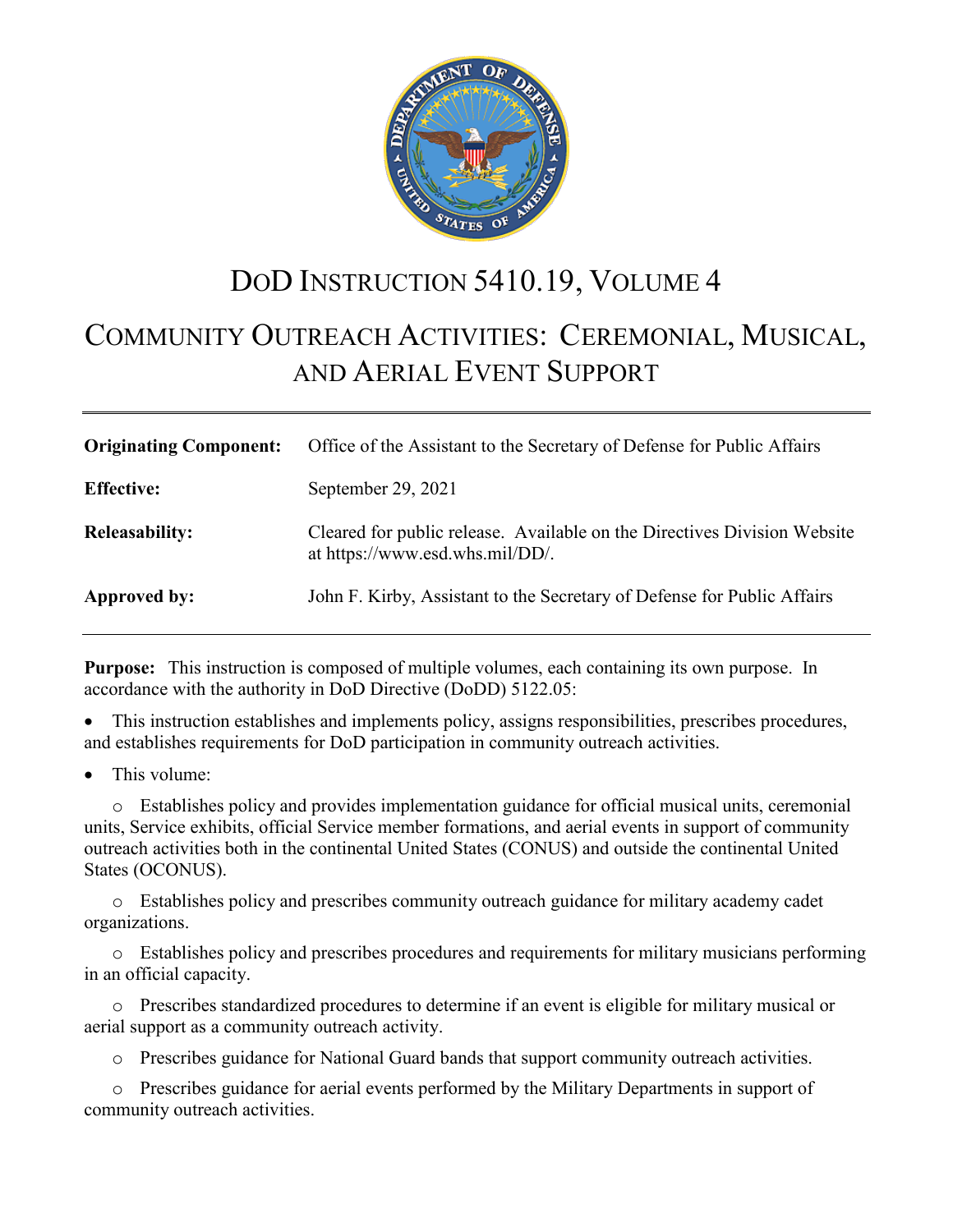# **TABLE OF CONTENTS**

| 2.6. Commander, Joint Force Headquarters-NCR and the U.S. Army, Military District of |  |
|--------------------------------------------------------------------------------------|--|
|                                                                                      |  |
|                                                                                      |  |
|                                                                                      |  |
| 3.2. Support in the NCR or Requests for NCR-Based Musical or Ceremonial Assets 11    |  |
|                                                                                      |  |
|                                                                                      |  |
| SECTION 4: MILITARY MUSICAL UNITS AND NON-PROFESSIONAL MILITARY MUSICIANS 13         |  |
|                                                                                      |  |
|                                                                                      |  |
|                                                                                      |  |
|                                                                                      |  |
|                                                                                      |  |
|                                                                                      |  |
| e. Band Support for Recruiting-Funded Missions at Public Events.  15                 |  |
|                                                                                      |  |
| 4.4. Restrictions on Performances in Competition with Local Civilian Musicians 16    |  |
|                                                                                      |  |
|                                                                                      |  |
|                                                                                      |  |
|                                                                                      |  |
| 4.7. Military Academy Cadet Organizations and Non-Professional Military Musicians 19 |  |
|                                                                                      |  |
|                                                                                      |  |
|                                                                                      |  |
|                                                                                      |  |
|                                                                                      |  |
|                                                                                      |  |
|                                                                                      |  |
| b. National Flag of Foreign Nations and Other Organizational Flags.  22              |  |
|                                                                                      |  |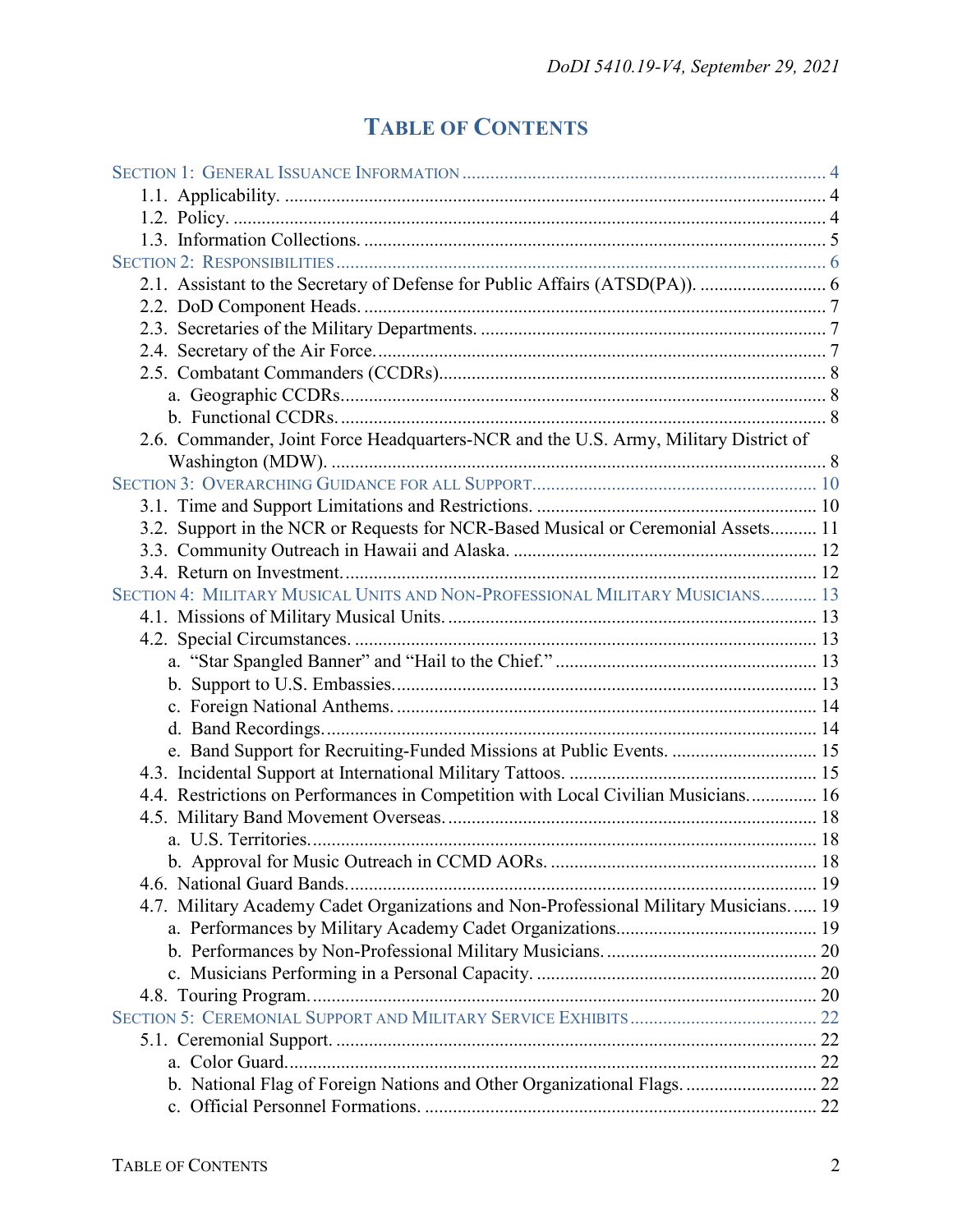| 6.3. Military Installation Open Houses and Qualifying Public Air Shows 28 |  |
|---------------------------------------------------------------------------|--|
|                                                                           |  |
|                                                                           |  |
|                                                                           |  |
|                                                                           |  |
|                                                                           |  |
|                                                                           |  |
|                                                                           |  |
|                                                                           |  |
|                                                                           |  |
|                                                                           |  |
| 6.6. Military Service and USSOCOM Parachute Demonstration Teams.  34      |  |
|                                                                           |  |
|                                                                           |  |
|                                                                           |  |
|                                                                           |  |
|                                                                           |  |
|                                                                           |  |
|                                                                           |  |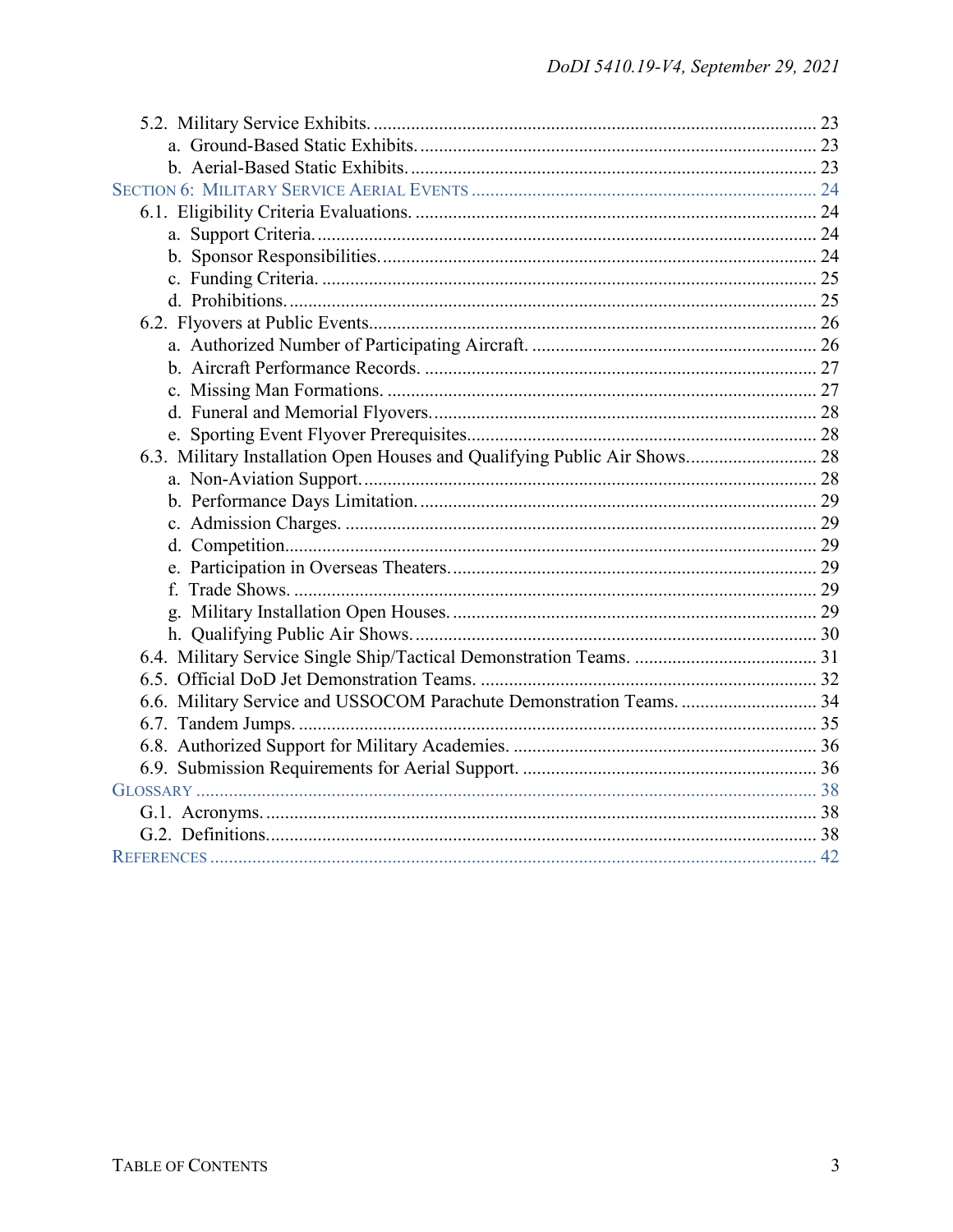### **SECTION 1: GENERAL ISSUANCE INFORMATION**

#### <span id="page-3-1"></span><span id="page-3-0"></span>**1.1. APPLICABILITY.**

This volume:

a. Applies to OSD, the Military Departments, the Office of the Chairman of the Joint Chiefs of Staff and the Joint Staff, the Combatant Commands (CCMDs), the Office of Inspector General of the Department of Defense, the Defense Agencies, the DoD Field Activities, and all other organizational entities within the DoD (referred to collectively in this volume as the "DoD Components").

b. Encompasses all DoD community outreach activities that use official DoD ceremonial units, Service exhibits, personnel formations, and aerial demonstrations.

c. Does not apply to:

(1) Aerial demonstrations or air shows that promote weapons systems or other defense articles for sales purposes. These are addressed in DoD Instruction (DoDI) 7230.08.

(2) DoD relationships with foreign governments pursuant to DoDD 5111.01 or special events solely under the auspices of DoD support of civil authorities pursuant to DoDI 3025.20 when the principal interactions do not have community outreach or recruitment implications.

(3) DoD personnel voluntarily participating in community and civic activities when they are:

(a) Participating in a personal capacity;

(b) Participating during an off-duty period;

(c) Not identified as Service members or by duty title; and

(d) Wearing civilian attire.

(4) Official military ceremonies such as changes of command, arrival and departure ceremonies for heads of state, and military funerals.

(5) Support for non-public recruiting efforts that are restricted to closed events such as school assemblies and clinics.

#### <span id="page-3-2"></span>**1.2. POLICY.**

a. Community outreach activities will be in the best interest of the DoD and will increase public exposure to and understanding of military personnel, facilities, equipment, and programs.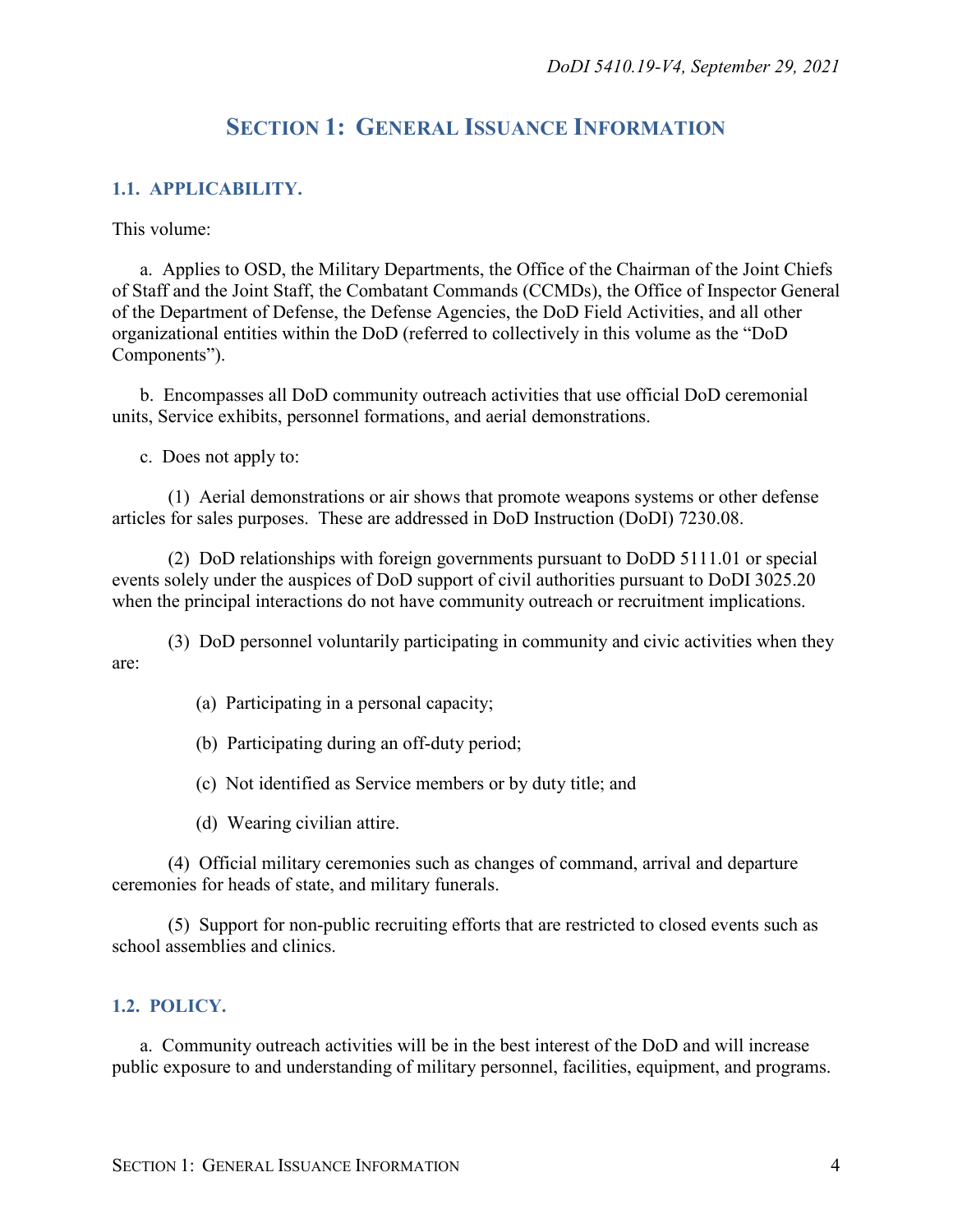b. Outreach support will be limited to those activities that are of common public interest and benefit to a local, State, regional, national, or broadly representational community.

c. Military Services will provide outreach support that is available and authorized in accordance with this volume and instruction.

d. In accordance with DoDI 1304.35, Military Services will not pay sports-related organizations, sporting events, or professional sports teams to provide recognition ceremonies for Service members.

e. While Military Services may make various entities aware of their capabilities, all Federal employees should adhere to the principles of ethical conduct in Executive Order 12674 and avoid even the appearance of impermissible solicitation of and giving preferential treatment to any private organization or individual when seeking or granting performance opportunities.

### <span id="page-4-0"></span>**1.3. INFORMATION COLLECTIONS.**

DD Form 2535, "Request for Military Aerial Support," referred to in Paragraph 6.5.a. of this volume, has been assigned Office of Management and Budget control number 0704-0290 in accordance with the procedures in Volume 2 of DoD Manual 8910.01.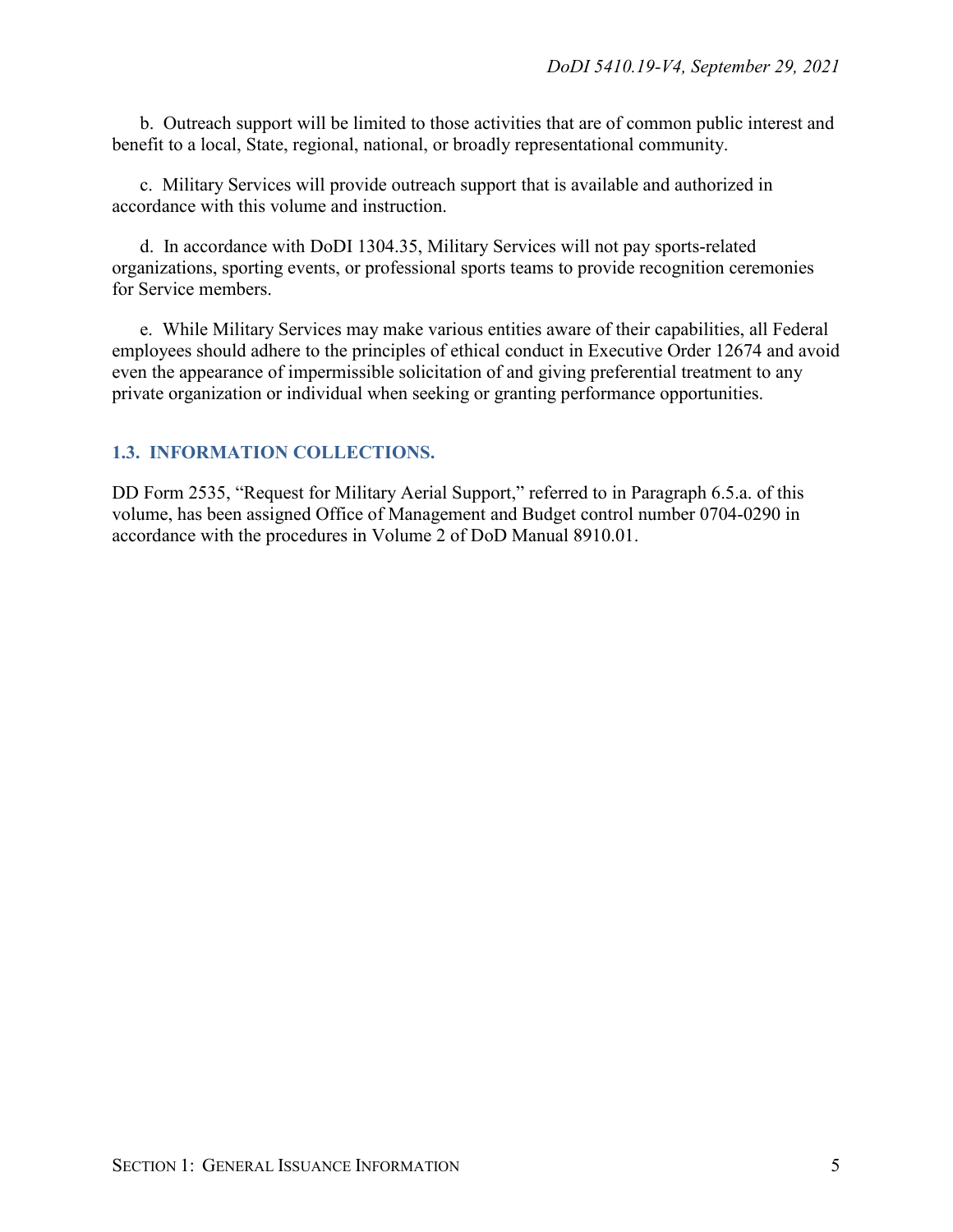### **SECTION 2: RESPONSIBILITIES**

### <span id="page-5-1"></span><span id="page-5-0"></span>**2.1. ASSISTANT TO THE SECRETARY OF DEFENSE FOR PUBLIC AFFAIRS (ATSD(PA)).**

The ATSD(PA):

a. Establishes policy for conducting all military ceremonial support in the public domain, including policy implementation of Section 974 of Title 10, U.S.C.

b. Establishes policy for military aerial events and using Service aircraft as exhibits during community outreach engagements.

c. Serves as the final approval authority for multi-Service aerial demonstrations and other aerial reviews held in the National Capital Region (NCR), such as presidential inaugurations or other special events, except in cases covered by Paragraph 2.3.

d. Establishes military installation open house policy.

e. Serves as final approval authority for all CONUS-based musical, ceremonial, aerial, and personnel assets traveling OCONUS for community outreach activities.

f. May grant exceptions to the policies and procedures in this volume.

g. Approves aerial reviews consisting of more than four aircraft at public events that are not open houses, air shows, or other excepted events outlined in this volume. This authority is **not** delegable.

h. Designates a local level DoD public affairs (PA) coordinator for community outreach activities when more than one Military Department is involved for events of national significance.

i. Evaluates requests for ceremonial or aviation support from multiple Military Services for a single community outreach engagement.

j. Serves as final approval authority for all requests for Military Department participation in community outreach activities, except as delegated in Paragraphs 2.3., 2.4., 2.5., and 2.6. of this volume, in support of or involving:

(1) Events highly likely to attract national or international media attention in the United States and U.S. territories.

(2) Events or programs outside the United States and U.S. territories that may require support beyond the area of responsibility (AOR) of the CCMD concerned.

(3) More than one CCMD or DoD Component, except in the case of routine local coordination of activities between local commands, which may be approved locally.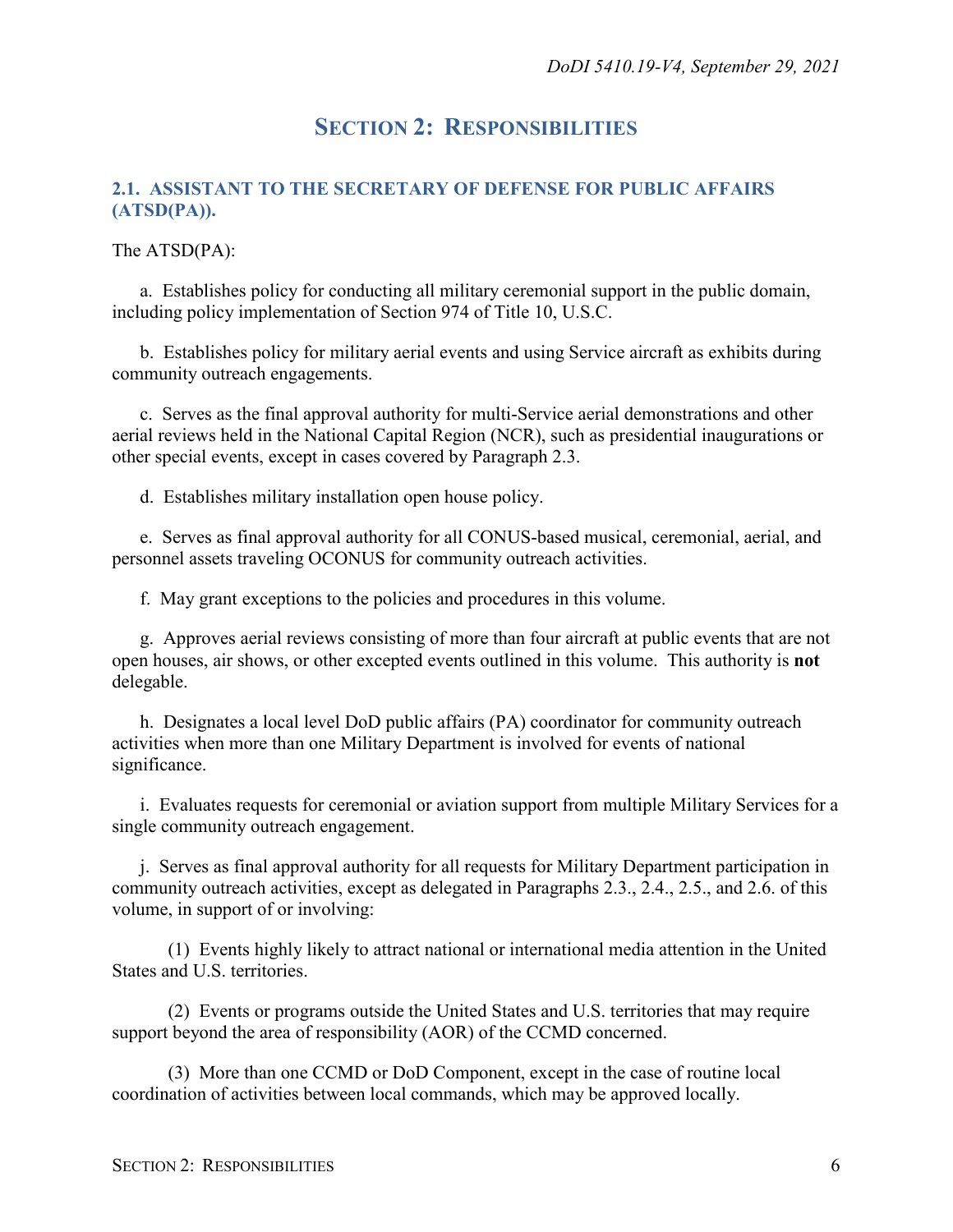(4) Events sponsored and paid for by other Federal Government agencies.

#### <span id="page-6-0"></span>**2.2. DOD COMPONENT HEADS.**

The DoD Component heads:

a. Ensure that their Component's approved outreach events comply with this volume's requirements.

b. Coordinate support among other DoD Components involved in the same community outreach activities.

c. Review and revise their respective Component's existing guidance and regulations to ensure they comply with this volume.

d. Use resources such as bands, troops, drill teams, color guards, and installation facilities and equipment to foster and further good relations with communities at home and abroad, in accordance with DoDD 5122.05 and this instruction.

e. Apply standardized policy and procedures to evaluate requests for military support to community outreach events in accordance with Figure 1 in Volume 1 of this instruction.

#### <span id="page-6-1"></span>**2.3. SECRETARIES OF THE MILITARY DEPARTMENTS.**

In addition to the responsibilities in Paragraph 2.2., the Secretaries of the Military Departments:

a. Oversee community outreach activities or approve participation of the Military Service concerned in public events in designated AORs not otherwise reserved or assigned in Paragraphs 2.1., 2.4., 2.5., and 2.6. of this volume.

b. Except as indicated in Paragraphs 2.1.g., 2.4., and 2.5.a.(3), exercise approval authority for aerial event support consistent with this volume. The approval authority may not be delegated below the Military Service headquarters' Chief of Public Affairs.

c. Approve missing man formations, using only assets from the Military Service concerned, in accordance with this volume. This approval authority may not be exercised below the Military Service headquarters' Chief of Public Affairs, consistent with Service policies.

#### <span id="page-6-2"></span>**2.4. SECRETARY OF THE AIR FORCE.**

In addition to the responsibilities in Paragraphs 2.2. and 2.3., the Secretary of the Air Force retains approval authority for flyovers in Puerto Rico: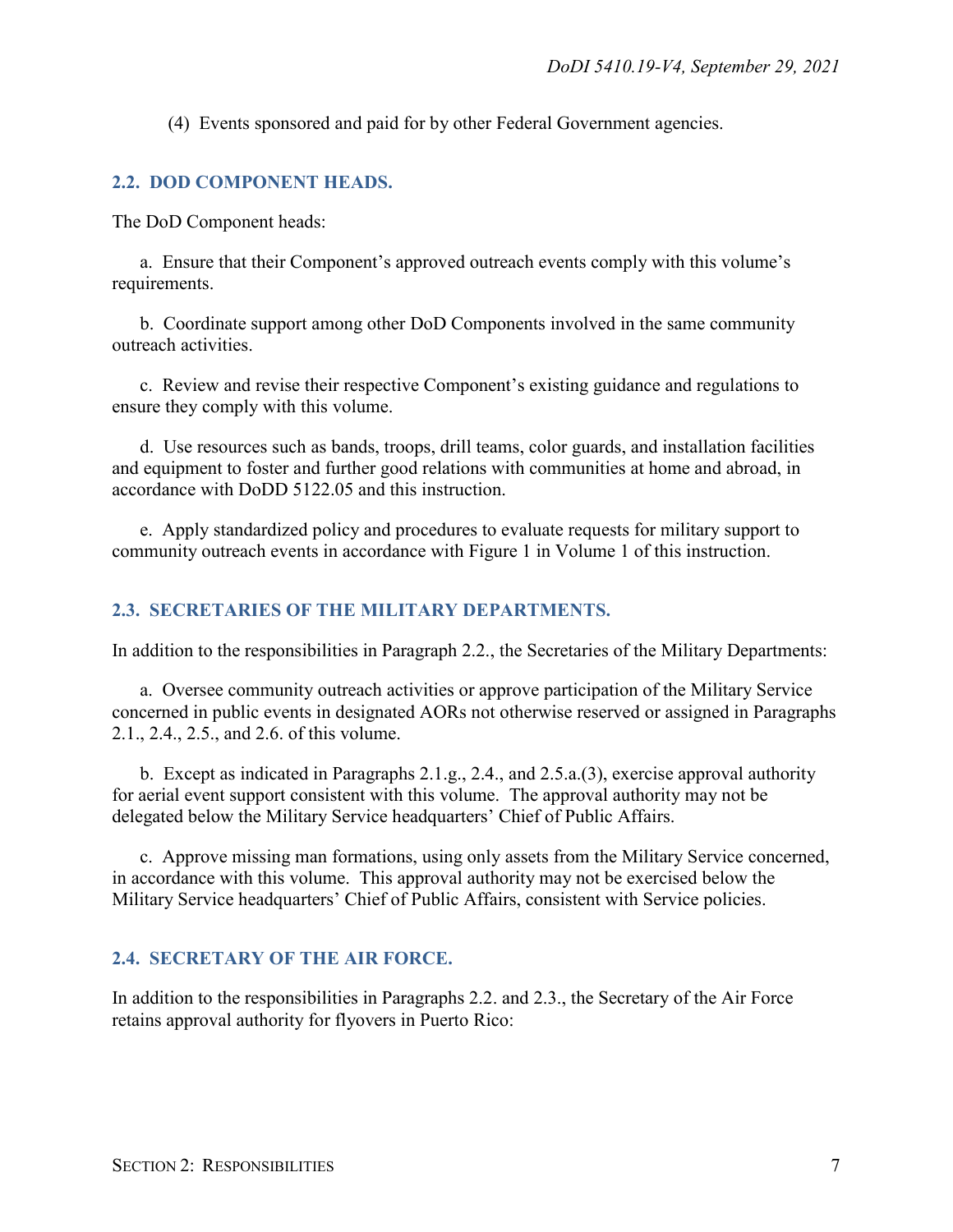#### <span id="page-7-0"></span>**2.5. COMBATANT COMMANDERS (CCDRS).**

In addition to the responsibilities Paragraph 2.2.:

#### <span id="page-7-1"></span>**a. Geographic CCDRs.**

The geographic CCDRs:

(1) Implement or approve in-theater musical, ceremonial, and aviation assets requested for community outreach events within their respective CCMD AORs.

(2) Designate an officer for their respective CCMDs to coordinate requests through PA channels for CONUS-based musical, ceremonial, and aviation assets to perform within respective CCMD AORs for community outreach events.

(3) Except as indicated in Paragraphs 2.1.g., 2.3.b., 2.4., and 6.3.f., execute the same approval authority for aerial demonstrations by command resources that are otherwise reserved to the Secretaries of the Military Departments when aerial assets are assigned in a CCDR's AOR and requests comply with this volume.

(4) Approve inter-agency cooperation in their areas of operation.

(5) Provide policy direction and guidance for outreach activities in their AOR, consistent with this volume.

#### <span id="page-7-2"></span>**b. Functional CCDRs.**

In addition to the responsibilities in Paragraph 2.2., functional CCDRs execute outreach activities, consistent with this volume, in their AORs not otherwise reserved or assigned in Paragraphs 2.1., 2.3., 2.4., and 2.5.a. of this volume.

#### <span id="page-7-3"></span>**2.6. COMMANDER, JOINT FORCE HEADQUARTERS-NCR AND THE U.S. ARMY, MILITARY DISTRICT OF WASHINGTON (MDW).**

The Commander, Joint Force Headquarters-NCR and U.S. Army, MDW, acts as the DoD PA coordinator for approval of multiple Service ceremonial support within the NCR, including official events requested by members of Congress, in accordance with the procedures in this volume **except** for the following, which will require ATSD(PA) approval:

- a. Requests:
	- (1) From constituents submitted through a congressional member's office.

(2) That involve multiple Military Services' ceremonial support for participation in community outreach events. (This exception applies to such support whether in or outside the NCR.) Official military changes of command, arrival and departure ceremonies for heads of state, and military funerals are exempt from this instruction.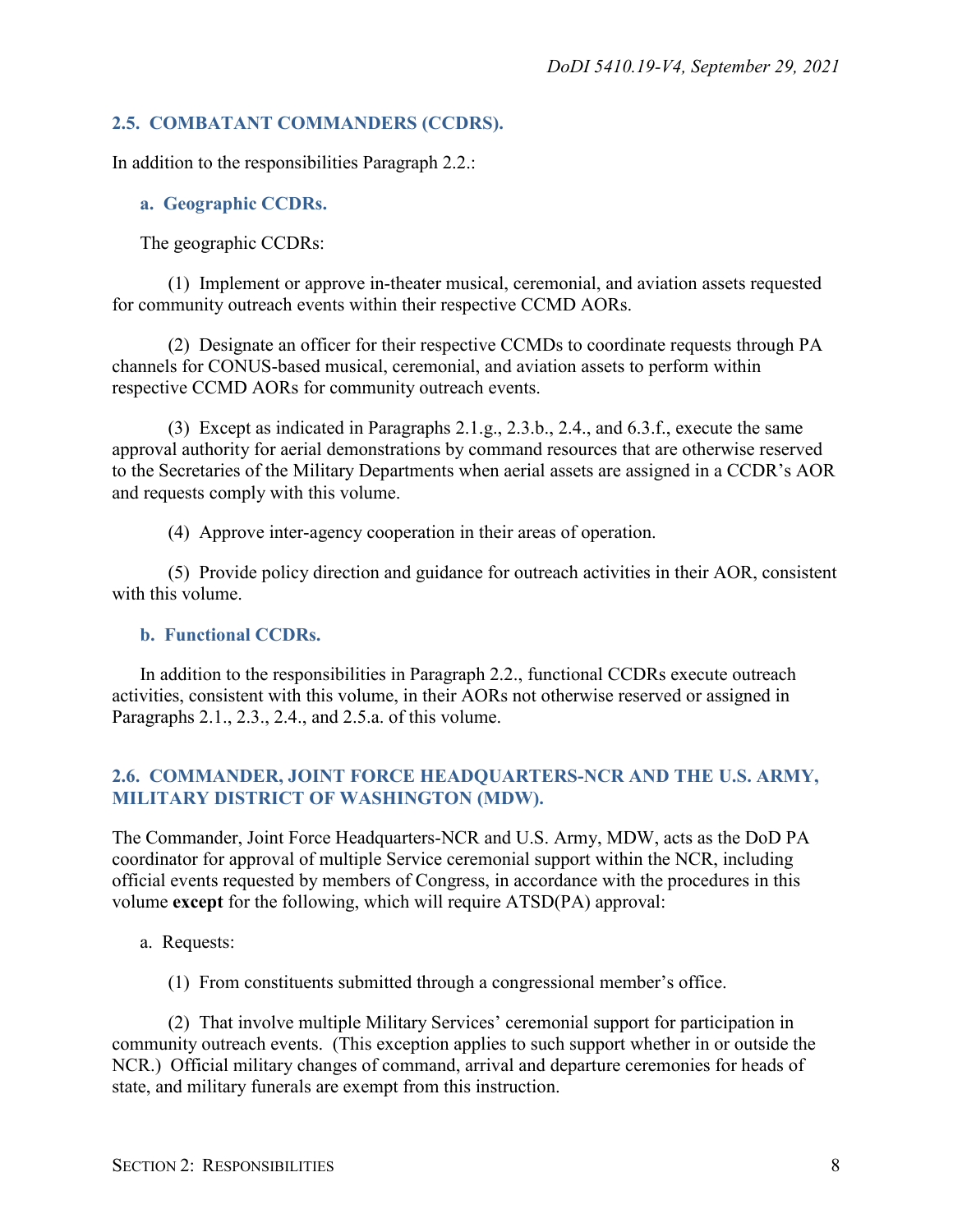(3) For community outreach events that are highly likely to garner national or international media attention.

(4) For non-local area travel by NCR-based musical or ceremonial resources to support community outreach activities, which must follow Office of the Assistant to the Secretary of Defense for Public Affairs (OATSD(PA)) approval processes and procedures outlined in this volume.

- (5) For exceptions to policy (ETPs).
- b. DoD aerial review presentations.
- c. Other special or one-time events, as determined by the ATSD(PA).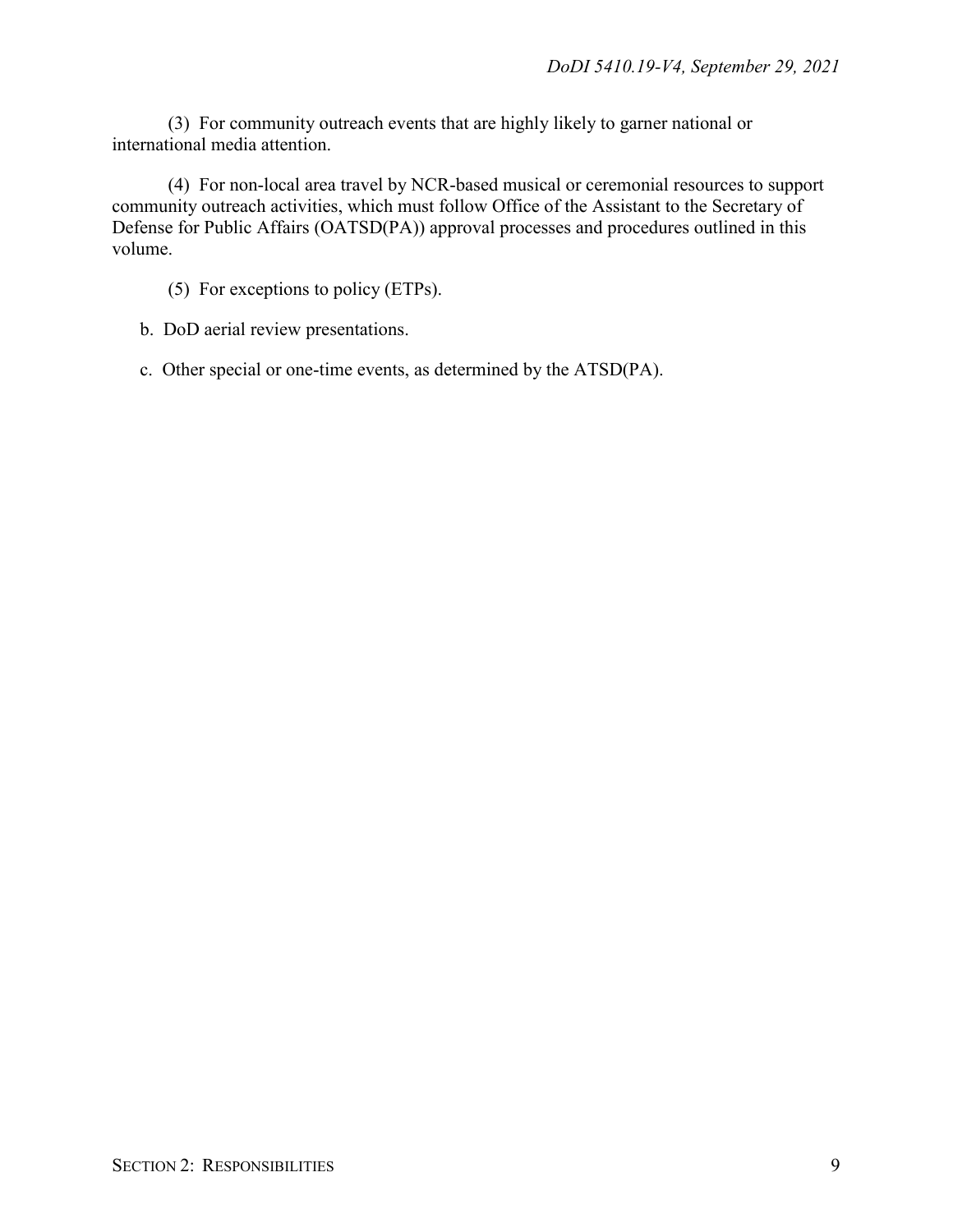### <span id="page-9-0"></span>**SECTION 3: OVERARCHING GUIDANCE FOR ALL SUPPORT**

#### <span id="page-9-1"></span>**3.1. TIME AND SUPPORT LIMITATIONS AND RESTRICTIONS.**

a. Resource commitments to a single community outreach activity normally will not exceed 3 days, except for:

(1) Exhibits, which may be scheduled to last the duration of the activity or program.

(2) Overseas band tours by CONUS-based military musical or ceremonial units, which normally will not exceed 15 days.

b. Generally, eligible events are permitted to receive the support of a color guard and no more than one other ceremonial or musical unit. Likewise, no more than one flyover or a parachute demonstration for a single event is permitted. Exceptions are made:

(1) For local patriotic or civic parades. One local band or local composite marching band element per Military Service, including the National Guard, is authorized to participate in a parade that is of general interest or benefit to a local, State, regional, national, or broadly representative community. If a Military Service prefers to be represented by a non-local Service band or National Guard band in a parade, the PAO for the Service headquarters is responsible for notifying the local unit(s) of the selected band to participate in the event. Selected support must comply with the current DoD Public Affairs Community Engagement Plan.

(2) When extensive support is required, or when OATSD(PA) determines it is in the best interest of the DoD to display the members of multiple Military Services. For example, this may include both a flyover and a parachute demonstration team at a public event that is not an air show or military open house.

(3) For qualifying air shows and military open houses.

(4) When two military academy sports teams compete in an open, outdoor stadium. Each Military Department concerned may conduct a single flyover.

(5) When eligible events occur in communities where the joint base program has been implemented. It is appropriate to have minimal, diverse representation from each Military Department at these outreach events. For example, a Joint Armed Forces Color Guard and a single ceremonial unit from each branch represented on the joint base may be appropriate, if ceremonial resources are available. Where possible, PAOs should divide community outreach resources among requests for support to maximize public exposure of the Military Services.

c. Exceptions other than those listed in the current DoD Public Affairs Community Engagement Plan require approval by the ATSD(PA) or designated representative before commitments are made.

d. OATSD(PA) assigns tour areas to the NCR-based military touring bands and large-scale Military Service productions. The Military Department assigned to a particular band tour area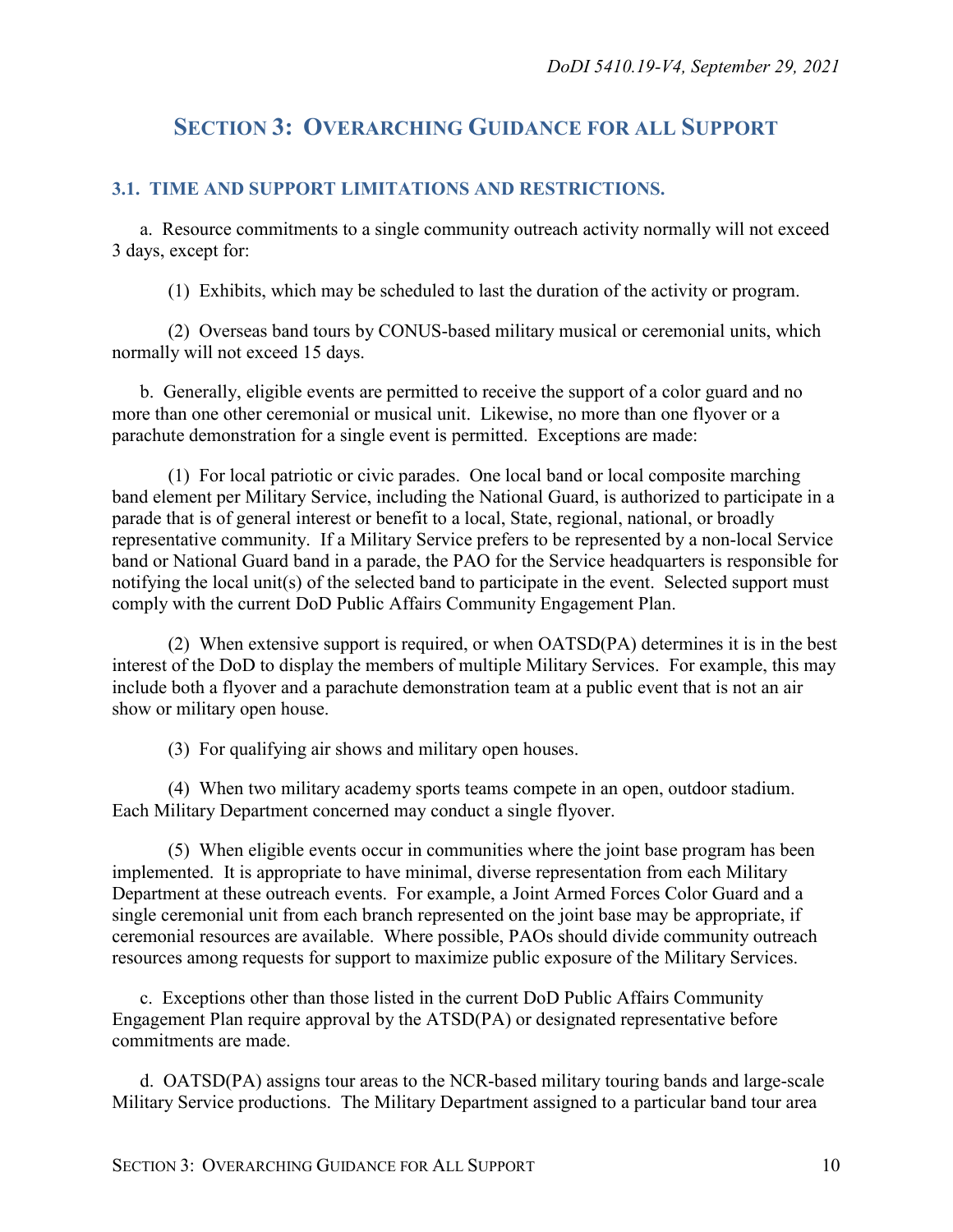will control that area for the entire tour season. This does not apply to official musical units performing their mission in their Military Service assigned AORs.

e. A military musical unit or an individual who is a member of such a unit performing in an official capacity, may not receive remuneration for an official performance, other than applicable military pay and allowances, pursuant to Section 974(b) of Title 10, U.S.C.

f. CONUS-based resources requested to support OCONUS outreach events must adhere to guidance in Paragraph 6.3. of Volume 1 of this instruction.

g. If resources (including aviation) are traveling from CONUS to OCONUS primarily for a readiness exercise or pre-scheduled training, and are requested to support a community outreach event as a secondary mission, the outreach mission would be considered at no additional cost to the government and the CCDR is the approval authority if support is deemed in the best interest of the CCMD and DoD. However, if the training or readiness mission is cancelled, but the outreach request remains, then the approval authority changes to the ATSD(PA). Even though the traveling unit could receive a training benefit, the training becomes secondary and support for the outreach event would result in an unplanned expenditure of funds as an additional cost to the government.

h. CONUS-based military musicians and musical units, including Service Academy-based bands, are not authorized to perform at an OCONUS location, unless in an official deployed status with the approval of the geographical CCDR or designated PAO and the OATSD(PA).

i. Flyovers should be reserved for community outreach activities that will showcase the military's capabilities to Military Service-priority audiences and outreach activities that are highly likely to garner national or international media coverage.

#### <span id="page-10-0"></span>**3.2. SUPPORT IN THE NCR OR REQUESTS FOR NCR-BASED MUSICAL OR CEREMONIAL ASSETS.**

The U.S. Army MDW will coordinate all active duty ceremonial support requests for the NCR in accordance with Paragraph 2.6.

a. Support for official Federal Government events in the NCR are exempt from the musical ceremonial unit restrictions prescribed in this volume. Additionally, an ETP is not required for official events in the NCR, which generally may garner national media attention.

b. Support for community outreach events in the NCR that are sponsored by Federal Agencies and free to the public are subject to the policy prescribed in this instruction. For example, MDW may coordinate a free concert that includes multiple Military Department musical units if it is held in the NCR, sponsored by the National Park Service, and not broadcasted.

c. The MDW PAO will coordinate with the appropriate Military Service headquarters office that handles community outreach activities when NCR-based musical or ceremonial resources are considered for potential events outside the NCR.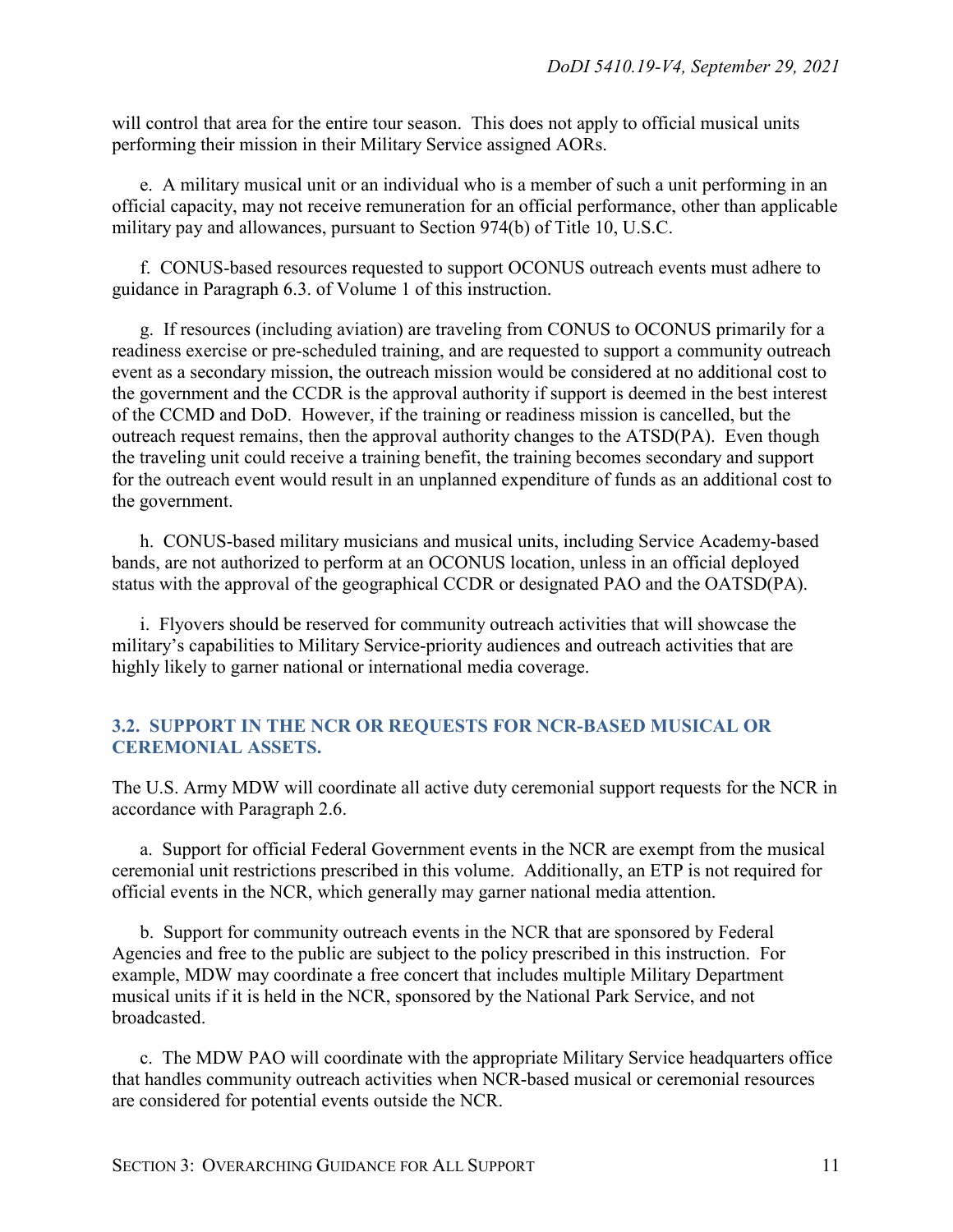d. If a potential unofficial event, inside or outside the NCR, would involve multiple Military Service representation, the MDW PAO will coordinate with OATSD(PA) Directorate of Community Engagement (OATSD(PA)/CE) at least 30 days before committing ceremonial resources.

e. If non-Federal entity requests for NCR-based ceremonial assets are sent directly to the Military Service headquarters office that handles community outreach activities, coordination with the MDW PAO must occur before commitments are made.

f. The Military Service concerned will manage Service-specific events within the NCR in accordance with Service-specific policies.

#### <span id="page-11-0"></span>**3.3. COMMUNITY OUTREACH IN HAWAII AND ALASKA.**

Hawaii and Alaska are not considered OCONUS for the purposes of this volume, and authority for community outreach activities in those States resides with the local installation commander(s) or a Military Department. The Commander, United States Indo-Pacific Command, in his or her capacity as the senior commander in Hawaii, may conduct CCMD community outreach activities, or coordinate support of public events involving multiple Military Service participation, unless the ATSD(PA) delegates otherwise. The Commander, United States Northern Command, has a similar CCMD authority for multiple Military Service outreach in Alaska, unless the ATSD(PA) delegates otherwise.

#### <span id="page-11-1"></span>**3.4. RETURN ON INVESTMENT.**

Participation in outreach engagements should be evaluated against the Secretary of Defense and DoD Component priorities to show value added and return on investment.

a. When determining the return on investment for outreach activities, key areas of measurement should include physical audience reach, media coverage (e.g., extent, repetition, and fiscal value when available), and social media analytics (e.g., frequency of mentions, likes, views).

b. Ensure the U.S. public has the greatest number of opportunities to witness DoD ceremonial performances when members of ceremonial groups are not supporting internal military ceremonial, morale and esprit de corps, and military recruiting activities.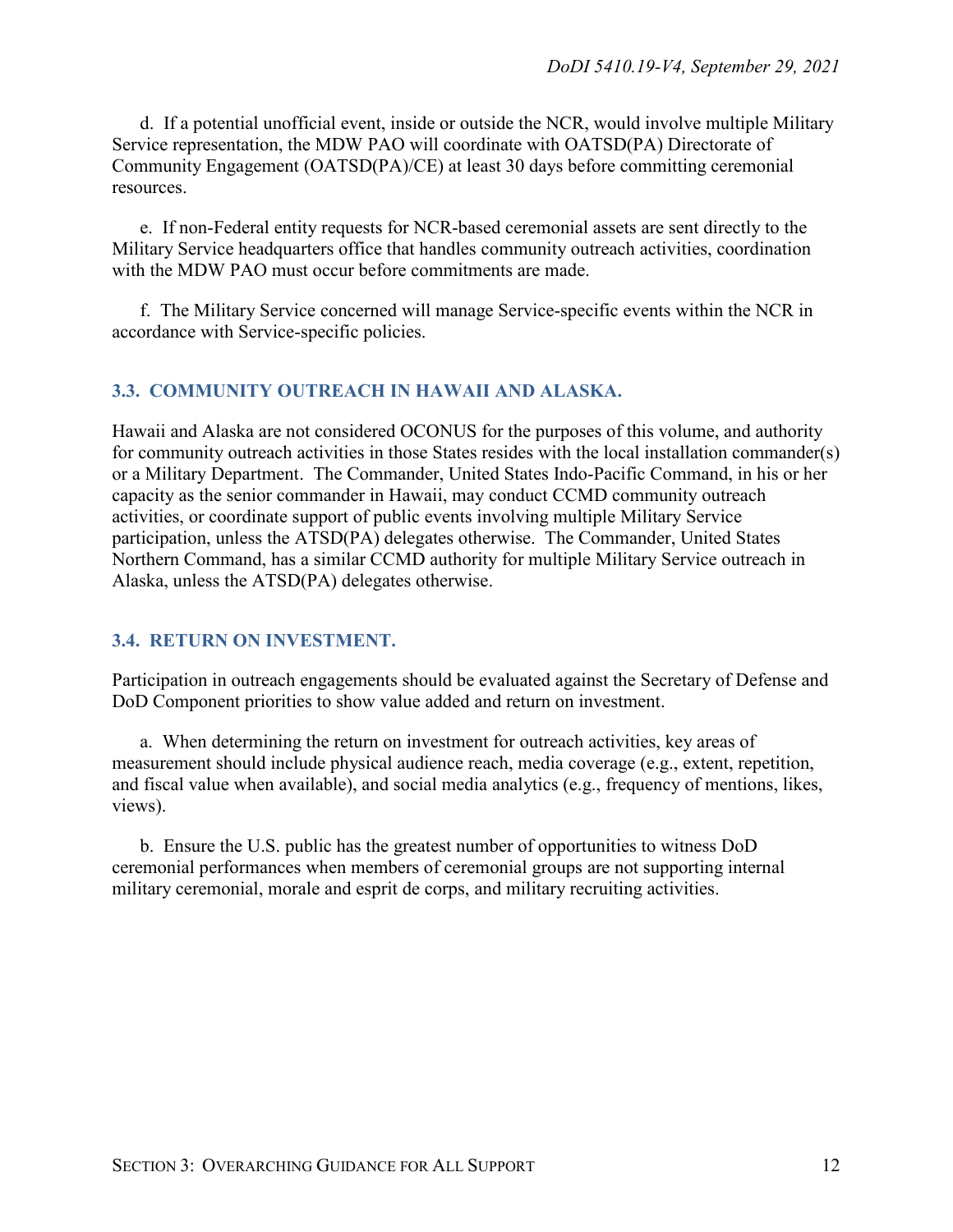## <span id="page-12-0"></span>**SECTION 4: MILITARY MUSICAL UNITS AND NON-PROFESSIONAL MILITARY MUSICIANS**

#### <span id="page-12-1"></span>**4.1. MISSIONS OF MILITARY MUSICAL UNITS.**

Military musical units support the DoD mission by:

a. Enhancing public confidence, patriotism, and national interests at home and abroad.

b. Perpetuating service identity, traditions, and morale through internal engagements and ceremonies.

c. Supporting recruiting and retention.

#### <span id="page-12-2"></span>**4.2. SPECIAL CIRCUMSTANCES.**

#### <span id="page-12-3"></span>**a. "Star Spangled Banner" and "Hail to the Chief."**

(1) The U.S. Navy arrangement of "Star Spangled Banner" and U.S. Marine Band arrangement of "Hail to the Chief" are designated as the official DoD arrangements to be rendered by all Service bands on appropriate occasions. Band commanders may use other arrangements of "The Star Spangled Banner" more appropriate for their ensembles' instruments, as long as they are written and performed in a manner that respects the dignity and purpose of the national anthem, as typified by the official arrangement.

(2) "Hail to the Chief" is designated as a musical tribute to the President of the United States and may not be performed by military musical organizations as a tribute to other dignitaries.

(a) During all renditions of "Hail to the Chief" by military musical units, military personnel in uniform, other than band personnel, will accord it the same military honor as they would the rendition of "The Star Spangled Banner" or "To the Color."

(b) If, in the course of any ceremony, it is required that honors be performed more than once, "Hail to the Chief" may be used interchangeably with "The Star-Spangled Banner" as honors to the President of the United States.

(c) When specified by the President, the Secretary of State, the Chief of the Secret Service, or their authorized representatives, "Hail to the Chief" may be used as an opportunity for the President and his or her immediate party to move to or from their places while all others stand fast.

#### <span id="page-12-4"></span>**b. Support to U.S. Embassies.**

(1) Military units may provide ceremonial support that is consistent with statutes and DoD issuances, and does not conflict with assigned missions.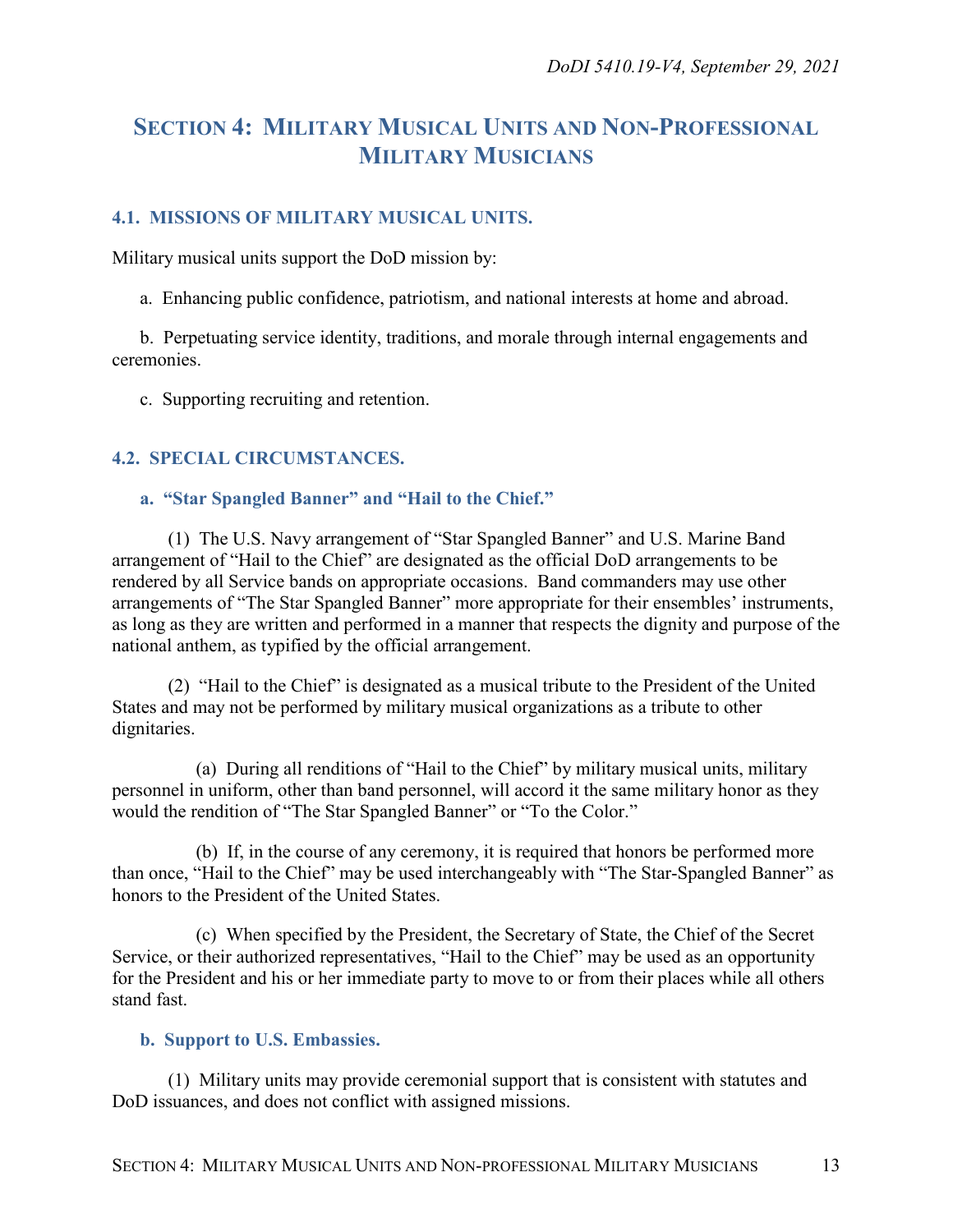(2) The Military Departments and the subordinate commands located in the United States and U.S. territories must refer all requests by U.S. embassies for overseas ceremonial support to the applicable CCMD. U.S. military units located in the United States and U.S. territories may not coordinate directly with U.S. embassies for potential musical support. Embassies requesting DoD support for community outreach purposes must follow prescribed procedures.

(a) U.S. embassies may request support directly from U.S. military units stationed locally in their vicinity.

(b) U.S. embassies in nations located in the geographic AOR of a CCMD must submit all requests for musical or ceremonial support to the respective CCMD's PAO.

(c) Ceremonial performances by CONUS-based units that are operationally controlled by their respective CCMD must adhere to guidance in Paragraph 6.3. of Volume 1 of this instruction and Paragraph 4.5. of this volume. CONUS-based units approved to travel overseas will request that embassies arrange radio or television appearances as well as community and U.S. military installation performances on behalf of the DoD.

#### <span id="page-13-0"></span>**c. Foreign National Anthems.**

(1) U.S. military bands are authorized to perform foreign national anthems at official civil ceremonies within CONUS only when one or more senior government representatives of those foreign nations are actively participating in the ceremony and the representative holds a rank that entitles them to receive official U.S. Government honors. Playing foreign national anthems and carrying foreign nation flags by U.S. military personnel are ceremonial and protocol honors between and among governments and rendered only on select occasions.

(2) Only foreign national anthems of participating countries may be played during international sporting events, such as the Pan American Games or the International Olympics, in which the United States is a participant. A single game or match between a U.S. team and a foreign nation's team does not qualify as an international sporting event.

(3) As part of a military band's educational outreach program, foreign national anthems may be taught in a classroom setting **only**, not an assembly, to middle or high school music students that are located near embassies in the NCR.

(4) For OCONUS events, the CCDRs concerned may approve playing the national anthems of countries within their geographic AORs if the U.S. ambassador concurs.

(5) "The Star Spangled Banner" will be performed last when one or more foreign national anthems is authorized for performance, except when performed in conjunction with morning colors.

#### <span id="page-13-1"></span>**d. Band Recordings.**

(1) Official military musical units are authorized to produce recordings for distribution to the public, at a cost not to exceed expenses of production and distribution.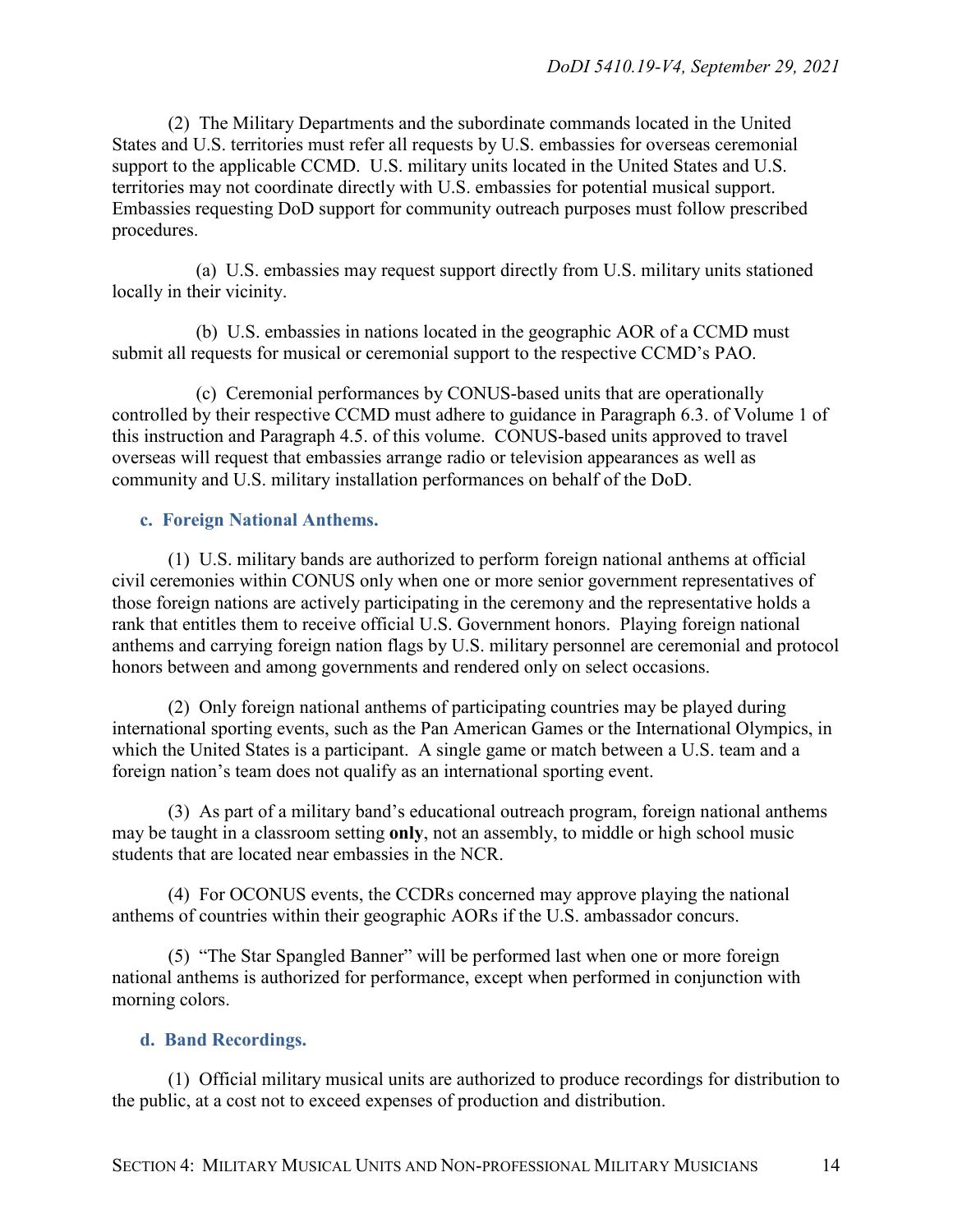(2) Amounts received in payment for the sale of recordings to the public will be credited to the appropriation or the account providing the funds for the production of the recording, in accordance with Section 974 of Title 10, U.S.C.

(3) Official military musical units are prohibited from producing or participating in recordings with civilian musicians for commercial sale without prior ATSD(PA) approval.

(4) If a unique situation arises where a production contract is funded with appropriated funds, the procurement will be awarded in accordance with Chapter 137 of Title 10, U.S.C., also known as "the Competition in Contracting Act."

#### <span id="page-14-0"></span>**e. Band Support for Recruiting-Funded Missions at Public Events.**

U.S. military bands may support recruiting-funded missions as part of a larger community outreach event. The band concerned will notify the Military Department band program manager and the Service band assigned to the touring region before the event to minimize conflicts with other band performances. Notification must include:

- (1) Event name.
- (2) Location.
- (3) Date.
- (4) Performance duration.

#### <span id="page-14-1"></span>**4.3. INCIDENTAL SUPPORT AT INTERNATIONAL MILITARY TATTOOS.**

For the purposes of this volume, military musical and ceremonial participation in international or stateside tattoos may be considered incidental if **all** of the following criteria are met:

a. The U.S. military ceremonial units must be no more than 20 percent of the total list of participating groups in the tattoo.

b. The total individual performance time(s) of U.S. military ceremonial units must average less than 25 percent of the total running time of the program. This does not include the mass opening or grand finale that traditionally incorporates the majority of the international military and civilian performing units at a military tattoo.

c. Promotional materials that may list participating groups may not highlight a U.S. military unit in a font size, style, or format larger than any other unit. A disclaimer that all artists are subject to change should be included on all promotional material.

d. The program must be constructed and planned in such a way that it could and would take place if some or all U.S. military ceremonial units were forced to withdraw at any time.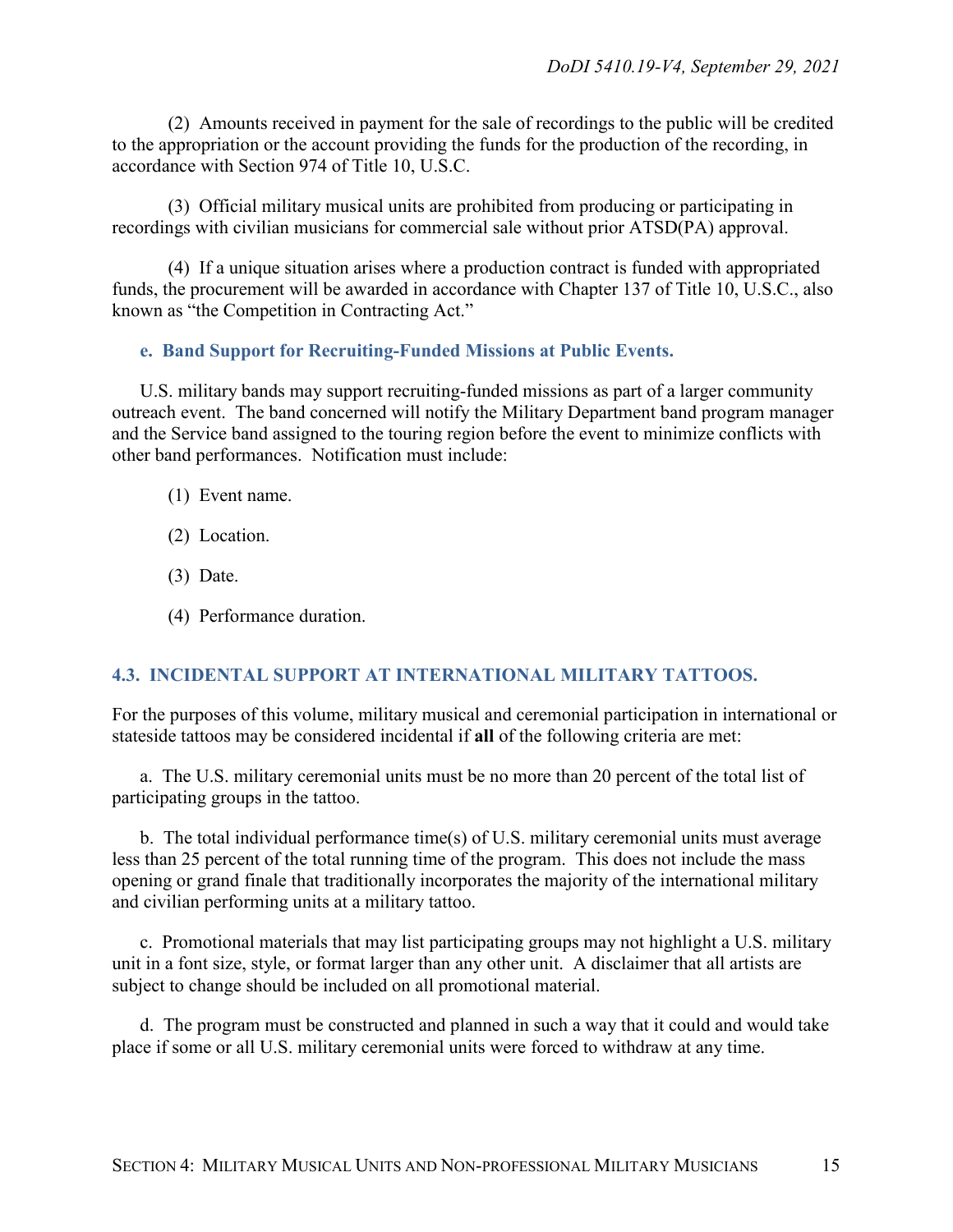#### <span id="page-15-0"></span>**4.4. RESTRICTIONS ON PERFORMANCES IN COMPETITION WITH LOCAL CIVILIAN MUSICIANS.**

a. In accordance with Section 974 of Title 10, U.S.C., military musicians performing in an official capacity within the United States, its commonwealths, or its possessions may not engage in the performance of music in competition with local civilian musicians. Prohibitions include:

(1) A performance that is more than incidental to an event that is not supported, in whole or in part, by U.S. Government funds and is not free to the public.

(2) A performance of background, dinner, dance, or other social music at an event that is not supported, in whole or in part, by U.S. Government funds and is not held on a military installation.

(3) A performance at an unofficial event when other musical performers are being paid to perform, unless the ATSD(PA) determines the support to be incidental, in the best interest of the DoD, and a community outreach activity otherwise permissible pursuant to Section 974 of Title 10, U.S.C.

(4) Individual recognition programs, testimonials, tributes, commercial activities, political campaigns, or events where endorsement may be implied, whether they are held on or off a military installation. Official ceremonies such as a military review are excluded from this prohibition.

(5) Back-up support for non-DoD entertainers at public programs off a military installation unless the military musical unit performs as a featured participant and is not performing in competition with commercial bands. This does not preclude military musicians from supporting civilian musicians visiting deployed areas.

(6) Any event or circumstance not explicitly authorized in Paragraph 4.4.b.

b. Military musicians performing in an official capacity, as identified in Section 974 of Title 10, U.S.C., may perform traditional patriotic music, as well as contemporary music, when:

(1) The performance, including background, dinner, dance, or other social music, is at an official U.S. Government event that is supported, in whole or in part, by U.S. Government funds. For example:

(a) Military musicians may perform ceremonial openings or closings at a troop morale event on a military installation funded by non-appropriated funds, subject to other applicable directives and regulations.

(b) Official DoD events may be held off of a military installation if the applicable local commander certifies that a suitable military facility is not available.

(2) A performance at a concert, parade, or other event, is a patriotic event or a celebration of a national holiday, and is free to the public.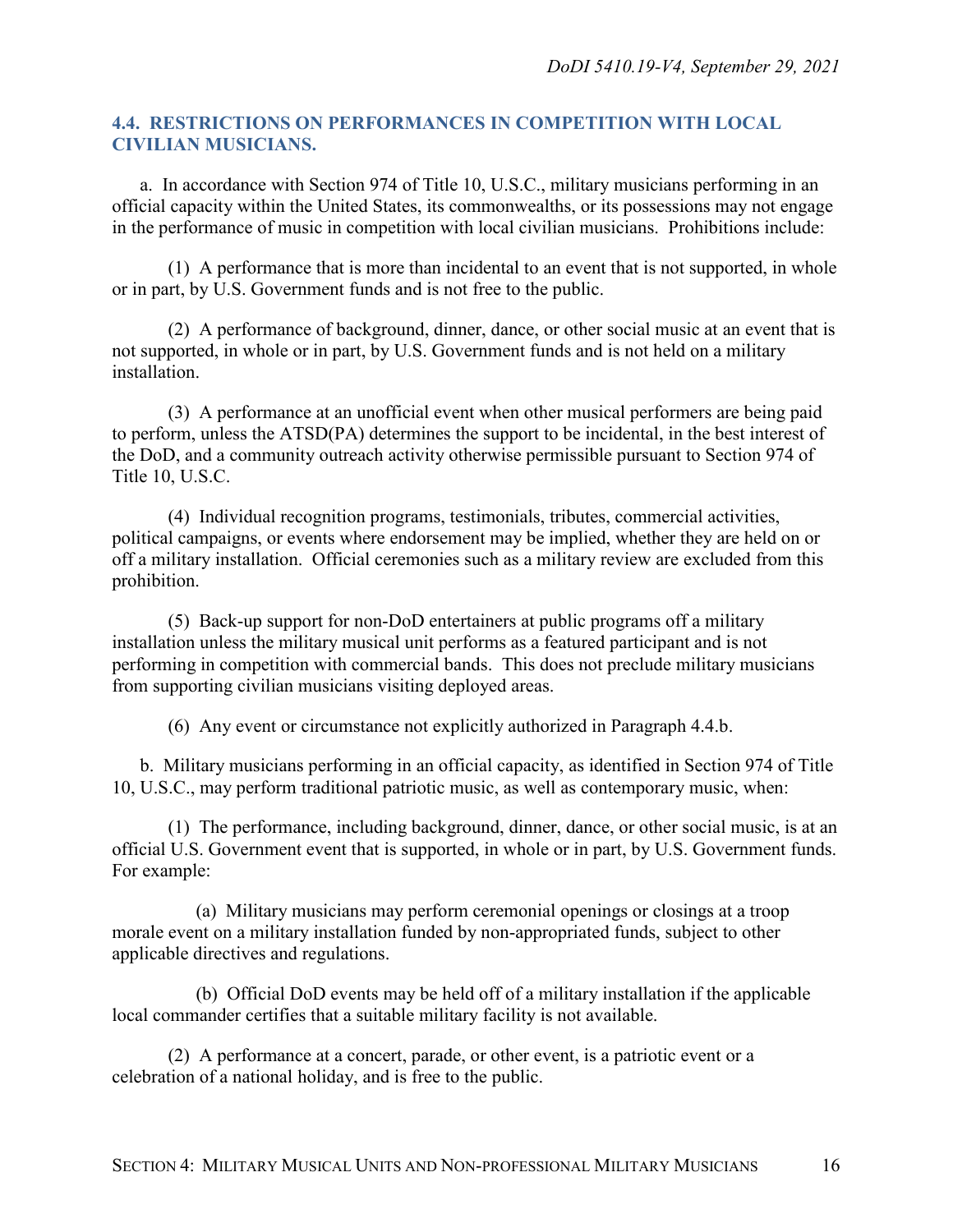(3) A performance is incidental to an event that is not supported, in whole or in part, by U.S. Government funds or is not free to the public.

(4) A performance (including background, dinner, dance or other social music) held on or off military installations, is at:

(a) An event sponsored by a military welfare society, as defined in Section 2566 of Title 10, U.S.C.;

(b) An event that is a traditional military event, yet unofficial, (e.g., military diningsin, dinings-out, awards banquets, mess nights, holiday parties) intended to foster the morale and welfare of Service members and their families. Support or donations for such events must not come from prohibited sources and the event must be held only for Service members, or Service members and their immediate families; or

(c) An event that is specifically for the benefit or recognition of Service members, Service members and their immediate families, civilian employees of the DoD, veterans, or former civilian employees of the DoD, subject to existing government-wide and DoD ethics rules and regulations.

(5) An event is a Reserve Officers' Training Corps, Junior Reserve Officers' Training Corps, Military Service, or Military Service academy ball, held on or off military installations, which is funded in whole or in part by U.S. Government funds. Two different Military Service musical units may be authorized to support a single Service ball only if:

(a) The primary attendees represent multiple Military Department Service components (e.g., annual Seabee/Civil Engineer Corps/Naval Facilities Engineering Command Anniversary Ball);

(b) The musical units are performing at two distinct and separate periods of the event; and

(c) No other official or community outreach event for which support has been sought will be unsupported.

(6) The purpose of the performance, including background, dinner, dance, or other social music, is to uphold the standing and prestige of the United States with dignitaries and distinguished or prominent persons or groups of the United States or another nation. This may include:

(a) Events at the White House or a U.S. embassy overseas. See Paragraph 4.2.b. of this volume for additional guidance on support to U.S. embassies. This provision **does not** extend to Military Attaché Balls or embassy events in the NCR, or other parts of the United States, its commonwealths, or possessions.

(b) Performances in support of U.S. ambassadors, State Department initiatives, or the CCMD's efforts to foster and sustain cooperative international relations.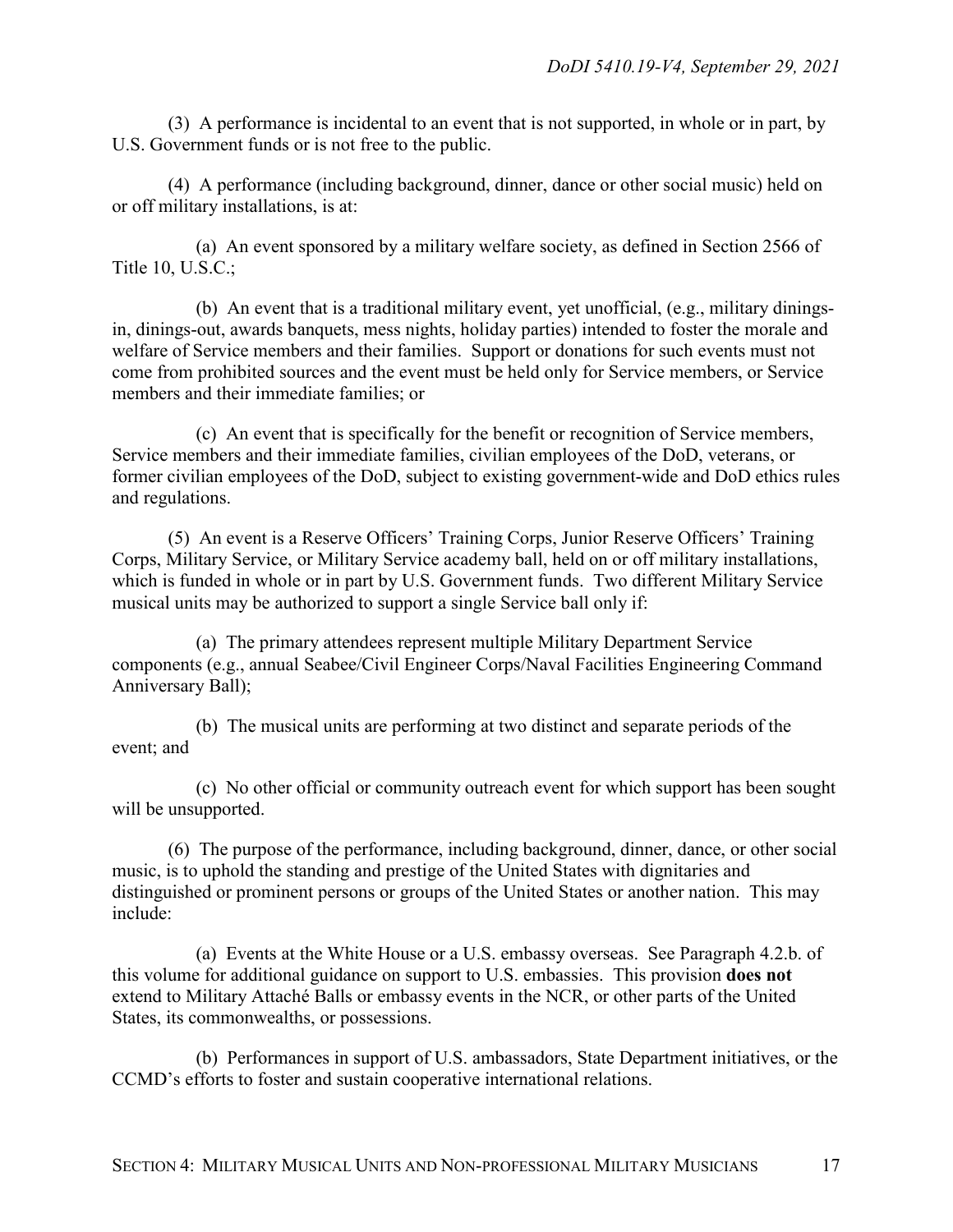(c) Performances at a swearing-in for the Commander-in-Chief.

(7) A free band performance supports recruiting, professional development, or community outreach activities and is not otherwise prohibited. Music is not restricted to a patriotic theme or part of a patriotic opener, but may vary to showcase military musician versatility.

(8) Attendance at a music conference or seminar is for professional development, subject to the policy, guidance, and prescribed approval process of each Military Department.

c. Military musical units generally will not provide background music at memorial services. However, support may be provided for such services if the deceased is eligible for a state funeral or customary military honors, or if approved by the ATSD(PA).

#### <span id="page-17-0"></span>**4.5. MILITARY BAND MOVEMENT OVERSEAS.**

In accordance with Paragraph 2.5., geographic CCDRs have approval authority in their AORs. Coordination and authorization for movement in geographic CCMD AORs will be as follows:

#### <span id="page-17-1"></span>**a. U.S. Territories.**

(1) Hawaii and Guam National Guard unit requests should be routed through United States Indo-Pacific Command.

(2) Alaska and Puerto Rico National Guard unit requests should be routed through United States Northern Command.

(3) OCONUS National Guard requests for exceptions to the current DoD Strategic Community Outreach Plan or Guidance should be routed to the appropriate geographic CCMD.

#### <span id="page-17-2"></span>**b. Approval for Music Outreach in CCMD AORs.**

Consistent with Paragraph 6.3. of Volume 1 of this instruction, limited music outreach is authorized in OCONUS CCMD AORs as follows:

(1) Outreach may be conducted in and around local bases in accordance with this instruction.

(2) OCONUS band movement, including Hawaii and Alaska, is not at the sole discretion of the local Service command. Events that would require the expenditure of temporary duty funds for support within a CCMD's AOR must be approved by the CCDR.

(3) Any movement beyond the CCMD's AOR requires OATSD(PA) approval.

(4) CCDRs must ensure Military Department bands operating in their AOR are executing missions that align with the CCMD's goals and objectives.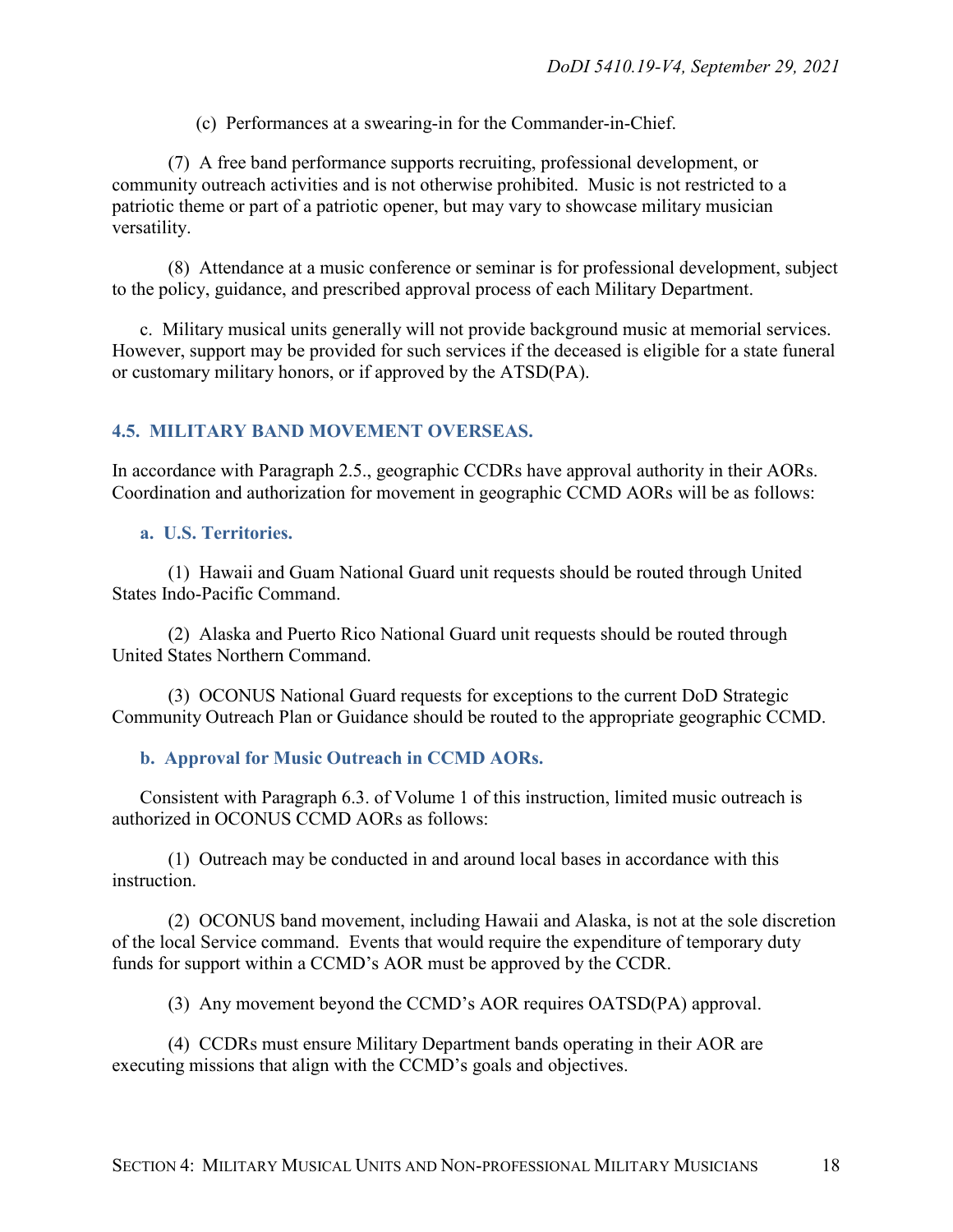(5) OCONUS events requesting more than one military band require an ETP endorsed by the CCMD and approved by the OATSD(PA).

(6) CONUS-based assets are not authorized to commit to OCONUS performances or travel OCONUS for community outreach activities without prior CCMD endorsement and approval by the Military Department and OATSD(PA).

#### <span id="page-18-0"></span>**4.6. NATIONAL GUARD BANDS.**

a. National Guard bands may only conduct in-State travel for community outreach support except when granted a multi-State AOR by their Military Service. Out-of-State performances must be included in the annual DoD Public Affairs Community Engagement Plan or be submitted through appropriate channels to OATSD(PA) for approval in accordance with this volume.

b. Approval procedures for the overseas band program of the National Guard Bureau differs from that prescribed in Paragraph 6.3.c. in Volume 1 of this instruction, only in that the CCMDs coordinate their requests for National Guard band support with the National Guard Bureau PAO instead of the Military Department PAO. The National Guard Bureau PAO evaluates the requests, coordinates with the applicable State National Guard PAO, and then submits the recommended annual program of six-to-eight overseas band trips to the ATSD(PA) for approval.

c. National Guard bands are not authorized to solicit performances at OCONUS locations or initiate overseas travel requests.

d. National Guard bands may support State inaugural events in a Federally funded duty status, subject to the availability of funds.

(1) Authorized programs in support of an inaugural day are limited to public concerts, parade participation, and patriotic opener presentations, which may be performed at events funded in whole or in part by the U.S. Government.

(2) Social events, such as invitation-only concerts, dinners, dances, inaugural balls or galas, and other entertainment performances for local or State inaugural events **do not** generally meet the criteria for musical or ceremonial support because military musicians may not compete with local civilian musicians.

e. Requests for National Guard resources to support official Federal Government events and community outreach activities inside the NCR should be coordinated with the National Guard Bureau Community Relations Office. When multiple Military Services are invited to perform at an outreach event, the policies and procedures in this instruction apply.

#### <span id="page-18-1"></span>**4.7. MILITARY ACADEMY CADET ORGANIZATIONS AND NON-PROFESSIONAL MILITARY MUSICIANS.**

<span id="page-18-2"></span>**a. Performances by Military Academy Cadet Organizations.**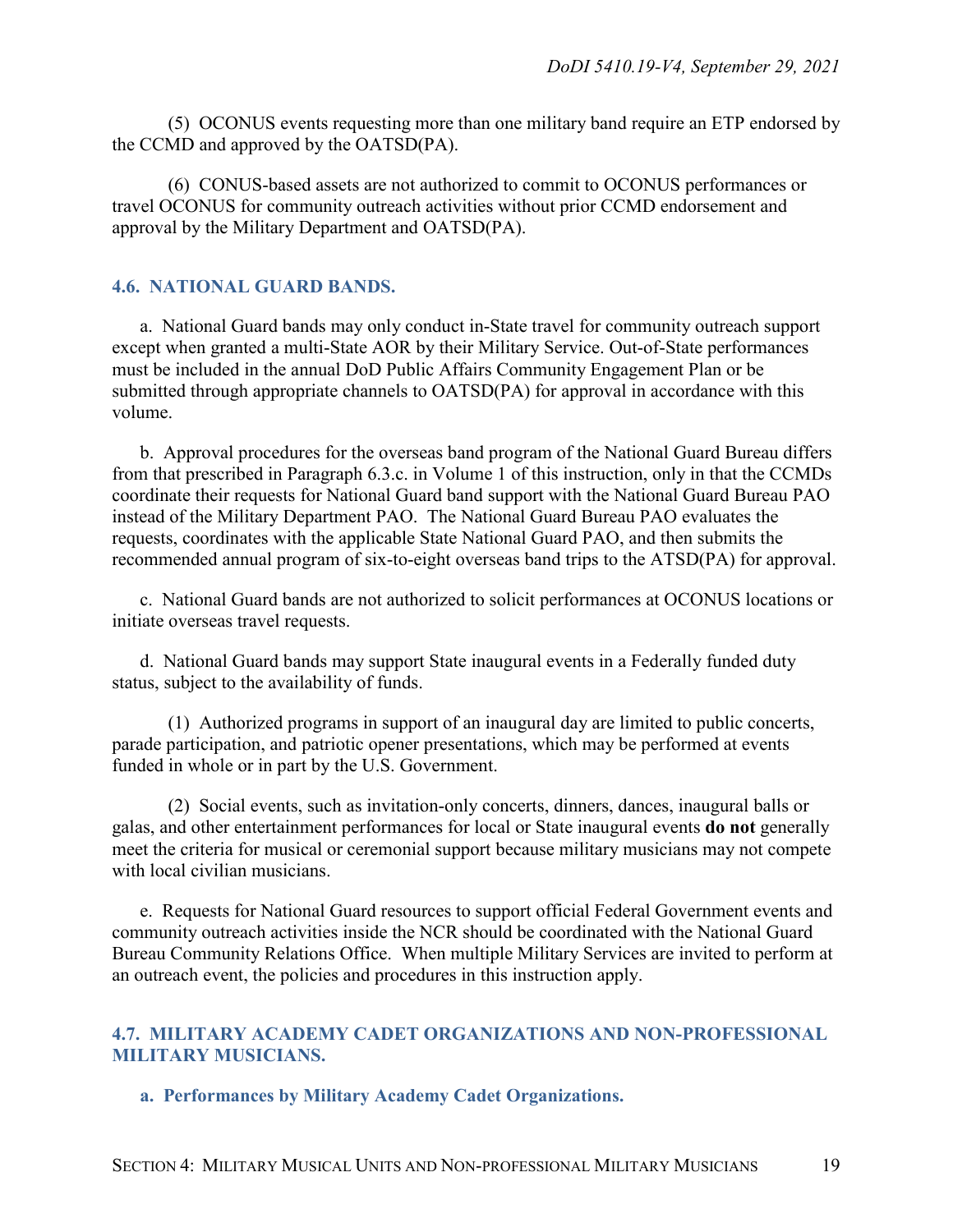(1) Military academy cadet organizations must abide by policy prescribed in this instruction.

(2) Military cadets who are not part of an official Military Department music or band program must abide by the guidance prescribed in this instruction if they plan to give a public performance in uniform and outside their military academy or beyond their command.

#### <span id="page-19-0"></span>**b. Performances by Non-Professional Military Musicians.**

Official military musical performances that could garner national media attention (e.g., singing the national anthem at a sporting event) should be performed by a professional military musician.

(1) On a case-by-case basis, Service members who are non-professional military musicians and volunteer or are solicited to perform in uniform at public events must be approved by the closest military band commander before accepting an invitation.

(2) Prior approval is required even if the Service member volunteers to perform in civilian attire but will be introduced as a member of the military. Additional guidance on voluntary support in an official or unofficial status is provided in Paragraph 4.7. of Volume 1 of this instruction.

#### <span id="page-19-1"></span>**c. Musicians Performing in a Personal Capacity.**

Consistent with Section 974 of Title 10, U.S.C., a member of a musical unit of the Military Services may perform in a personal capacity, as an individual or part of a group, for remuneration or otherwise, if the member adheres to all of the following:

(1) Does not wear a military uniform for the performance.

(2) Does not identify himself or herself as a member of a Military Services in connection with the performance.

(3) Complies with Paragraph 3.3.f. in Volume 1 of this instruction.

(4) Does not use a government-owned instrument or equipment.

#### <span id="page-19-2"></span>**4.8. TOURING PROGRAM.**

a. The NCR-based touring bands of the Military Departments are assigned a national concert tour mission, in addition to a local community outreach mission.

b. Military Departments that establish large-scale entertainment productions with various ceremonial units for touring purposes and military academy cadet musical units that may be used for recruiting and outreach purposes must comply with OATSD(PA) touring program guidance prescribed in this instruction or request an ETP before committing resources.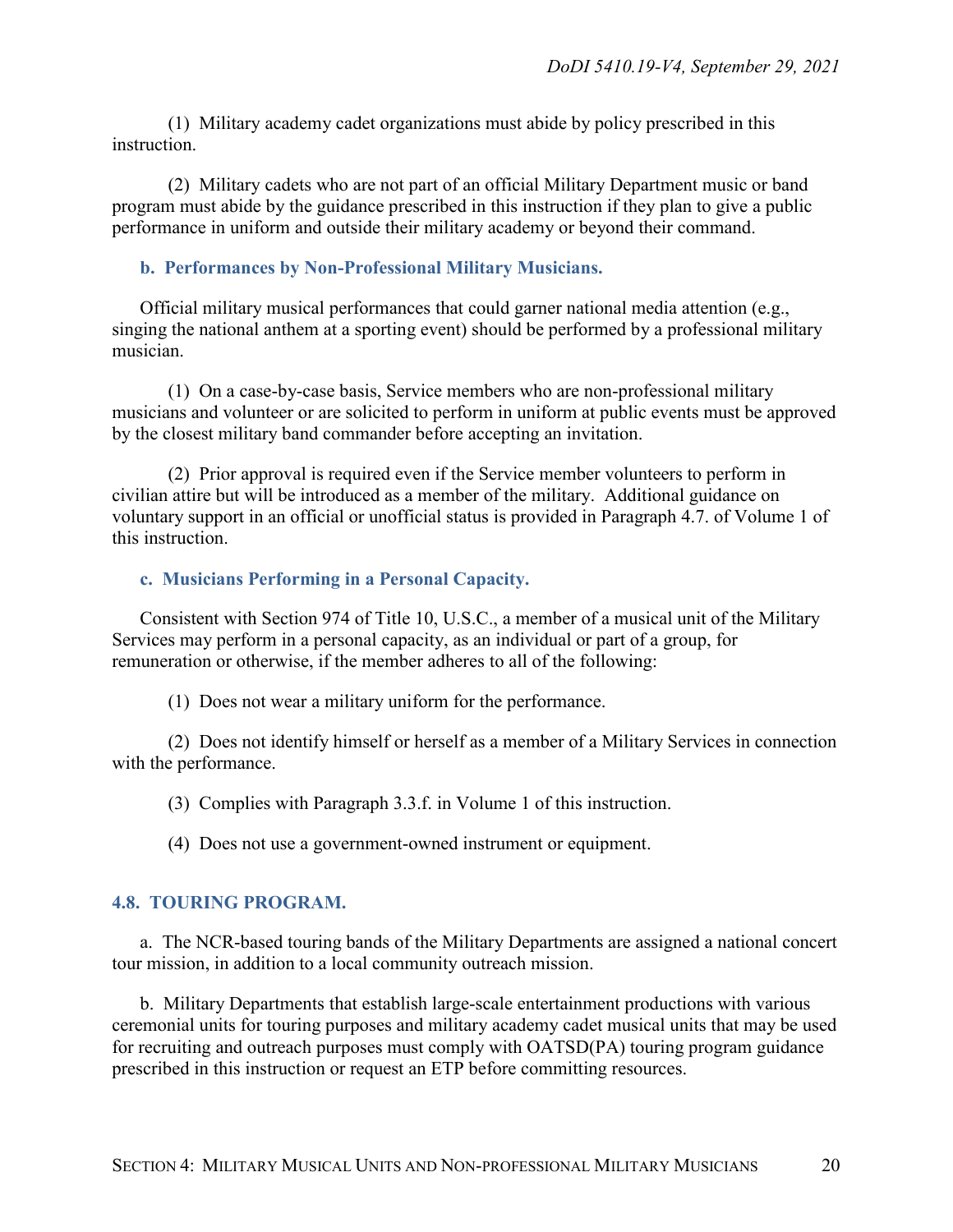c. Within date ranges established by the OATSD(PA), the Military Departments will determine the tour length for the individual spring and fall CONUS tours scheduled for the NCRbased touring bands and large-scale entertainment productions of the Military Departments. These tours may be sponsored or identified and funded in the applicable Military Department's operation and maintenance account.

d. Military Service regional, field, fleet bands, or equivalent, may tour throughout their Military Service-assigned AORs in accordance with existing DoD and Military Service guidance.

e. Any touring band, specialty musical unit, or Military Service entertainment production that desires to perform outside its assigned area requires the approval of OATSD(PA) and the Military Department to which that area is assigned. When seeking approval, the performing unit must:

(1) Obtain a written memorandum of agreement signed by the Military Department music liaison assigned to that area (or each Military Service's regional band in a closed area assignment) indicating the proposed performance date poses no objections.

(2) Submit the written memorandum of agreement(s) to and obtain an exception to the touring area assignment from OATSD(PA) before finalizing any contracts or appearance commitments to avoid potential inter-Service conflicts.

f. OCONUS-based bands must respond to community outreach requirements tasked by CCDRs assigned responsibility for the specific overseas operational theater to which the band is assigned.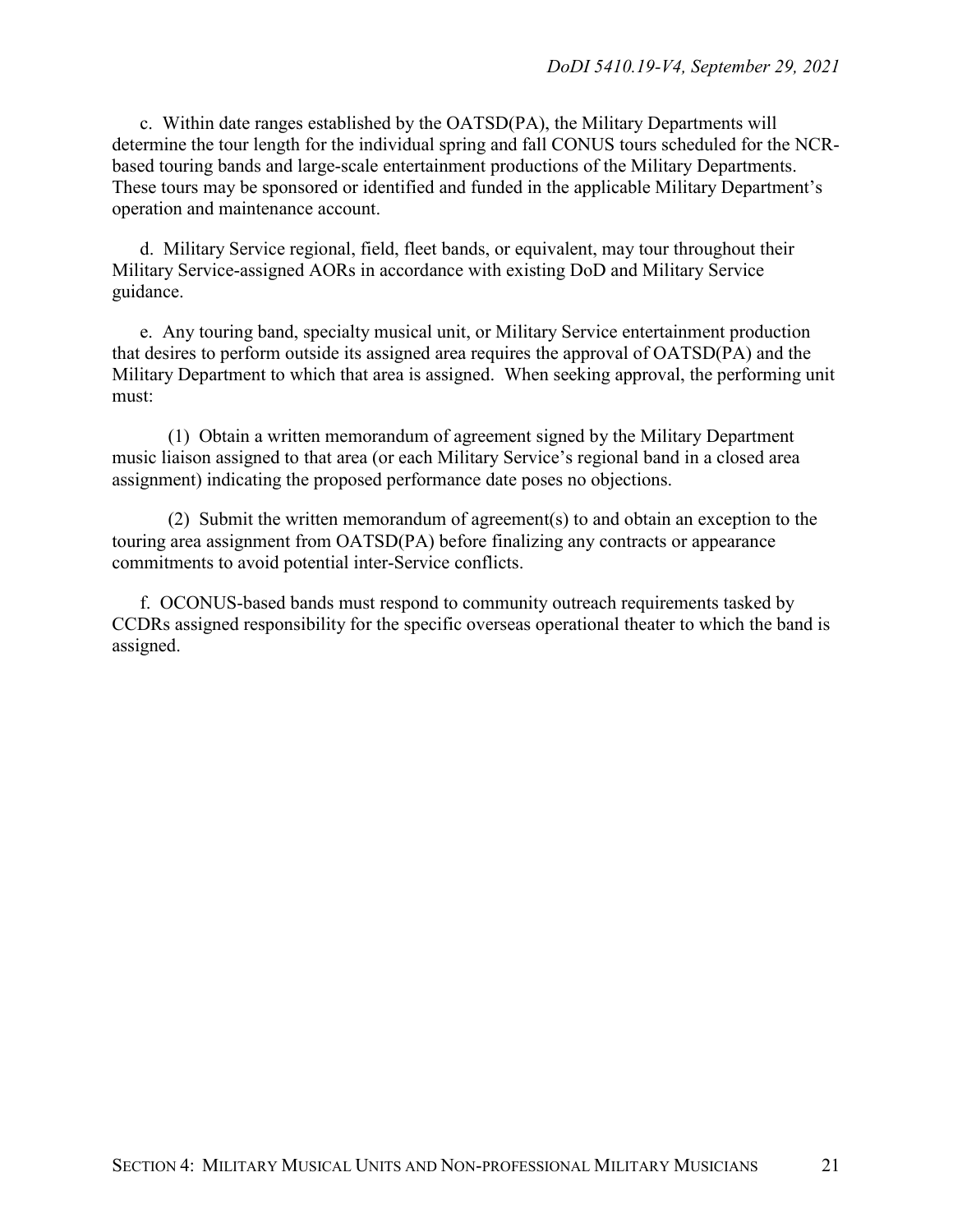## <span id="page-21-0"></span>**SECTION 5: CEREMONIAL SUPPORT AND MILITARY SERVICE EXHIBITS**

#### <span id="page-21-1"></span>**5.1. CEREMONIAL SUPPORT.**

#### <span id="page-21-2"></span>**a. Color Guard.**

(1) A Joint Armed Forces Color Guard will be used at all DoD-authorized public programs where the presentation of colors is in the best interest of DoD. The Joint Armed Forces Color Guard will, when available, use:

(a) Two Army bearers with National and Army Colors.

(b) One bearer each for the Marine Corps, Navy, Air Force, Space Force, and Coast Guard with individual Military Service Colors.

(c) One Army rifleman and one Marine Corps rifleman as escorts.

(2) When a Joint Armed Forces Color Guard cannot be formed, a single Service color guard may carry each of the Military Service flags or the senior member of the senior Military Service in the color guard will carry the National Colors in accordance with the Department of the Army Training Circular 3-21.5.

#### <span id="page-21-3"></span>**b. National Flag of Foreign Nations and Other Organizational Flags.**

(1) U.S. military personnel in a foreign location may carry the official national flag of foreign nations participating in official civil ceremonies sponsored and conducted by the U.S. Government or a State, county, or municipal government.

(a) An official of the foreign nation concerned must be present in an official capacity to receive such honors.

(b) The official must be an individual to whom honors normally are rendered.

(2) In all other public programs or ceremonies, Service members in uniform and in an official capacity must not carry flags of foreign nations, veterans' groups, or other non-military organizations.

#### <span id="page-21-4"></span>**c. Official Personnel Formations.**

(1) Policy for the order of precedence of Service members in formation is outlined in Paragraph 4-2 of Army Regulation 600-25 and other Service equivalent ceremonial policies.

(2) Voluntary support in official and unofficial capacities is outlined in Paragraph 4.7. in Volume 1 of this instruction.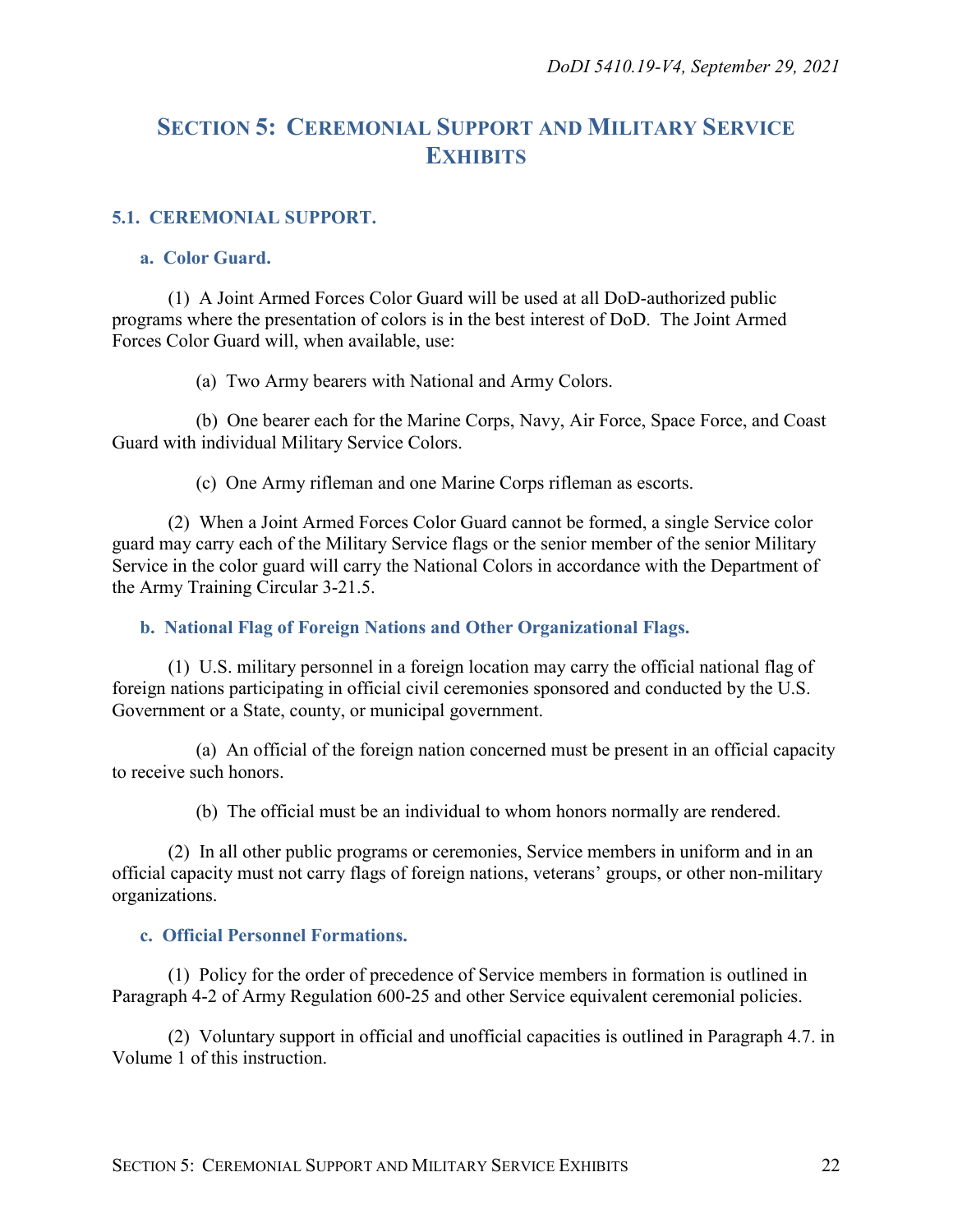(3) Personnel formations are authorized for local recognition ceremonies in honor of Service members.

(4) Enlistment ceremonies that are conducted during a community outreach activity are authorized when organized by a PAO in concert with local recruiters.

#### <span id="page-22-0"></span>**5.2. MILITARY SERVICE EXHIBITS.**

#### <span id="page-22-1"></span>**a. Ground-Based Static Exhibits.**

Military Services may provide support to outreach activities in the local area (CONUS or OCONUS). This includes, but is not limited to, military ground equipment displays at civilian air shows, military open houses, civic events, and parades. Support should come from installations closest to the event if available.

#### <span id="page-22-2"></span>**b. Aerial-Based Static Exhibits.**

Service exhibits that would require flight hours to reach a display destination must comply with this volume and the current DoD Public Affairs Community Engagement Plan.

(1) Service exhibits that must fly to their destination should generally be limited to single-ship support.

(2) Army National Guard and Air National Guard will coordinate with Army and Air Force headquarters, respectively, on air show and open house support to avoid duplication and maximize use of resources.

(3) One static aircraft per Military Department is preferable when supporting a civilian air show.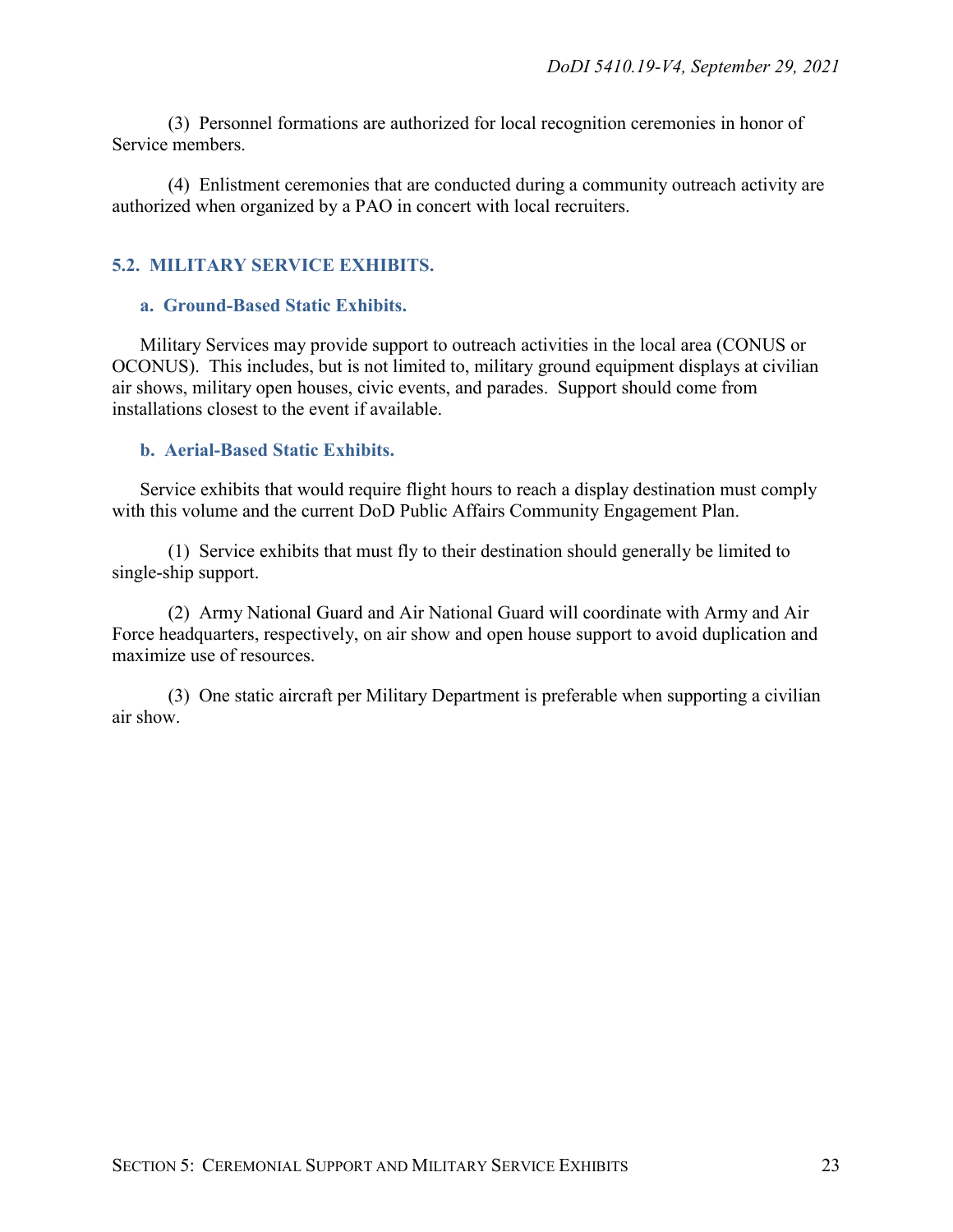## **SECTION 6: MILITARY SERVICE AERIAL EVENTS**

#### <span id="page-23-1"></span><span id="page-23-0"></span>**6.1. ELIGIBILITY CRITERIA EVALUATIONS.**

In addition to broad criteria for supporting community outreach activities found at Paragraph 3.3. in Volume 1 of this instruction, this section provides specific eligibility criteria for any aerial demonstration at civilian-sponsored events.

#### <span id="page-23-2"></span>**a. Support Criteria.**

An aerial demonstration at a civilian-sponsored event must meet the following criteria, in accordance with this volume and each Military Service's policy.

(1) All known flyovers, parachute demonstration team performances, and official DoD jet demonstration team performances that are highly likely to garner regional or national media coverage are included in each Military Service's upcoming fiscal year Community Engagement Plan to ensure synchronization amongst the Military Departments for maximum impact.

(2) The primary objective of the event is to demonstrate or encourage the advancement of aviation, such as air shows and aviation expositions.

(3) The aerial demonstration is conducted as part of a pre-scheduled training mission.

(4) An operational unit has volunteered to support the eligible event.

(5) All Military Departments have an opportunity to participate at their discretion. For example, military recruiters, at no charge, may be situated in prime space for recruiting activities.

(6) If the event involves support by the Army National Guard or Air National Guard, the unit(s) will comply with Army and Air Force headquarters' policies, respectively, for aerial event community outreach activities.

#### <span id="page-23-3"></span>**b. Sponsor Responsibilities.**

All event sponsors, military and civilian, are responsible for:

(1) Obtaining the flight waiver from the Federal Aviation Administration (FAA) monitor before the event for each activity requiring a waiver. A lead-time of 60 days is recommended to ensure the waiver has time to be processed and granted.

(2) Providing aerial photograph, airfield diagram, and suitable chart of the event site on request.

(3) Providing mobile fire-fighting, crash, and ground-to-air communications equipment at the show site for flight and parachute demonstrations and static aircraft exhibits.

(4) Providing security for aircraft at the event site during the entire stay.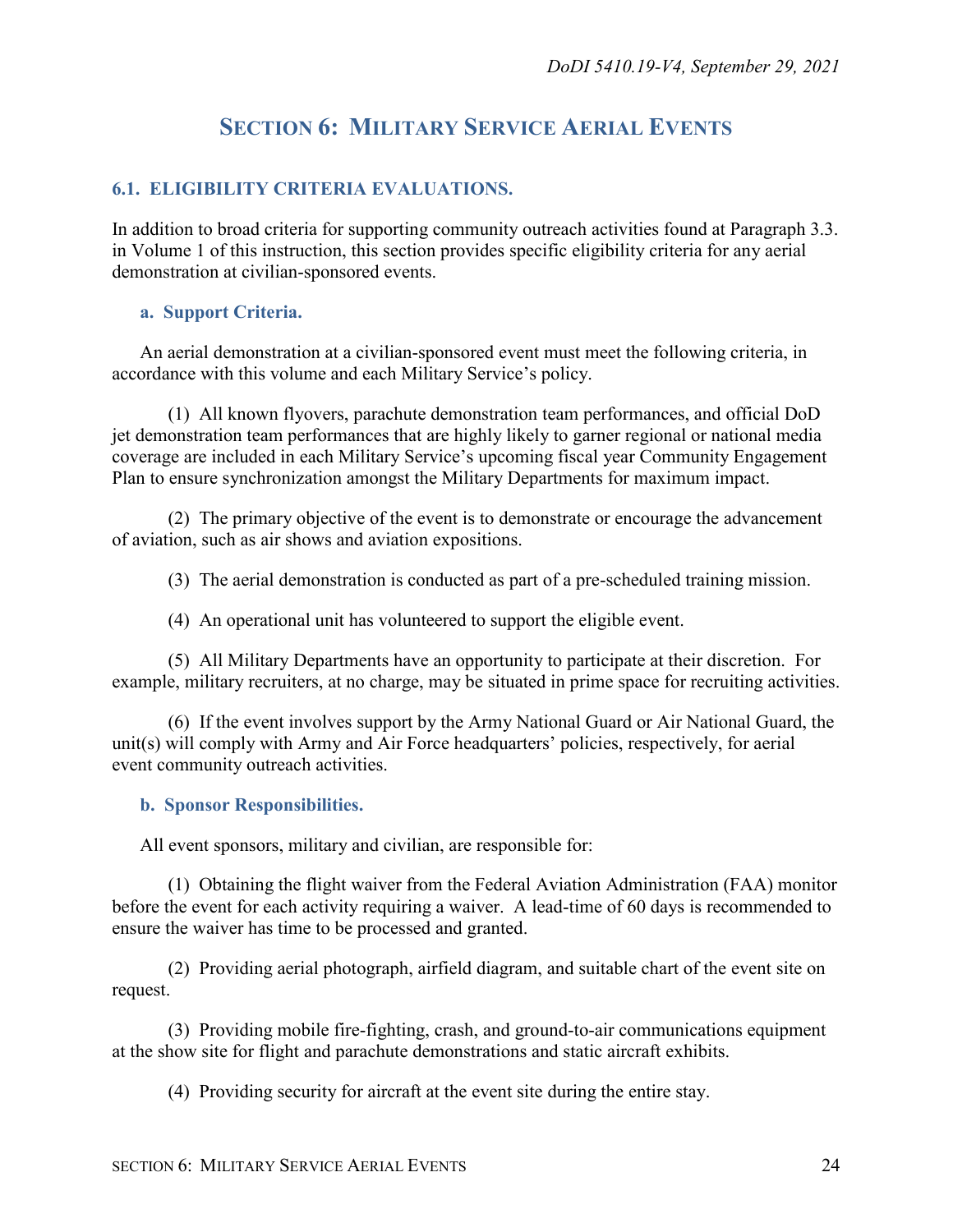(5) Providing an ambulance and a doctor on-site during flight and parachute demonstrations.

#### <span id="page-24-0"></span>**c. Funding Criteria.**

(1) Aerial demonstrations performed at public events, including those held OCONUS, will be provided using programmed training hours and at no additional cost to the government. The official DoD jet and parachute demonstration teams are excluded.

(2) Reimbursement for meals, lodging, and adequate ground transportation between quarters and the site of the event and other necessary locations are subject to applicable travel rules and as determined by the participating DoD Component. Reimbursement guidelines for DoD jet demonstration teams are addressed in the respective Military Department regulations.

(3) All sponsors must provide suitable aircraft fuel at standard military prices.

(a) Fuel obtained under DoD contract from civilian sources is an acceptable alternative to fuel obtained from military installations.

(b) If fuel at the standard military price or DoD-contracted fuel is not available, the sponsor must pay all costs, including handling and transportation, above the standard military price.

(4) Check payment and reimbursements to Military Services for the DoD demonstration team expenses shall "be payable to the 'Treasurer of the United States.'"

#### <span id="page-24-1"></span>**d. Prohibitions.**

(1) Military Service jet and parachute demonstration teams may not compete for prize money.

(2) Charges for admission to DoD aircraft or other DoD equipment are specifically prohibited, unless participating in a civilian air show that would proceed with or without the military presence and there is no additional charge for viewing and touring DoD aircraft or equipment.

(3) Flyovers and other aerial events will not be considered for (not all-inclusive):

(a) Sporting events at stadiums with closed domes or roofs, unless the Military Service headquarters PA community outreach office can justify support due to an expanded audience or other activities outside the facility.

(b) High school, middle school, elementary school, or youth sporting events and graduations. (Exceptions: Static displays at school events that may generate recruiting benefits will be determined on a case-by-case basis by the Military Department concerned, in consultation with the local recruiter.)

(c) Events where the flyover will occur after the end of civil twilight.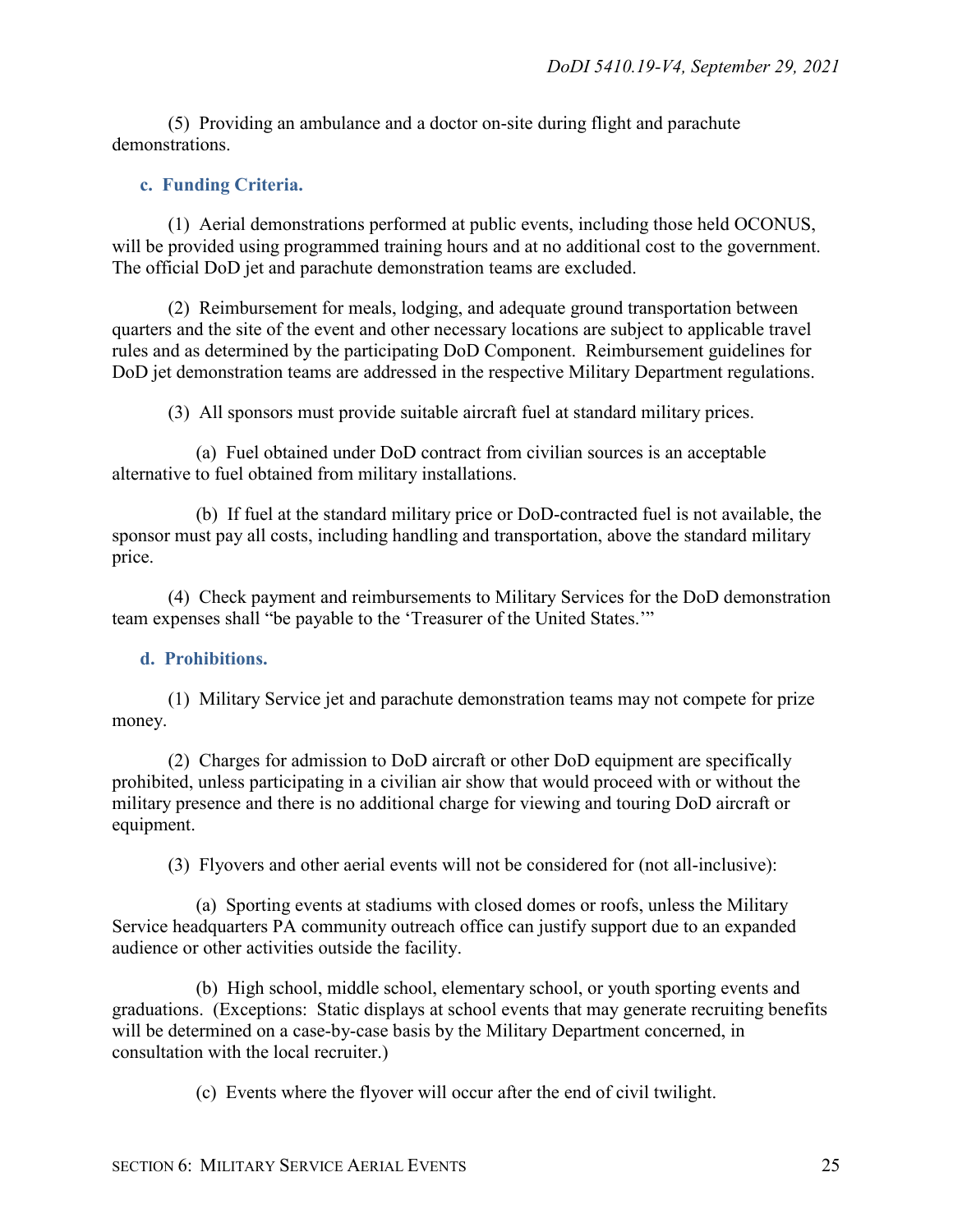(d) Political rallies or other events to support a particular candidate running for an elected position.

(e) Fundraising or charity events.

(f) Grand openings or dedications without a direct military connection.

(g) Fairs, festivals, and parades not benefitting the community at large.

(h) All indoor sporting events.

(i) Concerts, unless specifically requested by Military Department recruiting headquarters as a recruiting priority event.

(j) Other events prohibited by this instruction, DoD policies, or FAA regulations.

#### <span id="page-25-0"></span>**6.2. FLYOVERS AT PUBLIC EVENTS.**

#### <span id="page-25-1"></span>**a. Authorized Number of Participating Aircraft.**

(1) Flyovers will consist of no more than one heavy (transport or bomber) or four tactical aircraft. Two-ship flyovers are preferable when appropriate and in the interest of fiscal responsibility.

(2) Flyovers are limited to a maximum of four aircraft from the same Military Department of the same general type or who routinely fly missions together making one pass. Wind check flights do not constitute a flyover. Air shows and military open houses are exempt.

(3) A flyover of more than four aircraft of the same type, of any number of multiple types of aircraft, or of aircraft representing more than one Military Service in trail formation and not involving precision maneuvers or demonstrations constitutes an aerial review that requires ATSD(PA) approval before a commitment is made.

(4) The following exceptions do not require ATSD(PA) approval:

(a) Organic academy assets (see Definitions) used to support Military Department academy events.

(b) A flyover involving less than four aircraft of multiple types from the same Military Service.

(c) A flyover involving multiple types of aircraft from the same or different Military Departments that routinely fly missions together, as approved in accordance with Military Department operational procedures.

(d) Flyovers at civilian-sponsored formal patriotic observances that are open to the public and held within seven days of the patriotic observances defined in Volume 3 of this instruction.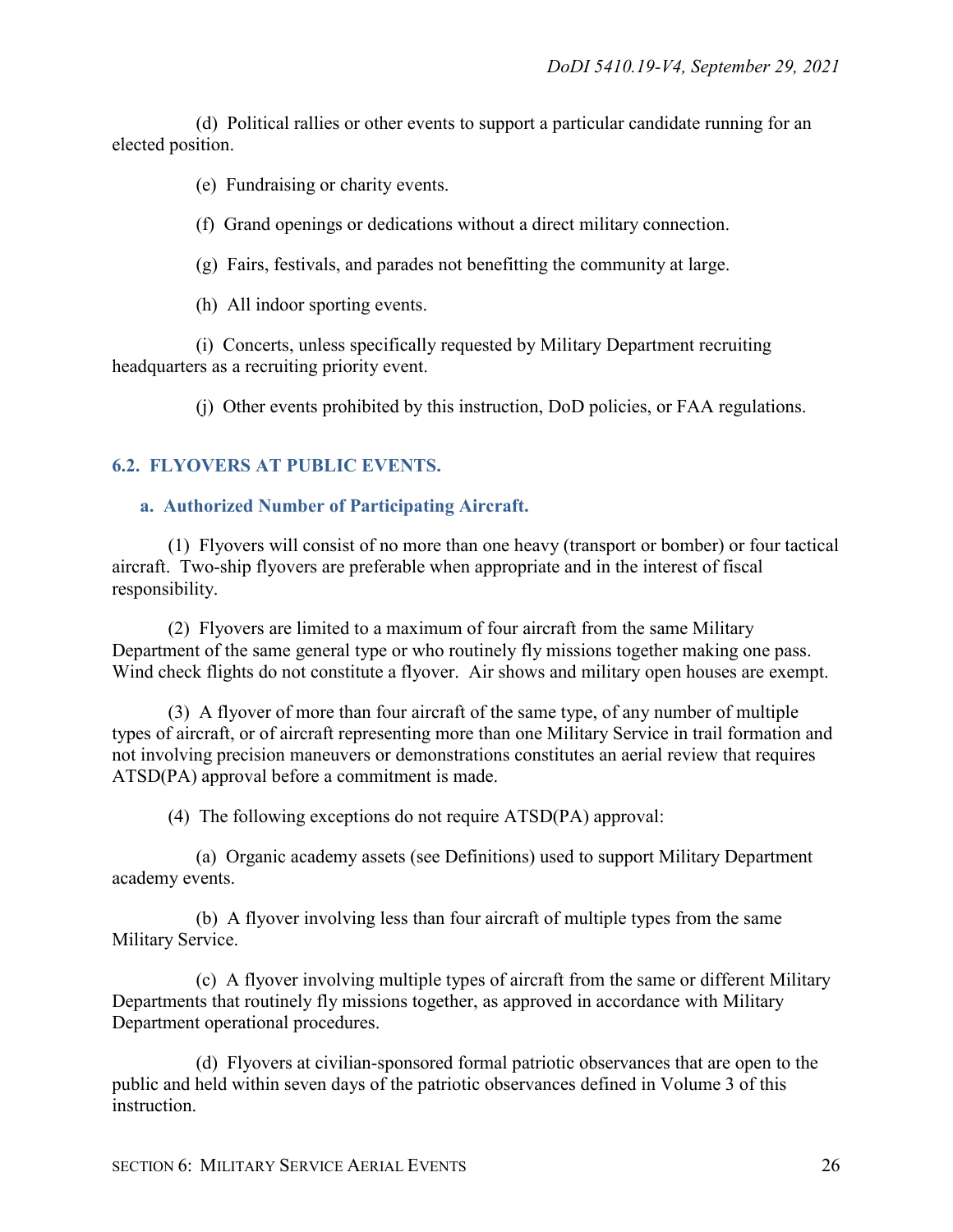(5) Aerial reviews are reserved only for the most meaningful occasions and will not be performed at CONUS public events, other than approved air shows, without prior approval by the ATSD(PA) or designated representative. Aerial performances at a single event by multiple Military Departments with time lapses between performances, regardless of the time period on the same day, still constitute aerial reviews.

(6) Flyovers by multiple Military Departments on separate days of a multi-day event do not constitute aerial reviews or require ATSD(PA) approval.

#### <span id="page-26-0"></span>**b. Aircraft Performance Records.**

(1) Attempts to break flight performance or speed records are restricted to aircraft that have been assigned to an operational unit for at least 6 months.

(a) Record attempts may be conducted periodically to keep the public apprised of U.S. technology and capabilities in the development of altitude, speed, or endurance performance.

(b) Record attempts must not be conducted in the form of a competition, or in a manner implying competition, between Military Departments.

(c) Any request for an aircraft performance record, whether from a Federal or non-Federal entity, will include specific details of the event, including associated costs.

(2) The DoD Components will forward requests for attempts to establish aircraft performance records and related information to the PA headquarters of the respective Military Department at least 30 days before the date of the proposed attempt.

(a) Submissions will include a description of the specific aircraft to be used and full justification for the proposed record attempt, including supporting flight and information plans.

(b) Proposals will be coordinated with applicable government departments or agencies and the National Aeronautic Association of the United States.

#### <span id="page-26-1"></span>**c. Missing Man Formations.**

(1) Missing man formations are generally reserved for memorial or funeral services. Such approval may be made at the Military Service operational commander level in accordance with Military Department policies.

(2) A missing man formation also may be considered on a case-by-case basis for other suitable events such as ceremonies commemorating Memorial Day, Prisoner of War/Missing in Action Recognition Day, and Veterans Day. In a rare instance, the ATSD(PA) may consider a missing man formation at a similar suitable event when the theme is solemn, commemorative in nature, and not held with another event such as a sporting event, air show, or inaugurations.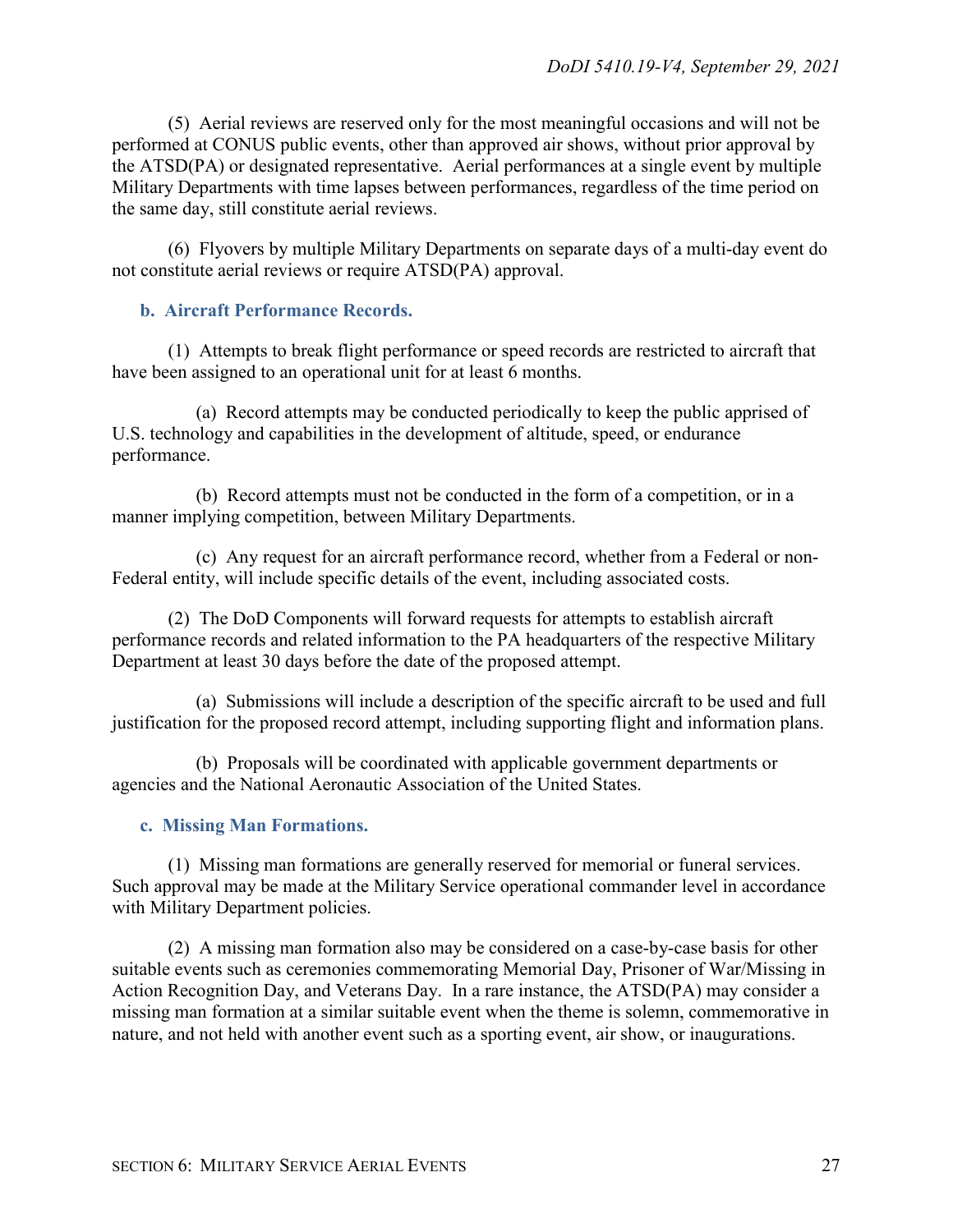(3) Missing man formations will not be performed at CONUS public events without prior approval by the Secretary of the Military Department concerned. ATSD(PA) approval is required before execution if:

(a) The event is highly likely to garner national media attention;

(b) The flyover exceeds the authorized number of participating aircraft as noted in Paragraph 6.2.a. of this volume; or

(c) The type of event is not addressed in this volume.

#### <span id="page-27-0"></span>**d. Funeral and Memorial Flyovers.**

Flyovers, including the missing man formation, at private memorial or funeral services in honor of rated or designated active-duty aviation personnel and dignitaries of the Military Services or the Federal Government, as determined by the Military Departments, are not considered community outreach activities.

(1) This instruction **does not** apply to flyovers for private funeral services; however, this volume **does** apply to flyovers at state funeral ceremonies due to their international interest.

(2) DoD supports state funerals for former U.S. presidents, presidents who die in office, presidents-elect, and other persons designated by the president. An aerial review with a missing man formation is authorized for a president's state funeral either during the main funeral procession in the NCR or at the area of interment. The specific composition of aerial reviews for those entitled to the honor and of flyovers for other persons designated to receive a state funeral will be reviewed on a case-by-case basis by the ATSD(PA), who retains sole approval authority.

#### <span id="page-27-1"></span>**e. Sporting Event Flyover Prerequisites.**

When not otherwise prohibited by Paragraph 6.1.d. in this volume, flyovers for sporting events will be prioritized by the level of benefit to the community outreach efforts of each Military Department. The Military Departments should carefully consider sporting events that will have a national or significant regional broadcast of the flyover or additional opportunities to connect the military to a vast public. Additional opportunities may include social media, interviews with pilots and crew, onsite public engagement, recruiting booth space, etc. After action reports for select high visibility flyovers, identified by either OATSD(PA) or the Military Department, will be forwarded to OATSD(PA)/CE through PA command channels within 30 days of the event. Reports also may be submitted to osd.pentagon.pa.mbx.outreachreview@mail.mil.

#### <span id="page-27-2"></span>**6.3. MILITARY INSTALLATION OPEN HOUSES AND QUALIFYING PUBLIC AIR SHOWS.**

#### <span id="page-27-3"></span>**a. Non-Aviation Support.**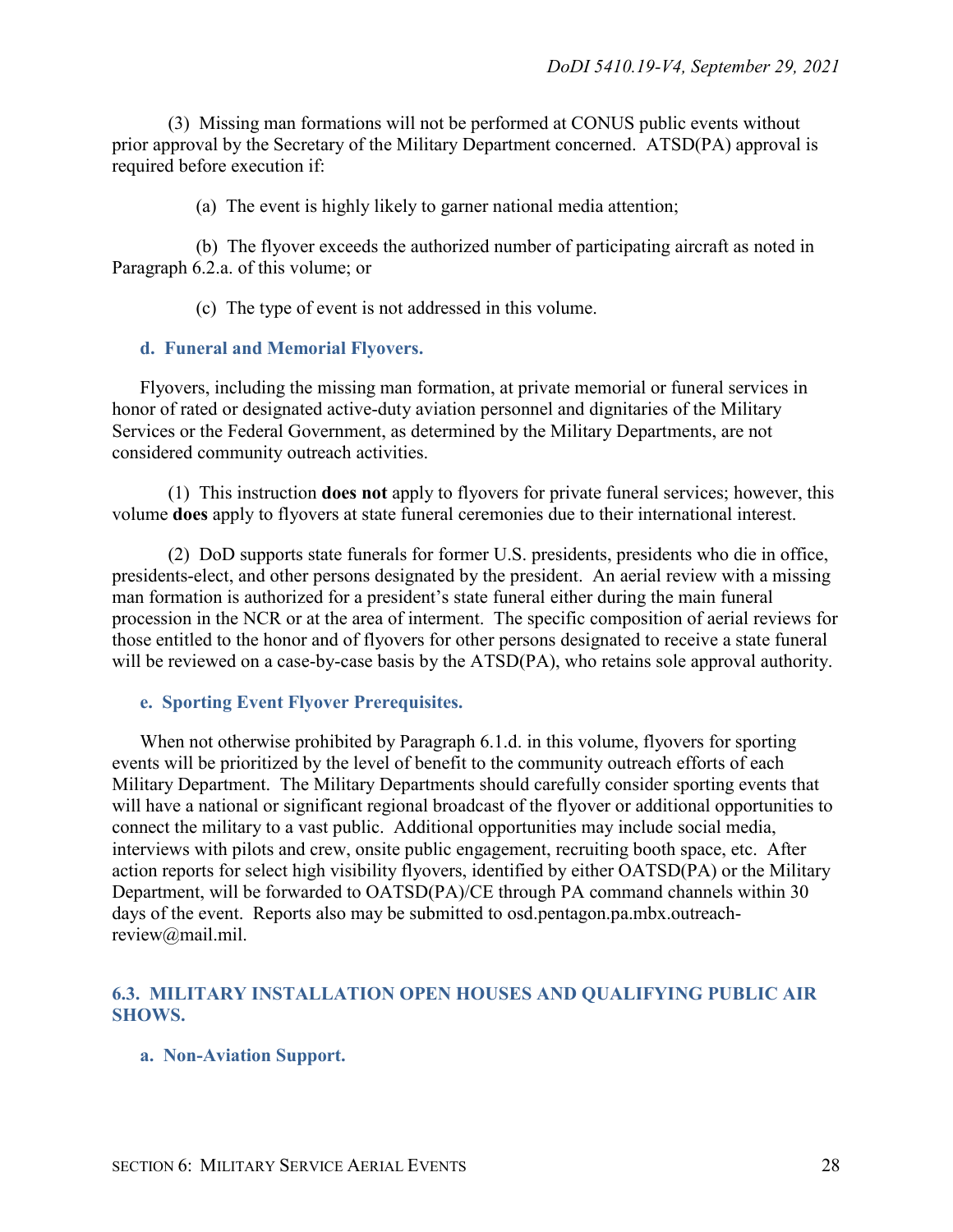Local units may provide non-aviation support to air shows and open houses in the in the U.S. Virgin Islands, Guam, and other U.S. territories.

#### <span id="page-28-0"></span>**b. Performance Days Limitation.**

Participation is limited to a maximum of three days at any one aerial event.

#### <span id="page-28-1"></span>**c. Admission Charges.**

Charges for admission to DoD aircraft or other DoD equipment are specifically prohibited. The sale of photos of attendees seated in DoD aircraft or other DoD equipment also is prohibited.

#### <span id="page-28-2"></span>**d. Competition.**

Service teams, whether jet or parachute demonstration teams or other aerial resources, may not compete amongst themselves, with other countries, or with civilian aviation units for prize money.

#### <span id="page-28-3"></span>**e. Participation in Overseas Theaters.**

Units participating in air shows conducted in overseas theaters for community outreach purposes must be under the operational control of the theater commander. Otherwise, the use of CONUS-based assets must follow guidance outlined in Section 6 of Volume 1 of this instruction.

#### <span id="page-28-4"></span>**f. Trade Shows.**

Pursuant to Section 1082 of Public Law 102-484, as amended by Section 1031(d)(2) of Public Law 108-136, Military Departments are prohibited from participating directly in any trade exhibition OCONUS unless it is determined that it is in the U.S. national security interests for the Military Department to do so. (Section 113 Note of Title 10, U.S.C.) Such international trade shows are addressed in DoDI 7230.08, promulgated by the Under Secretary of Defense for Policy. However, public air shows that occur on specifically designated days in conjunction with international trade shows for the purposes of public enjoyment and community relations are considered outreach activities and fall under the purview of the ATSD(PA).

(1) Only aerial events, with onsite aircraft in direct support of the trade show, may support the public days at approved trade shows.

(2) Any CONUS-based musical, ceremonial, or aerial resources not deemed essential for the defense security and cooperation mission, but requested for outreach purposes, must be coordinated through proper PA channels up to OATSD(PA) for approval, regardless of whether performance days would be during trade show or public air show days.

#### <span id="page-28-5"></span>**g. Military Installation Open Houses.**

(1) Open house displays, events, and attractions generally come from the resources of the host installation or local community with the exception of military equipment or people who may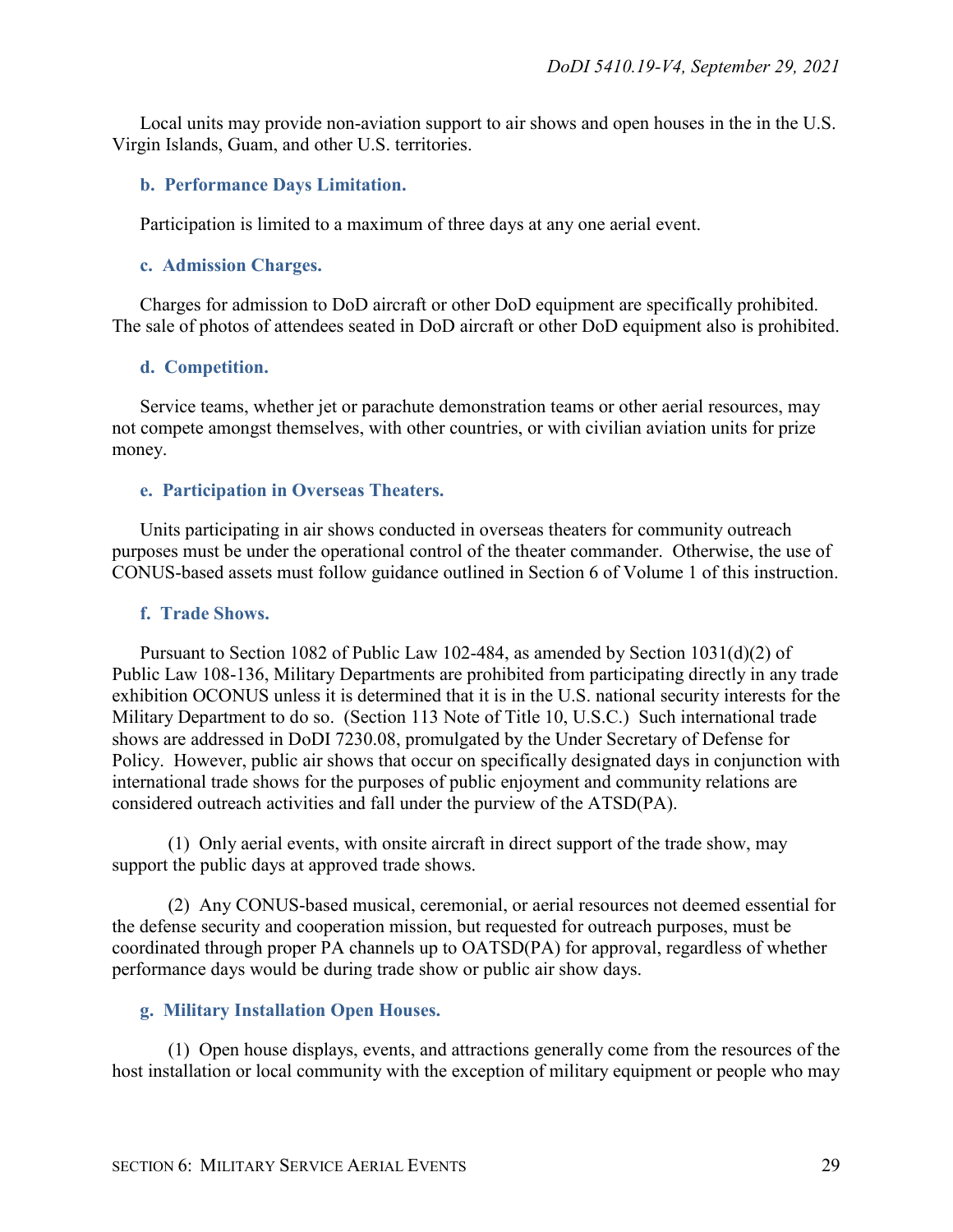be invited from other installations to demonstrate equipment or capabilities not found at the host installation.

(2) Military open house programs are not intended as morale, welfare, and recreation (MWR) fundraising events.

(a) MWR involvement is not prohibited in those events as long as fundraising does not become the primary objective of the event.

(b) Open houses must not take on the character of commercial events, carnivals, or fairs or give that impression.

(3) Any commercial sponsorship of, or of activities taking place at, installation open houses will follow guidelines in DoDI 1015.10.

(4) In keeping with the spirit of military open houses, civilian aircraft or flying demonstrations, if engaged, must be an adjunct to military activities.

(5) Commercial sponsorship of civilian aerial demonstrations may be solicited under the same conditions as other commercial sponsorships executed via MWR contracts.

(6) Contracts funded with appropriated funds on military installations must be awarded in accordance with Chapter 137 of Title 10, U.S.C. In addition, contracts to be funded with nonappropriated funds must, to the maximum extent practicable, also be awarded in accordance with DoDI 4105.67.

(7) The military installation and its agents may not charge fees for admission, parking, or viewing of any activity.

(a) Installations may provide special seating for distinguished visitors at no charge.

(b) Charges for admission to military aircraft or other equipment at open houses are specifically prohibited. Selling photos of attendees at open houses donning military equipment or clothing or seated in military aircraft or equipment is also prohibited.

(c) Installations will not impose unreasonable restrictions on visitors to encourage purchasing services. For example, coolers may not be prohibited for the sole purpose of stimulating soft drink sales, and lawn chairs may not be prohibited for the purpose of stimulating bleacher seat sales.

(8) Owners or operators of aircraft not owned by the Federal Government will not be permitted to impose a mandatory admission charge to view or enter their aircraft. Donations for tours of the aircraft or donations to the sponsoring organization may be requested.

#### <span id="page-29-0"></span>**h. Qualifying Public Air Shows.**

(1) Aerial events may be performed at air shows sponsored by either non-profit or forprofit civilian organizations. Participation is not authorized when air shows are held to promote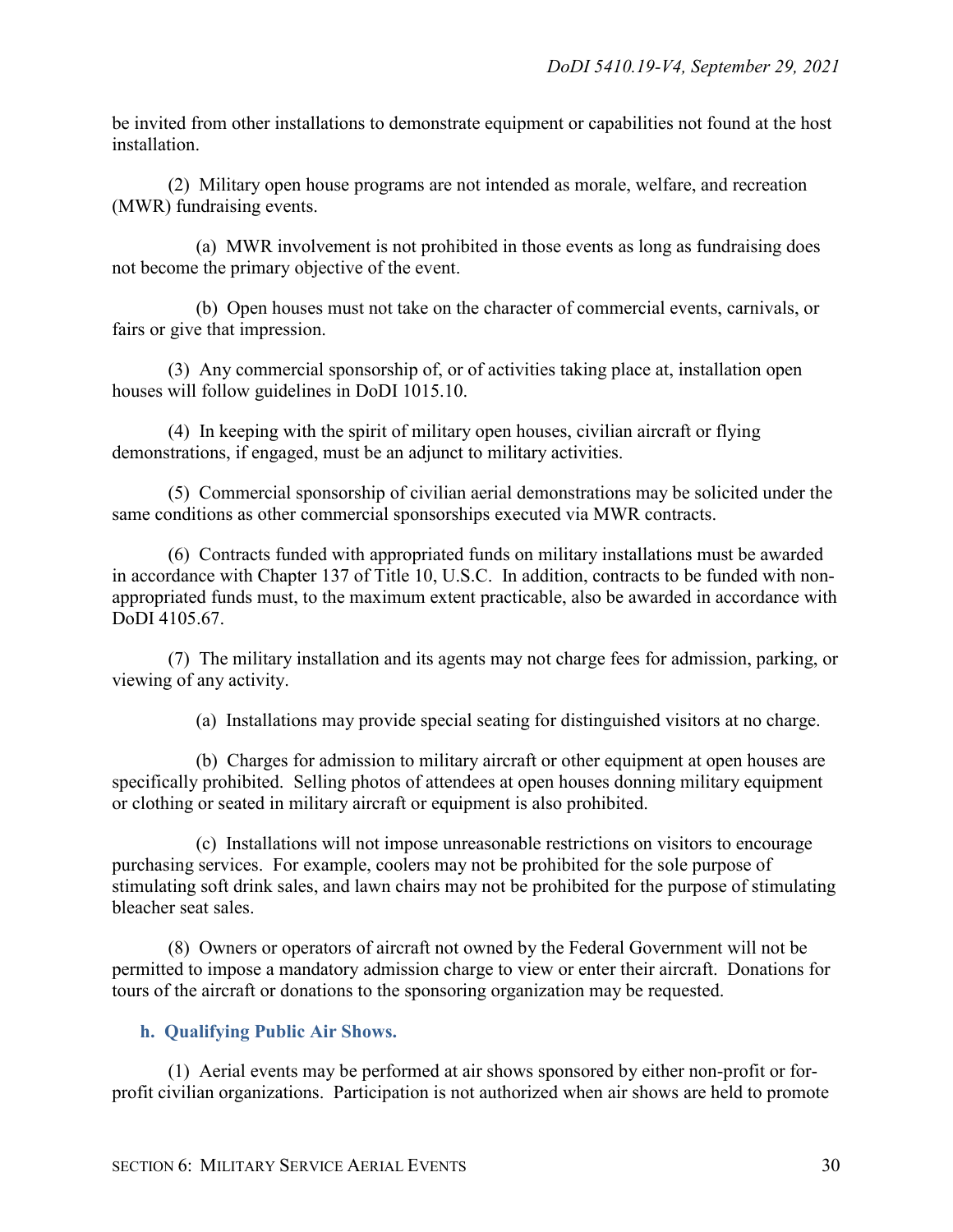the sale of weapons systems or other defense articles. Air shows must meet all eligibility criteria outlined in Paragraph 6.1. of this volume for participation to be authorized.

(2) Aerial events may be performed at air shows sponsored by broadly based charitable organizations that support multiple non-profit entities or non-profit groups that focus on the community as a whole when DoD support is incidental to the overall event and all other applicable criteria, policies, and regulations are met. In rare instances, air shows sponsored by for-profit organizations also may be supported provided:

(a) They meet the criteria in Paragraph 3.2.a. of Volume 2 of this instruction.

(b) Support is in the best interest of the DoD.

(3) Military Departments may support civilian air shows with aviation assets in accordance with guidance in this instruction.

(4) Some large air shows may request support from all Military Departments. Military Departments must continue to coordinate to ensure an appropriate balance and presence. Specific support to all air shows should be reported to OATSD(PA)/CE for annual tracking.

(5) Military Services should provide arresting gear, ground support equipment, and security support (as applicable) to civilian air shows supporting approved DoD jet or single-ship demonstration team performances, static display aircraft, etc. This support ensures the safety and security of the performing military teams. Arresting gear support should be requested and coordinated between the air show point of contact and the major commands that provide mobile arresting gear in accordance with the applicable policies of the Military Department being asked to provide the equipment. Funding the transportation of arresting gear, installation, removal, and ground support equipment will be the responsibility of the air show.

(6) Military Departments will adhere to guidance in Paragraph 6.3.c. in Volume 1 of this instruction and are encouraged to coordinate support in advance with the applicable CCMD and OATSD(PA) for air shows in the Bahamas, Mexico, and Canada since CONUS-based assets are normally used. United States Indo-Pacific Command will vet Army and Army National Guard support for air shows in its region, since the supporting assets belong to the CCMD or area commander.

#### <span id="page-30-0"></span>**6.4. MILITARY SERVICE SINGLE SHIP/TACTICAL DEMONSTRATION TEAMS.**

a. When scheduling single aircraft tactical demonstrations (e.g., Harrier, F-22, F-16, U.S. Air Force Heritage Flight, A-10, F-18), priority will be given to aviation events that have not been scheduled for one of the DoD jet demonstration teams. Consecutive performances and multiple demonstrations at the same event should be avoided if other events are held on the same date.

b. If more than one Military Service unknowingly commits to supporting an event other than an air show, and the duplicate support is discovered before the event date, the event sponsor must be notified that one Military Service will be required to withdraw support. The sponsor may be given the option to choose which Service they prefer to use.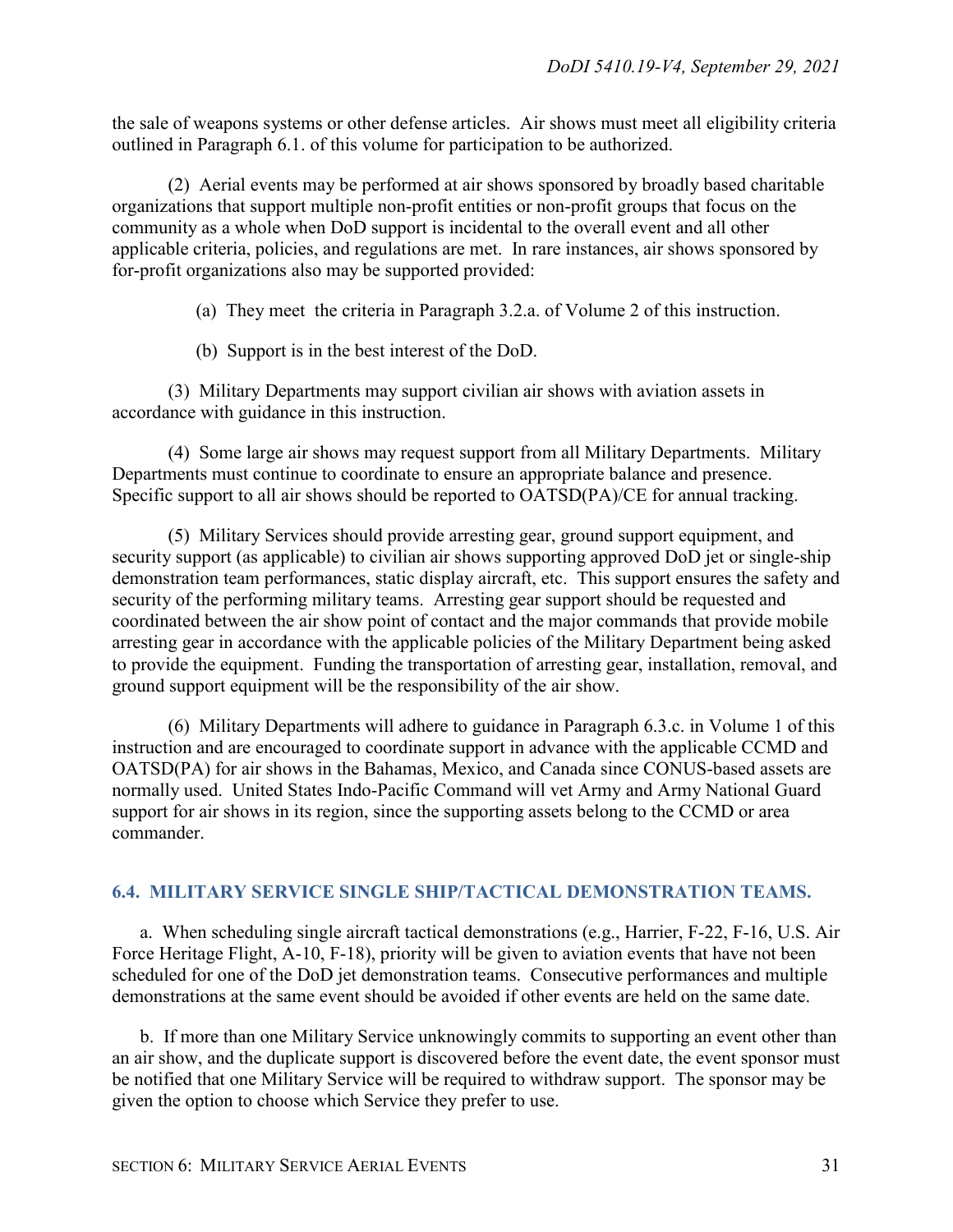c. Air rescue demonstrations; team or single parachute demonstrations; Navy Sea, Air, and Land Team demonstrations; and fast rope insertion extraction system or special patrol infiltration exfiltration system rappelling demonstrations may be conducted at an event that is open to the public.

d. Single-ship/tactical demonstrations may be conducted at aviation-related events outside military installations or on a military installation.

#### <span id="page-31-0"></span>**6.5. OFFICIAL DOD JET DEMONSTRATION TEAMS.**

a. Requests for an appearance by an official DoD jet demonstration team on or outside a military installation, and requests for any form of aerial demonstration in the public domain, must be made using DD Form 2535.

b. Appearances on a military installation, including joint-use airfields, will only be approved in support of an official open house program or other similar event open to the public. All events sponsored by a military organization must be held on a military installation unless an exception is granted by the Secretary of the Military Department concerned.

c. Official DoD jet demonstration team performances are limited to aviation-related events at airports, over open bodies of water (e.g., remote air show), or over suitable open areas of land where crowd control and safety may be assured. An FAA demonstration site feasibility study is required to determine the suitability of a site for a demonstration team performance.

d. Qualified military personnel must be available at the aircraft to answer questions on aircraft performance and missions when aircrafts are exhibited. Personnel must also ensure adequate security for military equipment. Placards placed near the aircraft describing basic aircraft specifications and missions are encouraged.

e. Each DoD jet demonstration team must report all of its activities that are likely to result in national media exposure (e.g., videos, orientation flights, television appearances) to their Military Department community outreach office. The outreach office concerned will make online schedules available and forward any after action reports they deem appropriate or requested to OATSD(PA) in a timely manner.

f. Each DoD jet demonstration team will conduct a cost analysis of its performances at the conclusion of the demonstration season each year and forward it to the Secretary of the Military Department concerned through the Department's chain of command.

g. The official DoD jet demonstration teams may not perform flyovers without prior approval of the respective Secretaries of the Military Departments or designated representatives.

h. The respective Secretaries of the Military Departments or designated representatives will approve the schedules for the official DoD jet demonstration teams and release them in early December.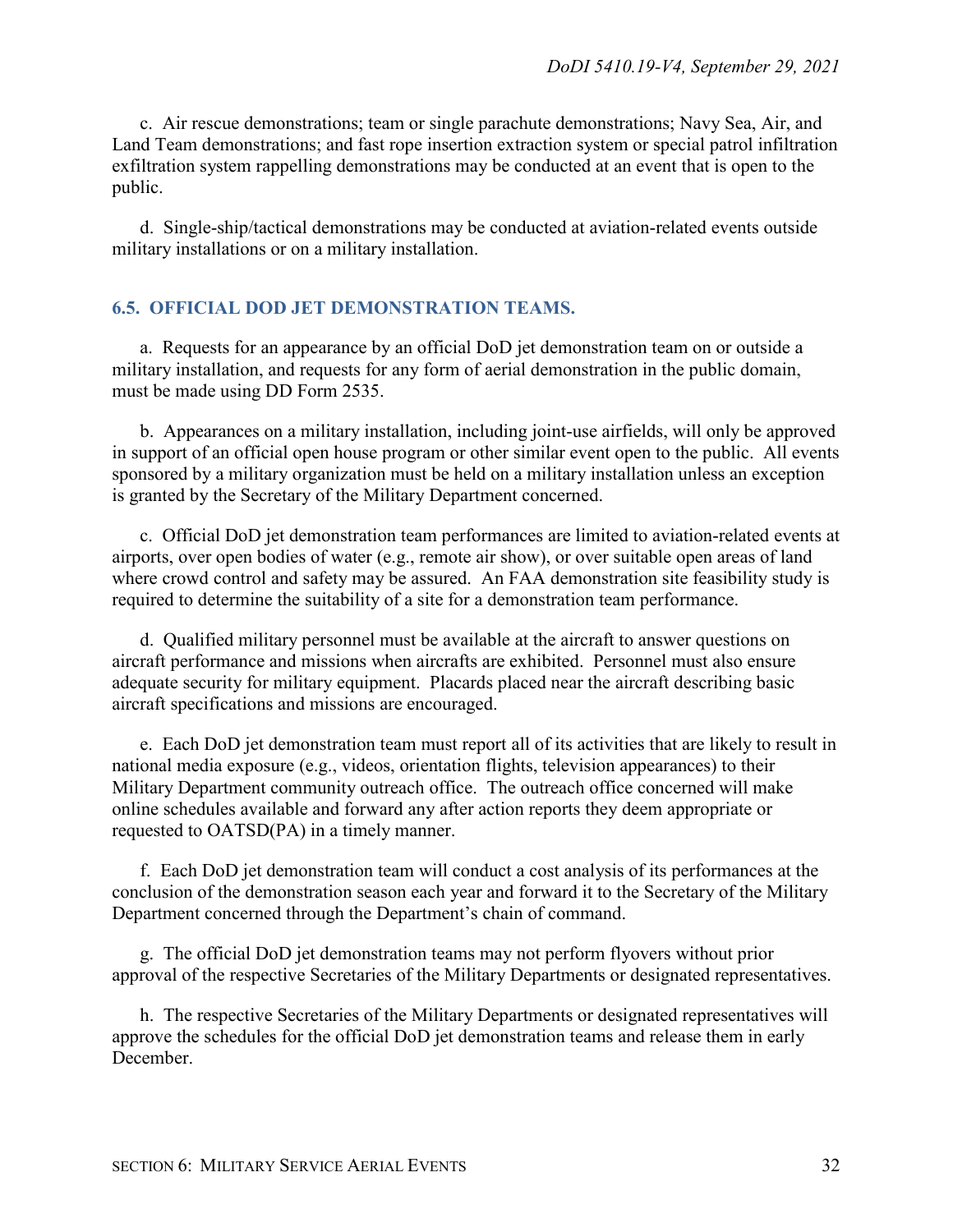(1) During initial planning of annual performance schedules, each team will develop a tentative performance schedule. Each team will review the tentative schedules and eliminate scheduling conflicts. The final draft performance schedule for each team will be forwarded to the Secretary of the Military Department concerned for final approval.

(2) All military and civilian requests for official DoD jet demonstration teams must be received by the respective Military Department two calendar years before the event will occur. The deadline is July 1.

(3) The majority of scheduled events will be selected from geographical regions on the Military Department's recruiting priority list.

(4) Approximately 60 percent of the total events scheduled should be civilian-sponsored events and 40 percent military-sponsored events.

(5) Although a maximum of three official show days is permitted, performing three official show days at a single event is discouraged. Teams may not perform at an event longer than 3 days unless the Secretary of the Military Department concerned grants an exception.

(6) The official DoD jet demonstration team schedules will not include more than one event for each city or metropolitan area. For scheduling considerations, the Military Departments will forward summaries of all eligible requests to their recruiting commands and the demonstration teams as soon as the schedules are consolidated.

(7) There will be no public announcements or comments by DoD officials concerning the schedule until the approval process is complete and the schedule officially released.

(8) Requests to change the announced schedules are strongly discouraged. If necessary, such change requests will be forwarded with full justification through command channels and should be approved by the Secretary of the Military Department concerned. Endorsements by the respective Military Department recruiting commands and the respective PA directors of the Military Departments should accompany all such requests.

(9) Each official DoD jet demonstration team is encouraged to schedule at least one demonstration in Canada each year to enhance international goodwill. United States Northern Command will submit a prioritized list of Canadian show sites to OATSD(PA) annually as part of the DoD Public Affairs Community Engagement Plan.

(10) Multiple official DoD jet demonstration teams must not appear at the same event nor perform at competing air shows that are nearer than 150 nautical miles of each other on the same show day. This is to encourage maximum attendance at each event. This limitation does not apply to military open houses. The ATSD(PA) retains the approval authority for any exceptions and any unresolved scheduling conflicts between jet demonstration teams.

(11) Annual air shows that have not previously included an aerial demonstration team and those air shows in areas not supported by a local military installation should receive special consideration during the scheduling process.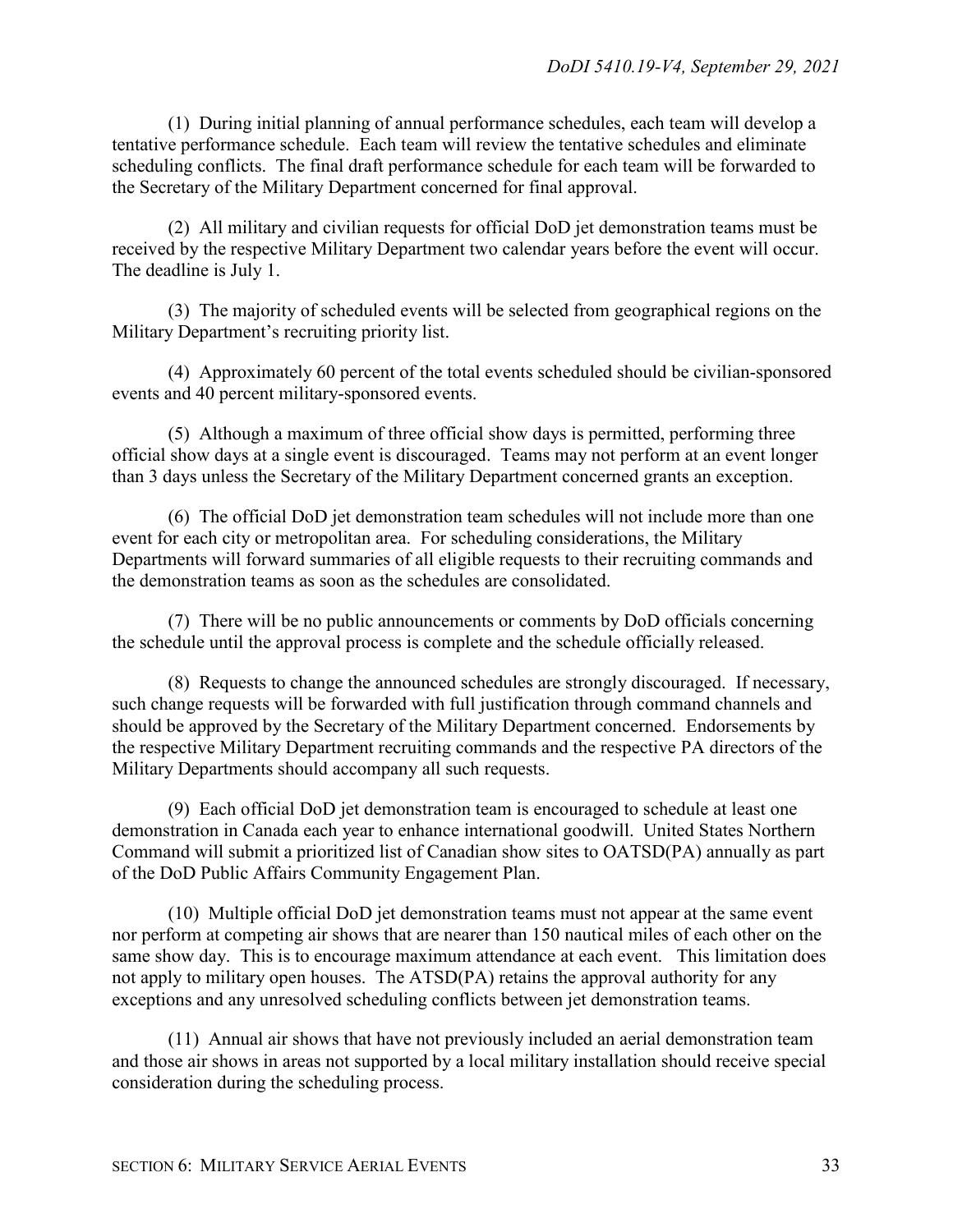#### <span id="page-33-0"></span>**6.6. MILITARY SERVICE AND USSOCOM PARACHUTE DEMONSTRATION TEAMS.**

a. Requests from civilian organization sponsors for appearances by the official DoD parachute demonstration teams or other military parachute demonstration teams must be submitted for approval by July 1 the year before the event.

b. Parachute demonstration teams must rely on their respective Military Service or CCMD to provide the necessary jump platform and other resources at the time of the event. Military Services may provide a jump platform for the United States Special Operations Command (USSOCOM) parachute demonstration team to ensure the safety and security of the team.

c. Activities such as mass parachute demonstration jumps, aerial delivery of equipment, and aircraft assault demonstrations will not be performed at CONUS public events without prior approval of the Military Department's senior PA official.

d. The appropriate unit will provide a narrator or narration describing the maneuvers performed at military or civilian air shows.

e. The Secretaries of the Army and Navy or their respective designated representatives will approve the schedules for the official DoD parachute demonstration teams and release them in mid-January.

(1) During initial planning of annual performance schedules, each team will develop a tentative performance schedule. Each team will review the tentative schedules and eliminate scheduling conflicts. The final draft performance schedule for each team will be forwarded to the Secretary of the Military Department concerned for final approval.

(2) The majority of scheduled events will be selected from geographical regions on the Military Department's recruiting priority list.

(3) Approximately 60 percent of the total events scheduled should be civilian-sponsored events and approximately 40 percent should be military-sponsored events.

(4) Although a maximum of three official show days is permitted, performing three official show days at a single event is discouraged. Teams may not perform at an event longer than 3 days unless the Secretary of the Military Department concerned grants an exception.

(5) For scheduling considerations, the Military Departments will forward summaries of all eligible requests to their recruiting commands and the parachute demonstration teams as soon as the schedules are consolidated.

(6) There will be no public announcements or comments by DoD officials concerning the schedule until the approval process is complete and the schedule officially released.

(7) Requests to change the announced schedules are strongly discouraged. If necessary, such change requests will be forwarded with full justification through command channels and should be approved by the Secretary of the Military Department concerned. Endorsements by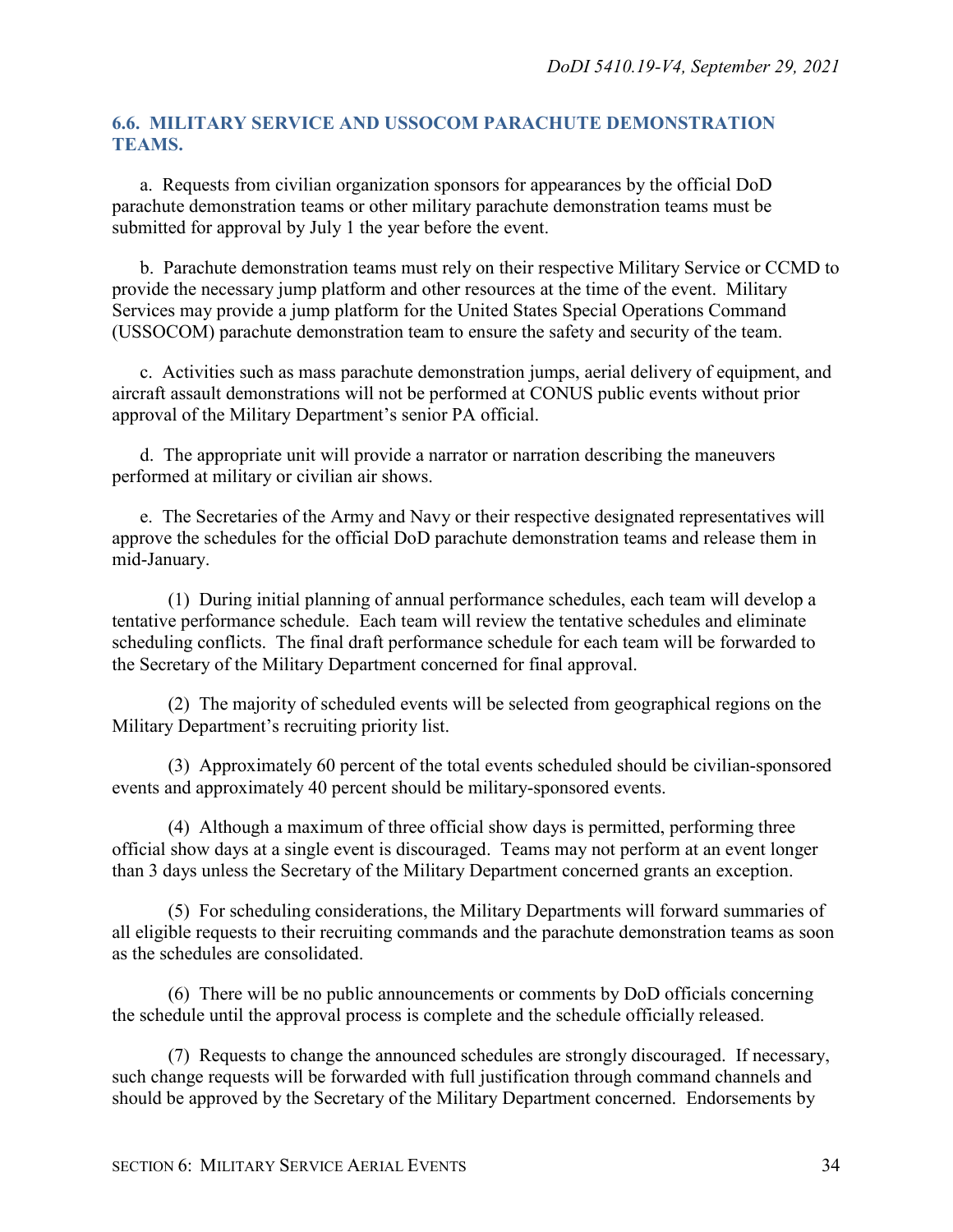the respective Military Department recruiting commands and the respective PA directors of the Military Departments should accompany all such requests.

(8) Multiple parachute demonstration teams, whether official, Service, or USSOCOM, must not appear at the same event on the same day.

f. The USSOCOM parachute demonstration team, USSOCOM Para-Commandos, is authorized to perform within the State of Florida and other designated areas outlined in the current DoD Public Affairs Community Engagement Plan.

g. USSOCOM-specific requests for travel outside Florida will be forwarded directly to OATSD(PA) for approval consideration.

h. Service components of USSOCOM will submit known outreach activities for inclusion in the appropriate DoD Public Affairs Community Engagement Plan. ETPs from the Service components of USSOCOM, which will be considered on a limited basis, will be routed through USSOCOM for concurrence and recommendation. USSOCOM will forward Service component requests for ETPs through the respective Military Department PAO for OATSD(PA) approval. OATSD(PA) will consider recommendations from both the functional CCMD and Military Department before making a final decision.

#### <span id="page-34-0"></span>**6.7. TANDEM JUMPS.**

a. All civilian jump passengers must be approved by the jump team's Military Department community outreach office. The USSOCOM PAO must approve tandem jumps with the USSOCOM Para-Commandos.

b. Approved passengers must be individuals whose professional experience, affiliations, or community involvement indicates a strong likelihood they will share their experience with many others.

(1) Examples of such passengers include, but are not limited to, local, State, national, international or foreign celebrities; news media; college and professional sports figures; elected and appointed government leaders and members of their staff; senior non-DoD government officials; community leaders; educators; and others recommended by Military Department PAOs or OATSD(PA).

(2) Individuals who have not been scheduled for a tandem jump with any military demonstration team should be given priority for the limited tandem jump opportunities.

c. Team members must be experienced and fully qualified to conduct tandem jump operations. Before the jump, passengers must be briefed and trained on tandem jump procedures and be cleared by a physician to participate safely in the operation.

d. All community outreach tandem jumps are opportunities to educate individuals and a broader community about the Military Departments. Centers of influence authorized to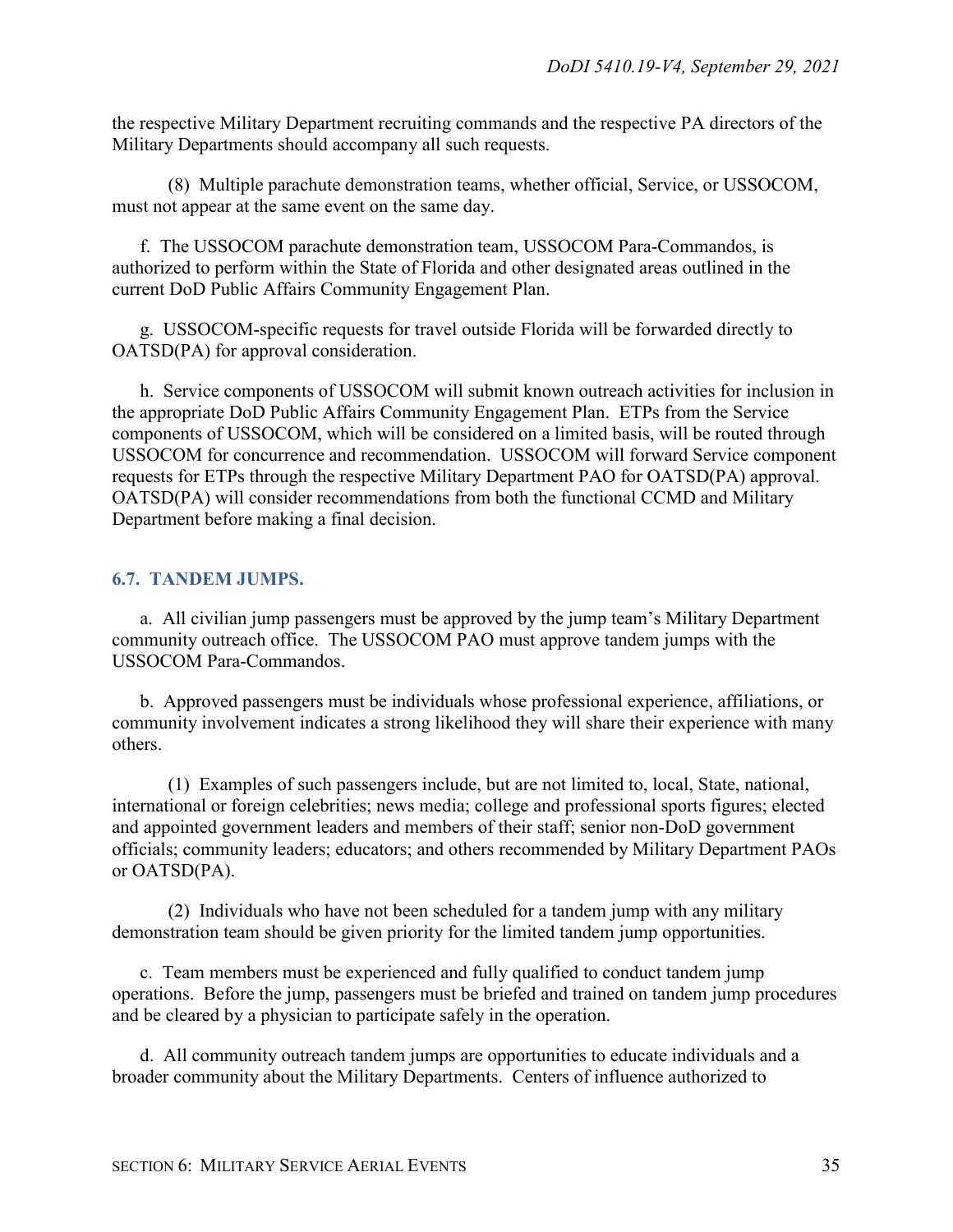participate in tandem jumps are only permitted to do two jumps, regardless of the Military Department.

e. Tandem jumps conducted in order to maintain mission capability are not part of the community outreach program or subject to this instruction.

#### <span id="page-35-0"></span>**6.8. AUTHORIZED SUPPORT FOR MILITARY ACADEMIES.**

a. Longstanding military academy rivalry sporting events may receive a single flyover by each academy's jet demonstration team, pending approval of the Secretary of the Military Department concerned.

b. Military Departments will identify ceremonial and aerial support for the military academy rivalry sporting events, in compliance with this volume, on an annual basis.

c. Military Service academy graduations are traditionally held during Memorial Day observances. Therefore, each Military Department must ensure aviation assets have fulfilled public Memorial Day flyover requests **before** supporting academy graduation activities.

d. A Military Service academy may have a combination of one parachute jump team and organic academy assets, including an official DoD jet demonstration team or a maximum of four aircraft, making one pass at its graduation activities without requiring an ETP. All aircraft participation should come from a unit that is geographically closest to the academy or from a unit that has a previously scheduled operational training mission that will be in the vicinity. All flyovers are subject to FAA approval.

e. Any support for military academies beyond guidance prescribed in this volume will require an ETP and approval by the ATSD(PA).

#### <span id="page-35-1"></span>**6.9. SUBMISSION REQUIREMENTS FOR AERIAL SUPPORT.**

Requests for aerial support other than that described in Paragraphs 6.4. through 6.6. of this volume, including ETP requests, will be considered by the ATSD(PA) or designated representative on a case-by-case basis. Requests will be forwarded through Military Department and CCMD PA channels, and must include information on:

- a. Nature and significance of the event.
- b. Recruiting benefits and involvement.
- c. Expected media attendance and coverage.

d. Additional military participation planned (e.g., ceremonial or parachute demonstration team).

e. Unit to conduct flyover, if approved.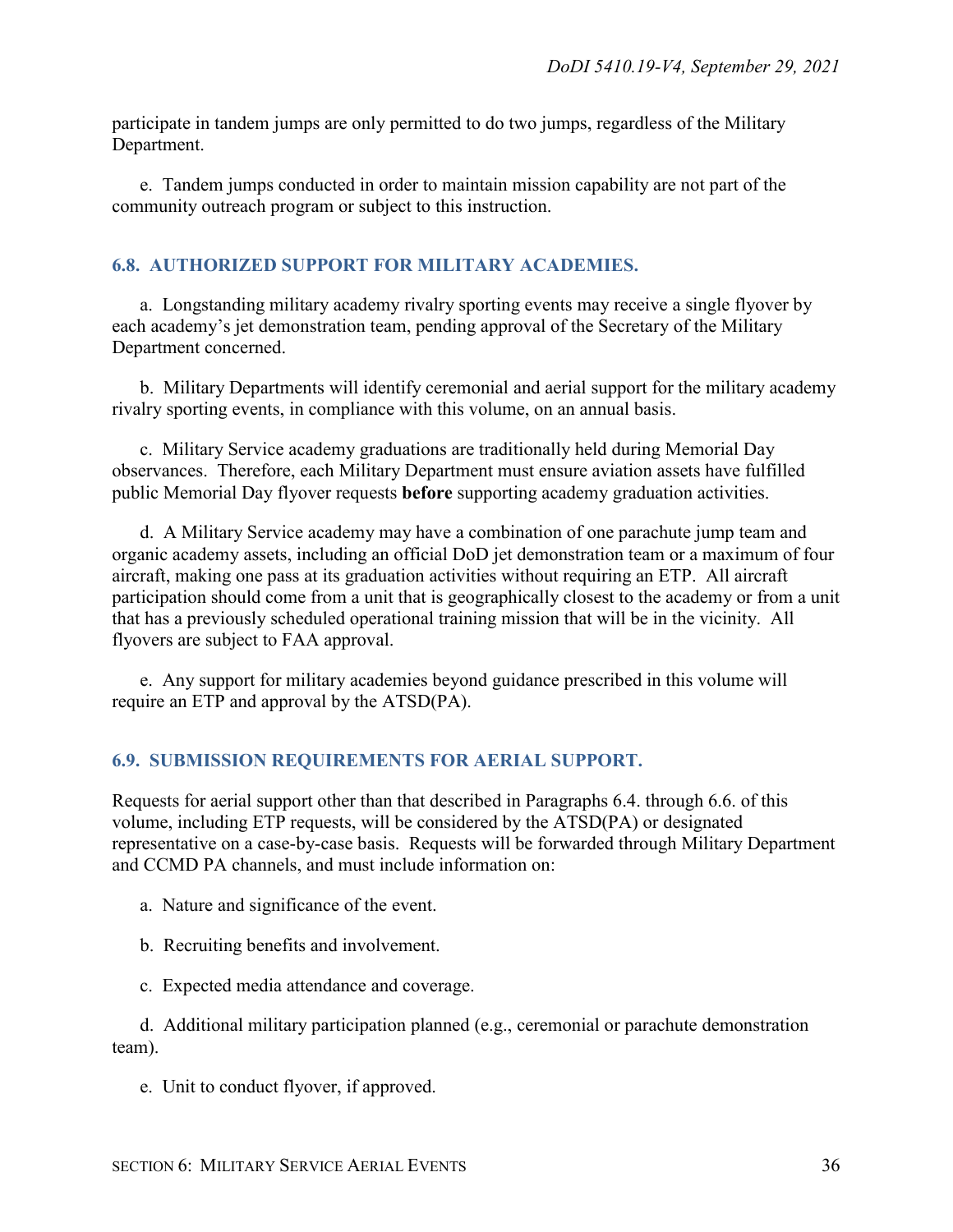f. Impact if the flyover is not approved.

g. Specific benefits that cannot be achieved through the involvement of any other form of military participation.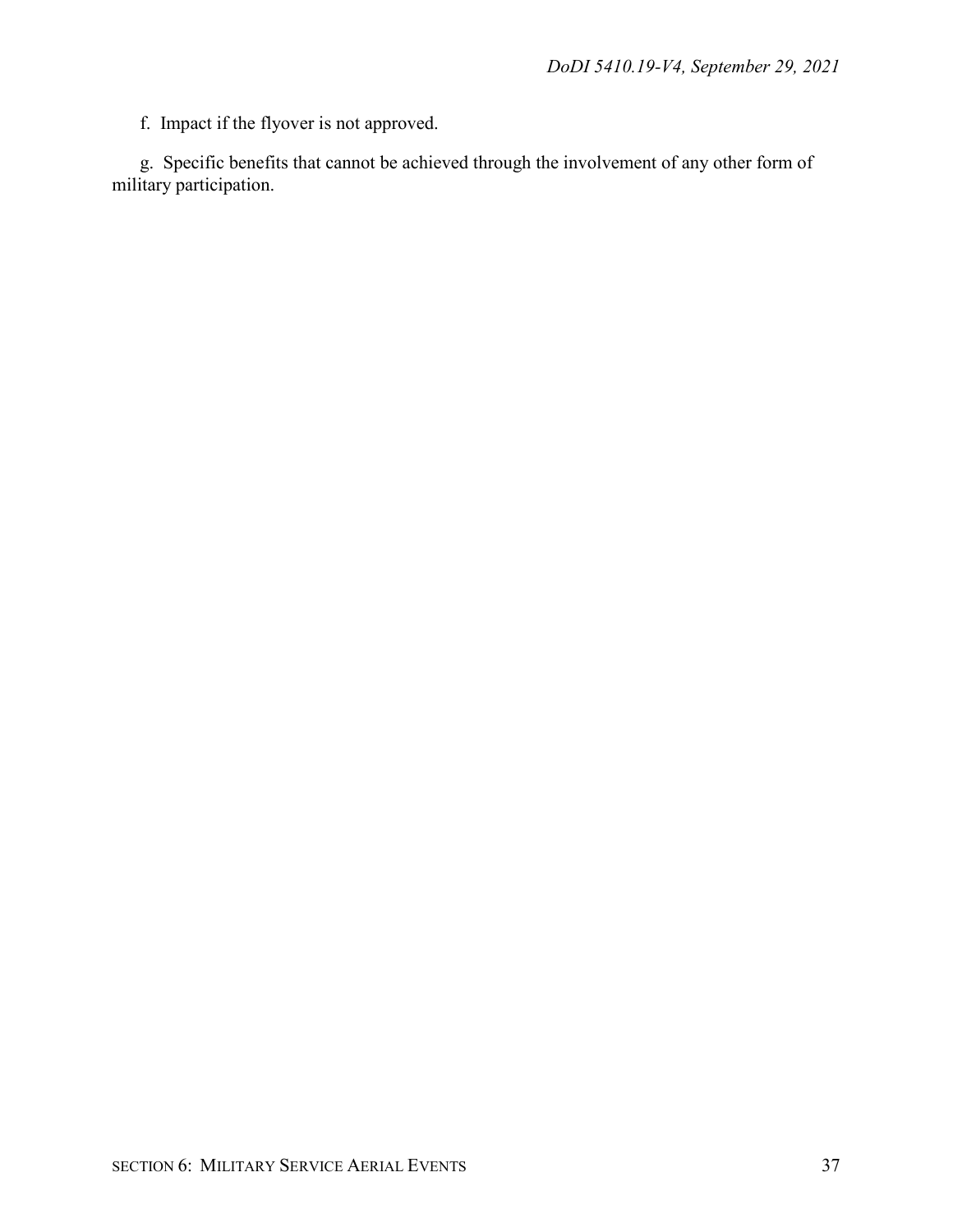# **GLOSSARY**

#### <span id="page-37-1"></span><span id="page-37-0"></span>**G.1. ACRONYMS.**

| area of responsibility<br><b>AOR</b><br>ATSD(PA)<br>Assistant to the Secretary of Defense for Public Affairs<br><b>CCDR</b><br><b>Combatant Commander</b><br><b>CCMD</b><br><b>Combatant Command</b><br>continental United States<br><b>CONUS</b> |
|---------------------------------------------------------------------------------------------------------------------------------------------------------------------------------------------------------------------------------------------------|
|                                                                                                                                                                                                                                                   |
|                                                                                                                                                                                                                                                   |
|                                                                                                                                                                                                                                                   |
|                                                                                                                                                                                                                                                   |
|                                                                                                                                                                                                                                                   |
| DoD directive<br>DoDD                                                                                                                                                                                                                             |
| DoD instruction<br>DoDI                                                                                                                                                                                                                           |
| exception to policy<br><b>ETP</b>                                                                                                                                                                                                                 |
| <b>Federal Aviation Authority</b><br><b>FAA</b>                                                                                                                                                                                                   |
| Military District of Washington<br><b>MDW</b>                                                                                                                                                                                                     |
| <b>MWR</b><br>morale, welfare, and recreation                                                                                                                                                                                                     |
| <b>NCR</b><br>National Capital Region                                                                                                                                                                                                             |
| OATSD(PA)<br>Office of the Assistant to the Secretary of Defense for Public Affairs                                                                                                                                                               |
| Office of the Assistant to the Secretary of Defense for Public Affairs<br>OATSD(PA)/CE<br>Directorate for Community Engagement                                                                                                                    |
| <b>OCONUS</b><br>outside the continental United States                                                                                                                                                                                            |
| public affairs<br><b>PA</b>                                                                                                                                                                                                                       |
| public affairs officer<br>PAO                                                                                                                                                                                                                     |
| U.S.C.<br><b>United States Code</b>                                                                                                                                                                                                               |
| <b>USSOCOM</b><br>United States Special Operations Command                                                                                                                                                                                        |

### <span id="page-37-2"></span>**G.2. DEFINITIONS.**

Unless otherwise noted, these terms and their definitions are for the purpose of this issuance.

| <b>TERM</b> | <b>DEFINITION</b>                                               |
|-------------|-----------------------------------------------------------------|
|             | additional cost to the Defined in Volume 1 of this instruction. |
| government  |                                                                 |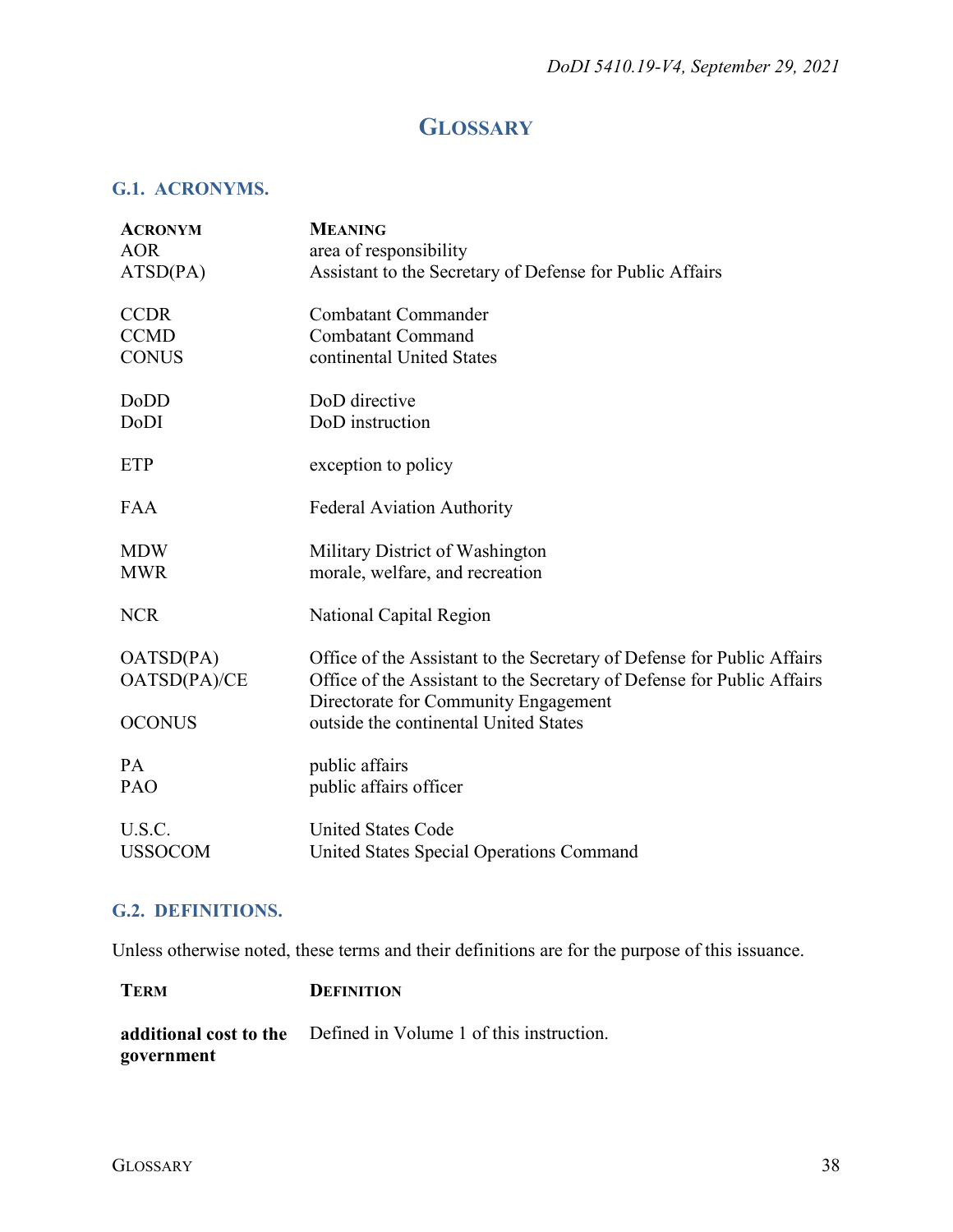| <b>TERM</b>                    | <b>DEFINITION</b>                                                                                                                                                                                                                                                                                                                                                                                                                                                                                                                                                                            |
|--------------------------------|----------------------------------------------------------------------------------------------------------------------------------------------------------------------------------------------------------------------------------------------------------------------------------------------------------------------------------------------------------------------------------------------------------------------------------------------------------------------------------------------------------------------------------------------------------------------------------------------|
| aerial<br>demonstrations       | Defined in Volume 1 of this instruction.                                                                                                                                                                                                                                                                                                                                                                                                                                                                                                                                                     |
| aerial events                  | A flyover of more than four aircraft of the same type, or of any<br>number of multiple types of aircraft, or of aircraft representing more<br>than one Military Service element in trail formation and not<br>involving precision maneuvers or demonstrations. A single element<br>involving four or fewer aircraft of multiple types from the same<br>Military Service is not considered an aerial review, but should be<br>undertaken only with applicable consideration given to safety,<br>compatible flying characteristics, and overall theme of the event that<br>is being supported. |
| ceremonial support             | Defined in Volume 1 of this instruction.                                                                                                                                                                                                                                                                                                                                                                                                                                                                                                                                                     |
| community                      | Defined in Volume 1 of this instruction.                                                                                                                                                                                                                                                                                                                                                                                                                                                                                                                                                     |
| community outreach             | Defined in Volume 1 of this instruction.                                                                                                                                                                                                                                                                                                                                                                                                                                                                                                                                                     |
| community outreach<br>activity | Defined in Volume 1 of this instruction.                                                                                                                                                                                                                                                                                                                                                                                                                                                                                                                                                     |
| community outreach<br>support  | Defined in Volume 1 of this instruction.                                                                                                                                                                                                                                                                                                                                                                                                                                                                                                                                                     |
| DoD support                    | Defined in Volume 1 of this instruction.                                                                                                                                                                                                                                                                                                                                                                                                                                                                                                                                                     |
| flyover                        | Defined in Volume 1 of this instruction.                                                                                                                                                                                                                                                                                                                                                                                                                                                                                                                                                     |
| fundraising event              | Defined in Volume 1 of this instruction.                                                                                                                                                                                                                                                                                                                                                                                                                                                                                                                                                     |
| holidays                       | Defined in Volume 1 of this instruction.                                                                                                                                                                                                                                                                                                                                                                                                                                                                                                                                                     |
| incidental support             | Defined in Volume 1 of this instruction.                                                                                                                                                                                                                                                                                                                                                                                                                                                                                                                                                     |
| military musical unit          | Defined in Volume 1 of this instruction.                                                                                                                                                                                                                                                                                                                                                                                                                                                                                                                                                     |
| missing man<br>formation       | A flyover involving four aircraft in which one aircraft breaks<br>formation while overflying a scheduled event.                                                                                                                                                                                                                                                                                                                                                                                                                                                                              |
| musical support                | A performance by a military musical unit or one or more of its<br>components or members at parades, concerts, choral presentations,<br>patriotic openers or presentations, official ceremonies, or other                                                                                                                                                                                                                                                                                                                                                                                     |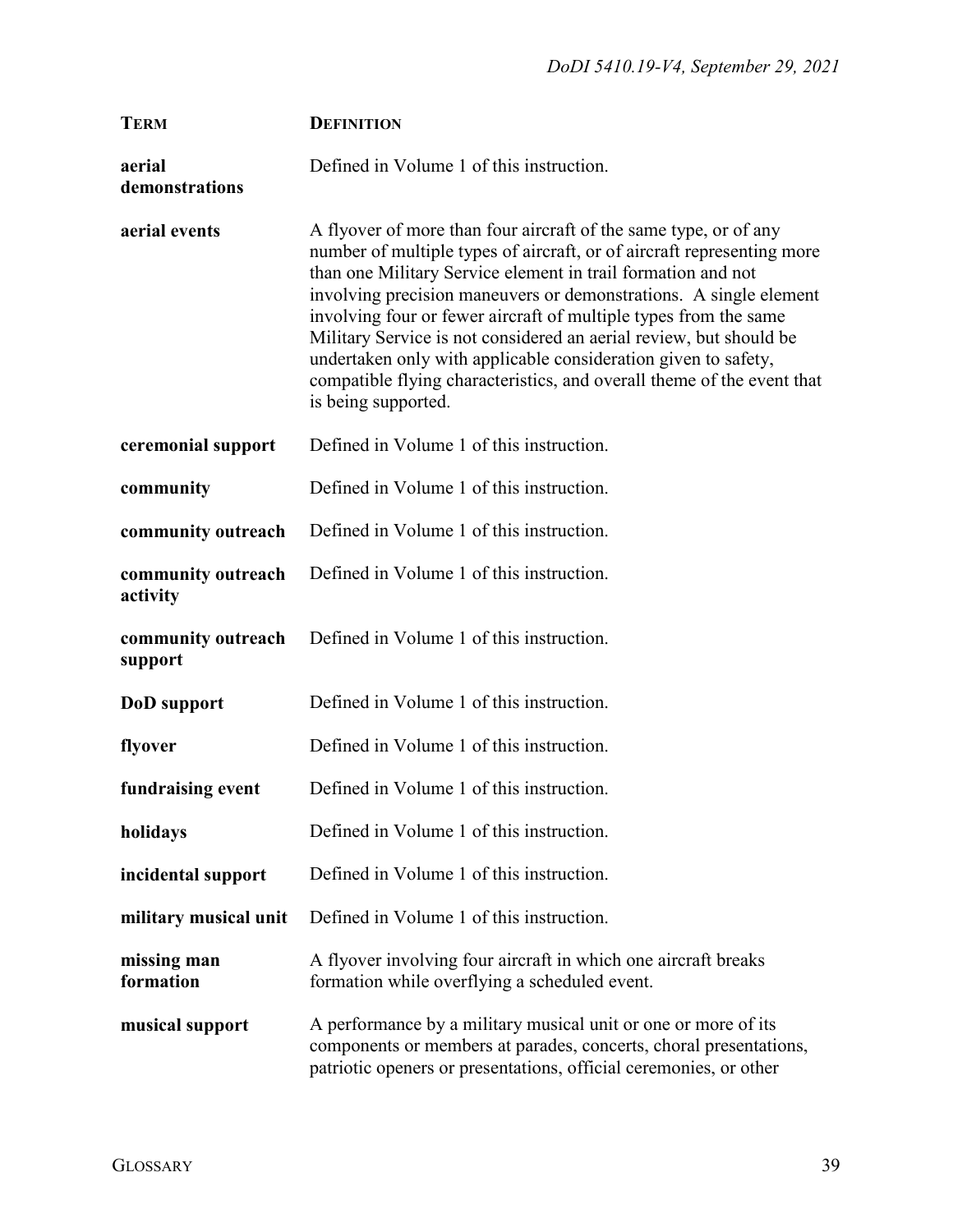| <b>TERM</b>                                      | <b>DEFINITION</b>                                                                                                                                                                                                                                |
|--------------------------------------------------|--------------------------------------------------------------------------------------------------------------------------------------------------------------------------------------------------------------------------------------------------|
|                                                  | events. Figure 1 in Volume 1 of this instruction provides guidance<br>on determining whether musical support is authorized.                                                                                                                      |
| <b>NCR</b>                                       | Defined in DoDI 4515.14                                                                                                                                                                                                                          |
| <b>NCR-based touring</b><br><b>bands</b>         | Defined in Volume 1 of this instruction.                                                                                                                                                                                                         |
| non-Federal entity                               | Defined in Volume 1 of this instruction.                                                                                                                                                                                                         |
| <b>OCONUS</b>                                    | Defined in Volume 1 of this instruction.                                                                                                                                                                                                         |
| official civil<br>ceremony                       | Defined in Volume 1 of this instruction.                                                                                                                                                                                                         |
| official DoD jet<br>demonstration teams          | Defined in Volume 1 of this instruction. (See definition for "aerial"<br>demonstration team" under definition for "aerial demonstrations.")                                                                                                      |
| official DoD<br>parachute<br>demonstration teams | Defined in Volume 1 of this instruction. (See definition under "aerial"<br>demonstrations.")                                                                                                                                                     |
| open house                                       | Defined in Volume 1 of this instruction.                                                                                                                                                                                                         |
| organic academy<br>assets                        | Aerial resources that are typically reserved for Military Service<br>academy activities such as the Air Force Academy glider aircraft,<br>academy-powered aircraft used in capabilities demonstrations, and<br>the Wings of Blue parachute team. |
| PA                                               | Defined in Volume 1 of this instruction.                                                                                                                                                                                                         |
| patriotic event                                  | Defined in Volume 1 of this instruction.                                                                                                                                                                                                         |
| patriotic observances                            | Defined in Volume 3 of this instruction.                                                                                                                                                                                                         |
| patriotic opener                                 | Defined in Volume 1 of this instruction.                                                                                                                                                                                                         |
| public event                                     | Defined in Volume 1 of this instruction. (See definitions under<br>"events.")                                                                                                                                                                    |
| qualifying air show.                             | Defined in Volume 1 of this instruction.                                                                                                                                                                                                         |
| <b>Service exhibits</b>                          | Defined in Volume 1 of this instruction.                                                                                                                                                                                                         |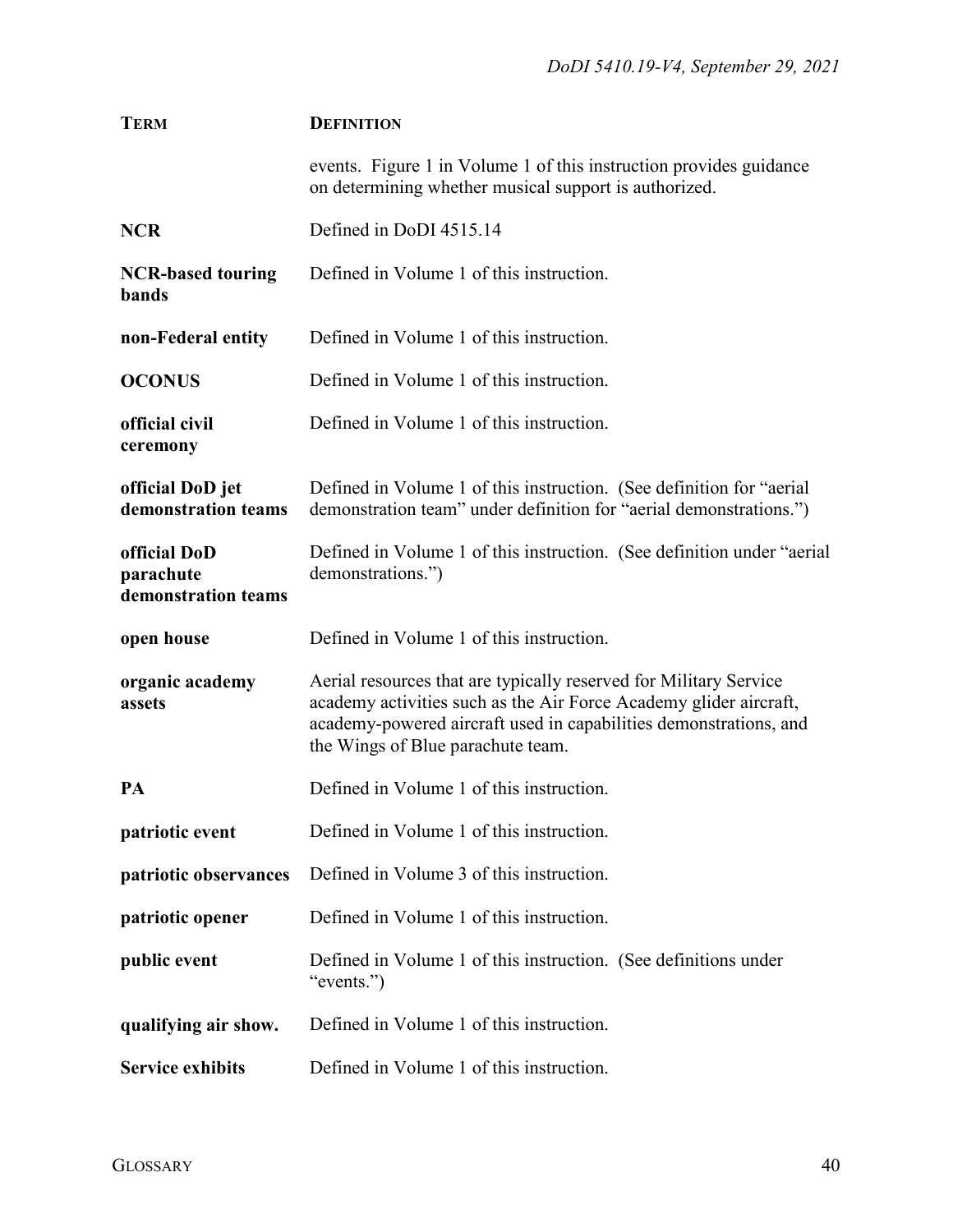| <b>TERM</b>                                         | <b>DEFINITION</b>                                                                                                                                                                                                                                                                                            |
|-----------------------------------------------------|--------------------------------------------------------------------------------------------------------------------------------------------------------------------------------------------------------------------------------------------------------------------------------------------------------------|
| Service/USSOCOM<br>parachute<br>demonstration teams | Defined in Volume 1 of this instruction. (See definitions under<br>"aerial demonstrations.")                                                                                                                                                                                                                 |
| solicitation                                        | The act or practice of asking for or trying to obtain something from<br>someone. For the purpose of this instruction, a representative of the<br>military encouraging a non-governmental entity to formally request<br>his or her unit's services for musical (or an aerial) performance is<br>solicitation. |
| specialty musical<br>units                          | U.S. Marine Corps Battle Color Detachment, U.S. Army Fife and<br>Drum Corps, and the U.S. Military Academy Band.                                                                                                                                                                                             |
| sponsor (sponsoring<br>organization)                | Defined in Volume 1 of this instruction.                                                                                                                                                                                                                                                                     |
| support (general)                                   | Defined in Volume 1 of this instruction.                                                                                                                                                                                                                                                                     |
| tandem jump                                         | A parachute demonstration in which a passenger is connected via a<br>harness to a member of a parachute demonstration team. The<br>parachute demonstration team member carries and guides the<br>passenger through the entire jump, from aircraft exit through free fall,<br>canopy flight, and landing.     |
| trade show                                          | A foreign air show or trade exhibition to promote the sale of a DoD-<br>related defense article or defense service. For guidance concerning<br>DoD participation in trade shows or the public days of trade shows,<br>see Paragraph 6.3.f. of this volume.                                                   |
| tour or touring                                     | Defined in Volume 1 of this instruction.                                                                                                                                                                                                                                                                     |